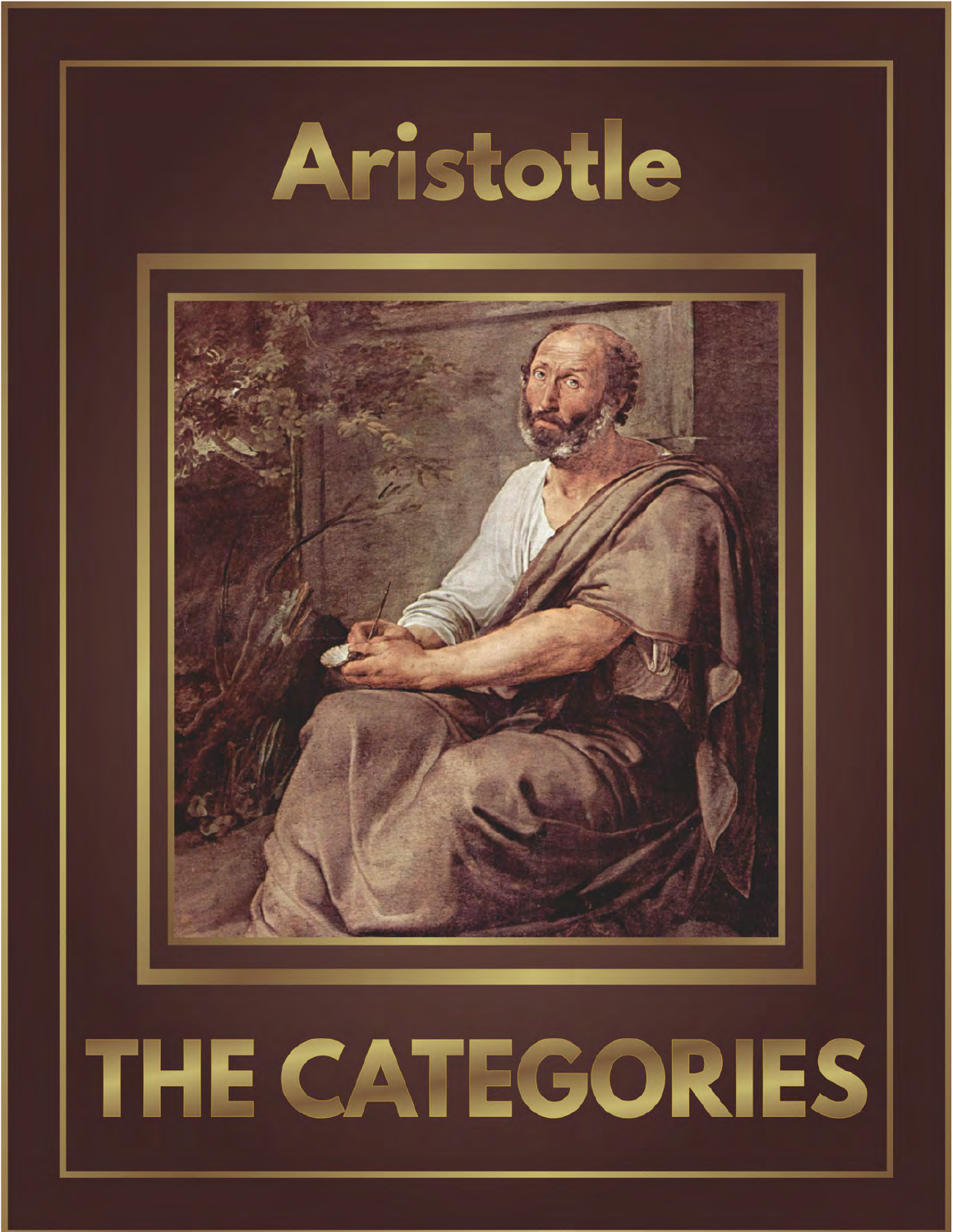

<https://bajrontbooks.com/>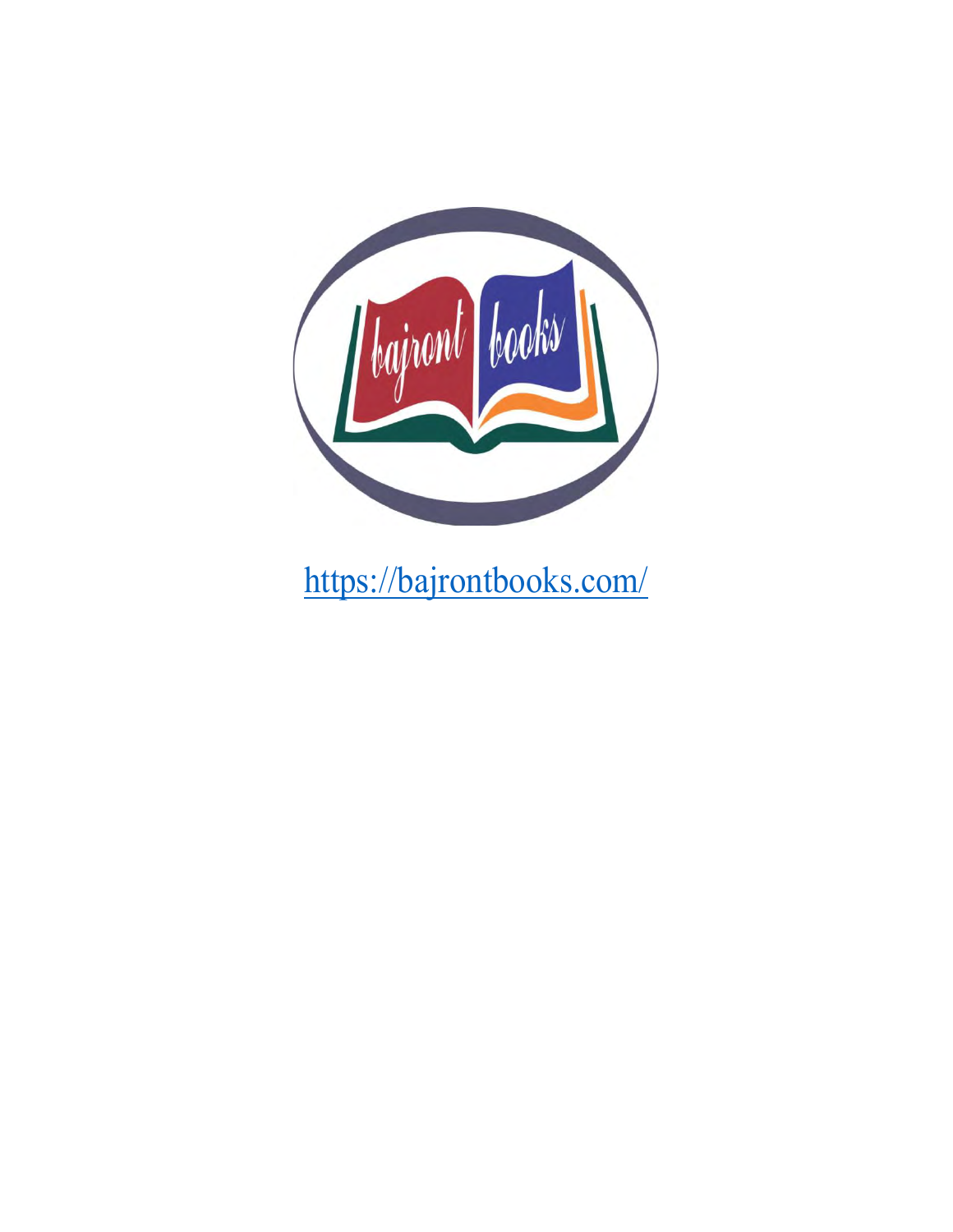### Aristotle

## THE CATEGORIES

Translated by Ella Mary Edghill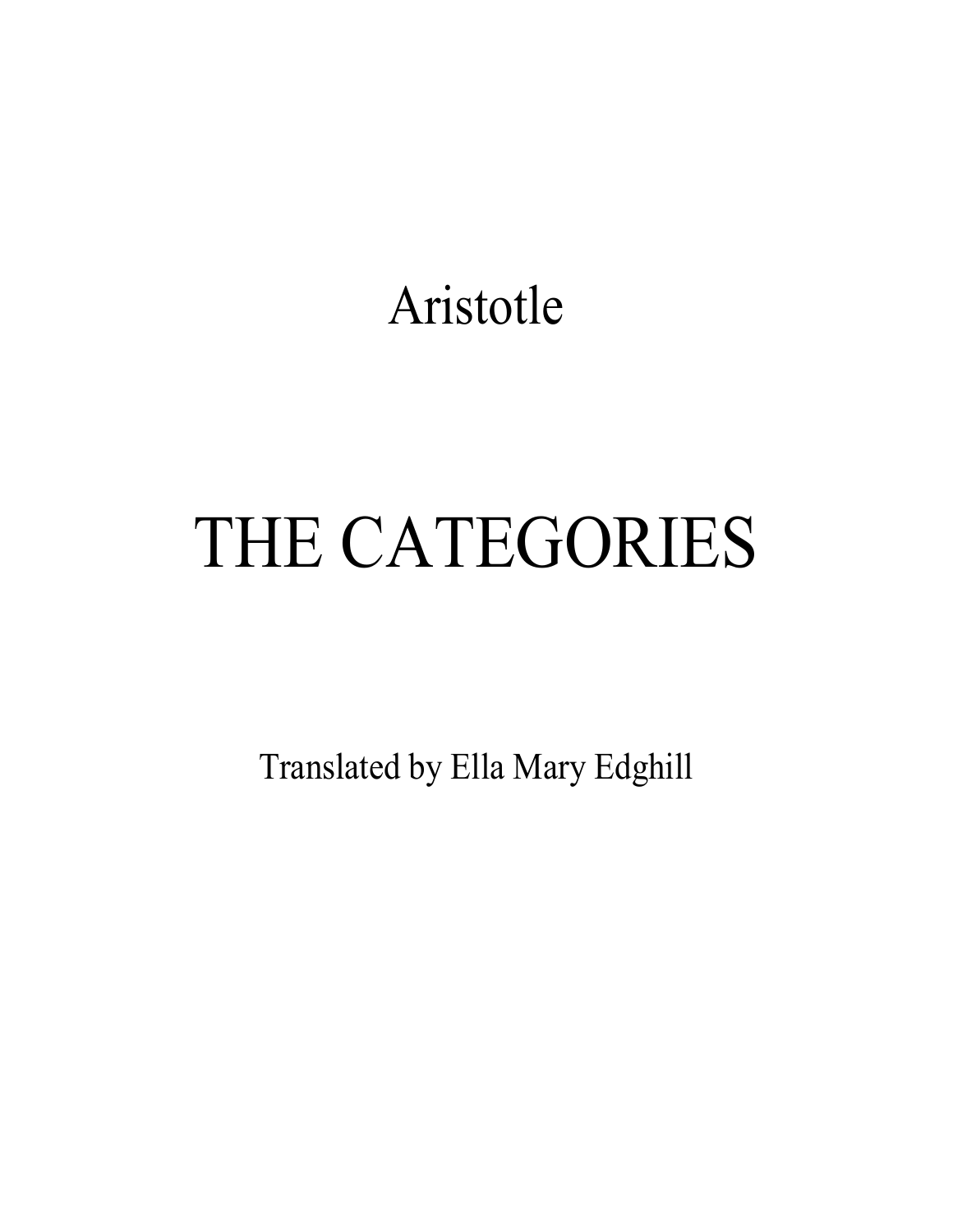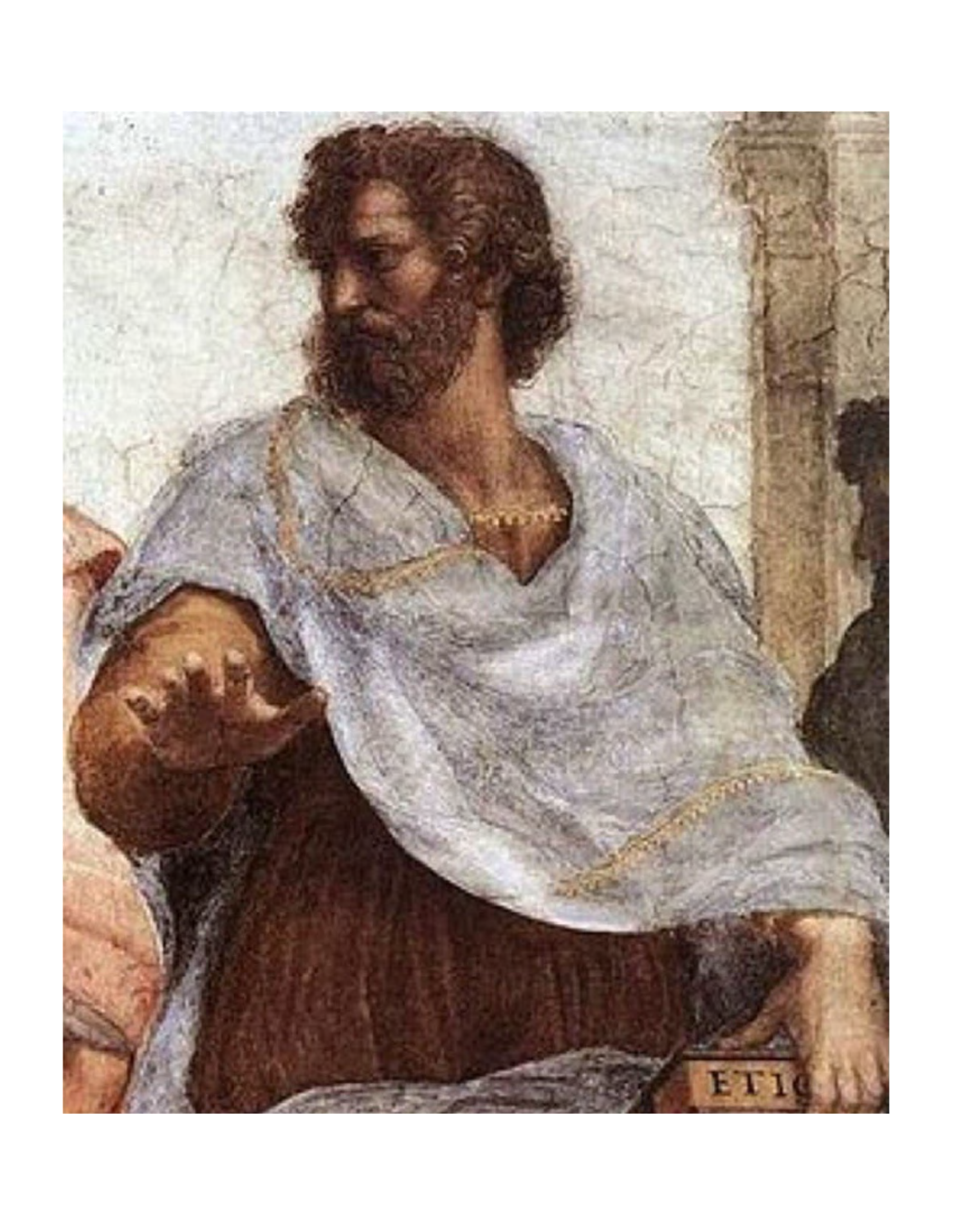Things are said to be named 'equivocally' when, though they have a common name, the definition corresponding with the name differs for each. Thus, a real man and a figure in a picture can both lay claim to the name 'animal'; yet these are equivocally so named, for, though they have a common name, the definition corresponding with the name differs for each. For should any one define in what sense each is an animal, his definition in the one case will be appropriate to that case only.

On the other hand, things are said to be named 'univocally' which have both the name and the definition answering to the name in common. A man and an ox are both 'animal', and these are univocally so named, inasmuch as not only the name, but also the definition, is the same in both cases: for if a man should state in what sense each is an animal, the statement in the one case would be identical with that in the other.

Things are said to be named 'derivatively', which derive their name from some other name, but differ from it in termination. Thus the grammarian derives his name from the word 'grammar', and the courageous man from the word 'courage'.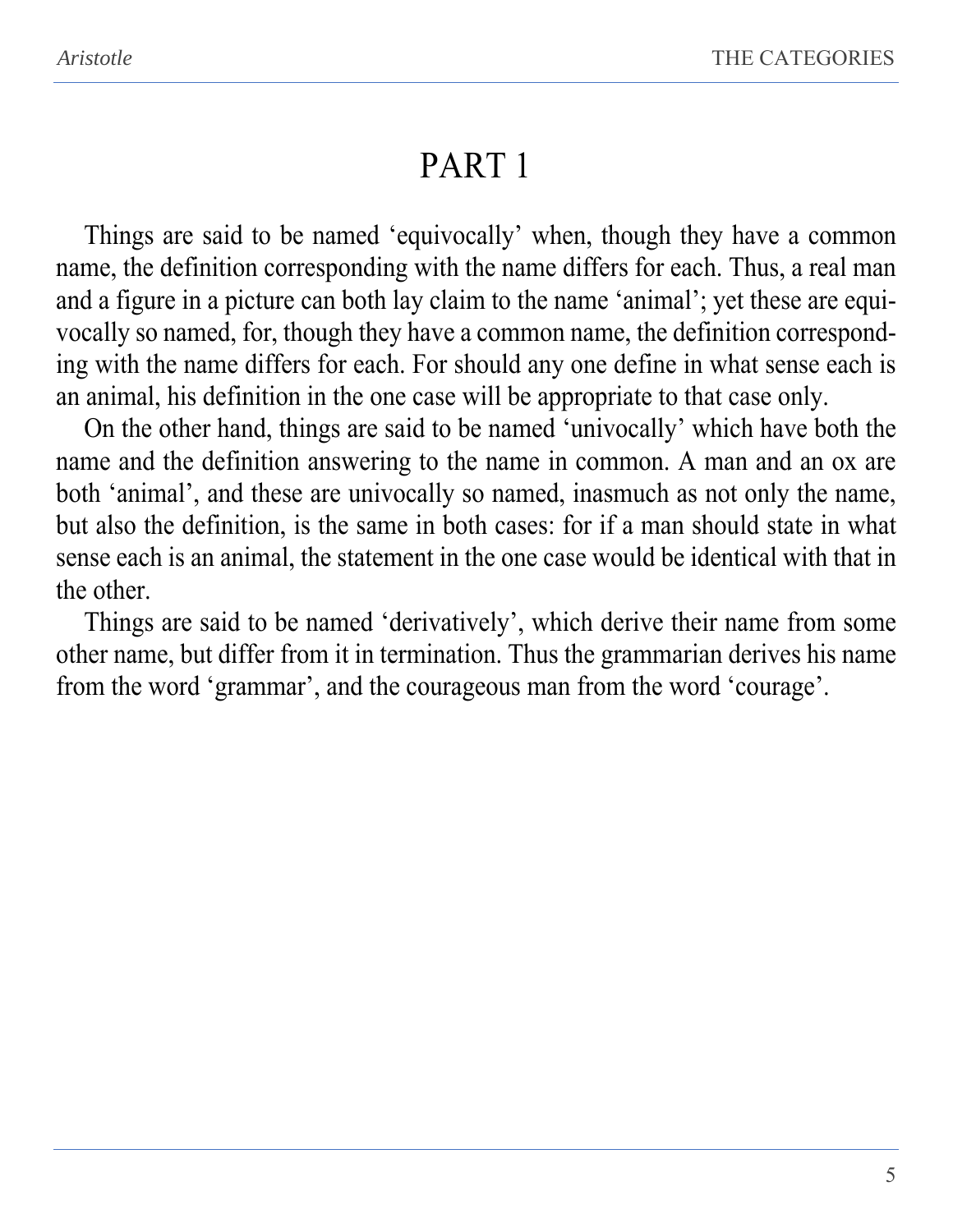Forms of speech are either simple or composite. Examples of the latter are such expressions as 'the man runs', 'the man wins'; of the former 'man', 'ox', 'runs', 'wins'.

Of things themselves some are predicable of a subject, and are never present in a subject. Thus 'man' is predicable of the individual man, and is never present in a subject.

By being 'present in a subject' I do not mean present as parts are present in a whole, but being incapable of existence apart from the said subject.

Some things, again, are present in a subject, but are never predicable of a subject. For instance, a certain point of grammatical knowledge is present in the mind, but is not predicable of any subject; or again, a certain whiteness may be present in the body (for colour requires a material basis), yet it is never predicable of anything.

Other things, again, are both predicable of a subject and present in a subject. Thus while knowledge is present in the human mind, it is predicable of grammar.

There is, lastly, a class of things which are neither present in a subject nor predicable of a subject, such as the individual man or the individual horse. But, to speak more generally, that which is individual and has the character of a unit is never predicable of a subject. Yet in some cases there is nothing to prevent such being present in a subject. Thus a certain point of grammatical knowledge is present in a subject.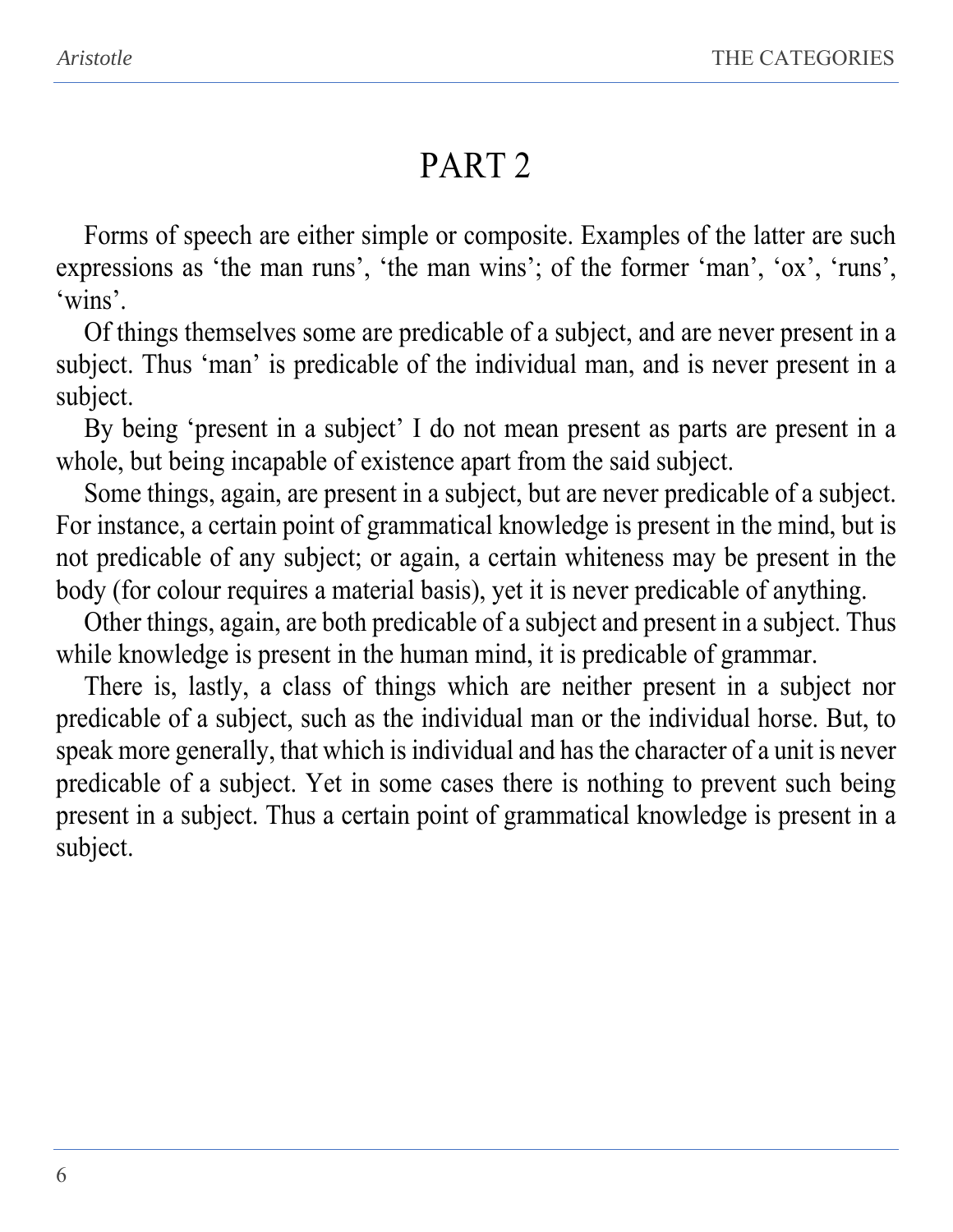When one thing is predicated of another, all that which is predicable of the predicate will be predicable also of the subject. Thus, 'man' is predicated of the individual man; but 'animal' is predicated of 'man'; it will, therefore, be predicable of the individual man also: for the individual man is both 'man' and 'animal'.

If genera are different and co-ordinate, their differentiae are themselves different in kind. Take as an instance the genus 'animal' and the genus 'knowledge'. 'With feet', 'two-footed', 'winged', 'aquatic', are differentiae of 'animal'; the species of knowledge are not distinguished by the same differentiae. One species of knowledge does not differ from another in being 'two-footed'.

But where one genus is subordinate to another, there is nothing to prevent their having the same differentiae: for the greater class is predicated of the lesser, so that all the differentiae of the predicate will be differentiae also of the subject.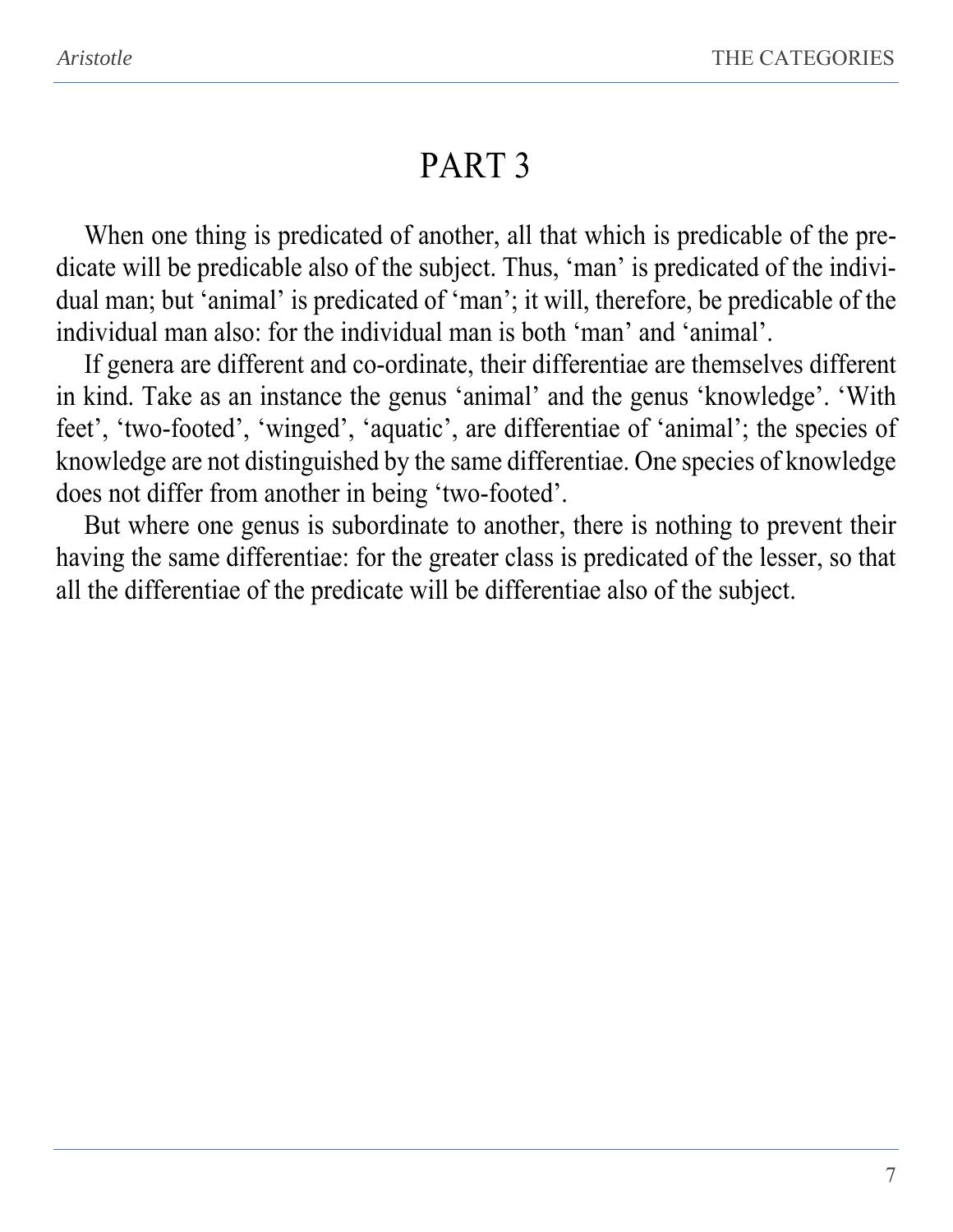Expressions which are in no way composite signify substance, quantity, quality, relation, place, time, position, state, action, or affection. To sketch my meaning roughly, examples of substance are 'man' or 'the horse', of quantity, such terms as 'two cubits long' or 'three cubits long', of quality, such attributes as 'white', 'grammatical'. 'Double', 'half', 'greater', fall under the category of relation; 'in the market place' , 'in the Lyceum', under that of place; 'yesterday' , 'last year', under that of time. 'Lying', 'sitting', are terms indicating position, 'shod', 'armed', state; 'to lance', 'to cauterize', action; 'to be lanced', 'to be cauterized', affection.

No one of these terms, in and by itself, involves an affirmation; it is by the combination of such terms that positive or negative statements arise. For every assertion must, as is admitted, be either true or false, whereas expressions which are not in any way composite such as 'man', 'white', 'runs', 'wins', cannot be either true or false.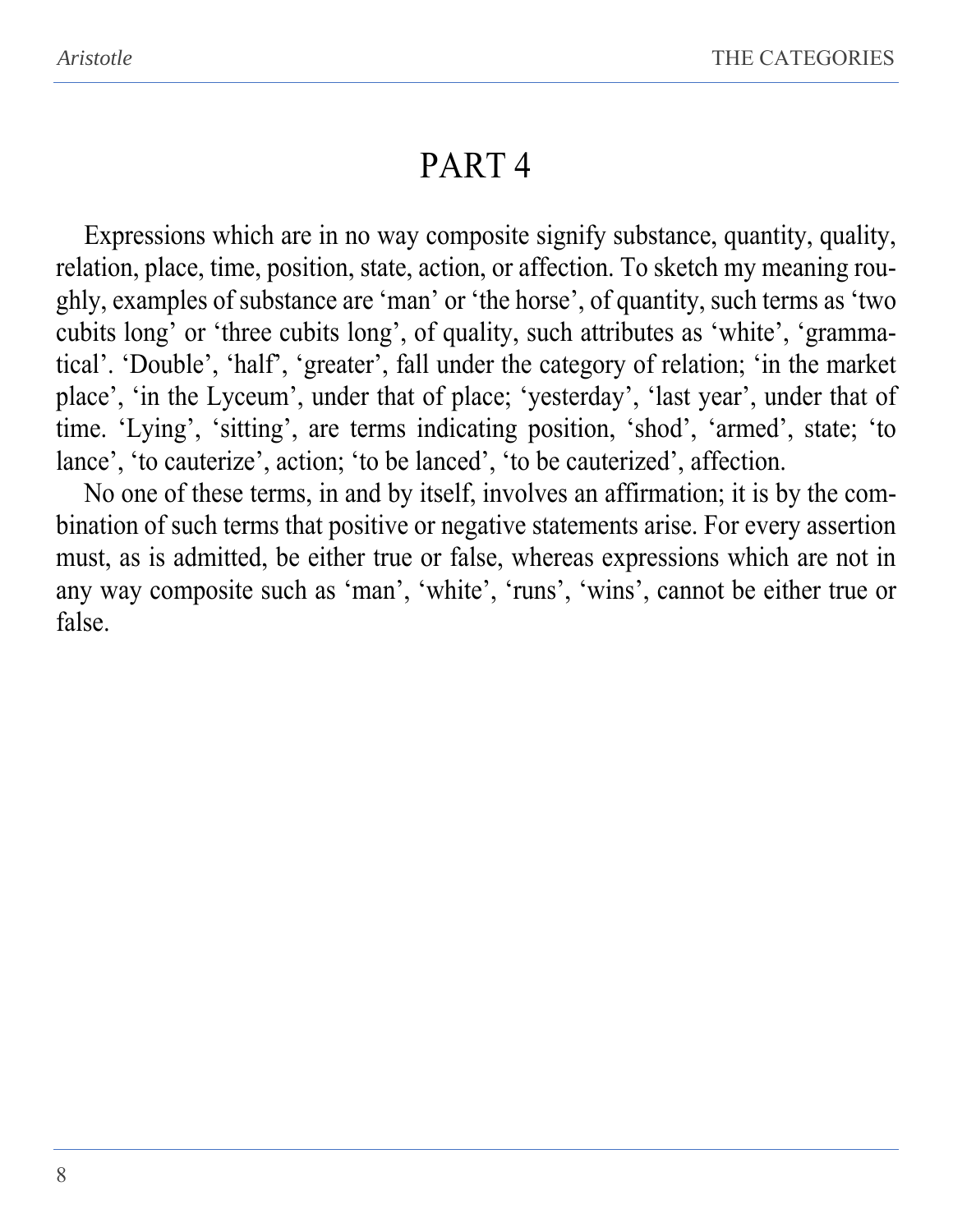Substance, in the truest and primary and most definite sense of the word, is that which is neither predicable of a subject nor present in a subject; for instance, the individual man or horse. But in a secondary sense those things are called substances within which, as species, the primary substances are included; also those which, as genera, include the species. For instance, the individual man is included in the species 'man', and the genus to which the species belongs is 'animal'; these, therefore—that is to say, the species 'man' and the genus 'animal,-are termed secondary substances.

It is plain from what has been said that both the name and the definition of the predicate must be predicable of the subject. For instance, 'man' is predicated of the individual man. Now in this case the name of the species 'man' is applied to the individual, for we use the term 'man' in describing the individual; and the definition of 'man' will also be predicated of the individual man, for the individual man is both man and animal. Thus, both the name and the definition of the species are predicable of the individual.

With regard, on the other hand, to those things which are present in a subject, it is generally the case that neither their name nor their definition is predicable of that in which they are present. Though, however, the definition is never predicable, there is nothing in certain cases to prevent the name being used. For instance, 'white' being present in a body is predicated of that in which it is present, for a body is called white: the definition, however, of the colour 'white' is never predicable of the body.

Everything except primary substances is either predicable of a primary substance or present in a primary substance. This becomes evident by reference to particular instances which occur. 'Animal' is predicated of the species 'man', therefore of the individual man, for if there were no individual man of whom it could be predicated, it could not be predicated of the species 'man' at all. Again, colour is present in body, therefore in individual bodies, for if there were no individual body in which it was present, it could not be present in body at all. Thus everything except primary substances is either predicated of primary substances, or is present in them, and if these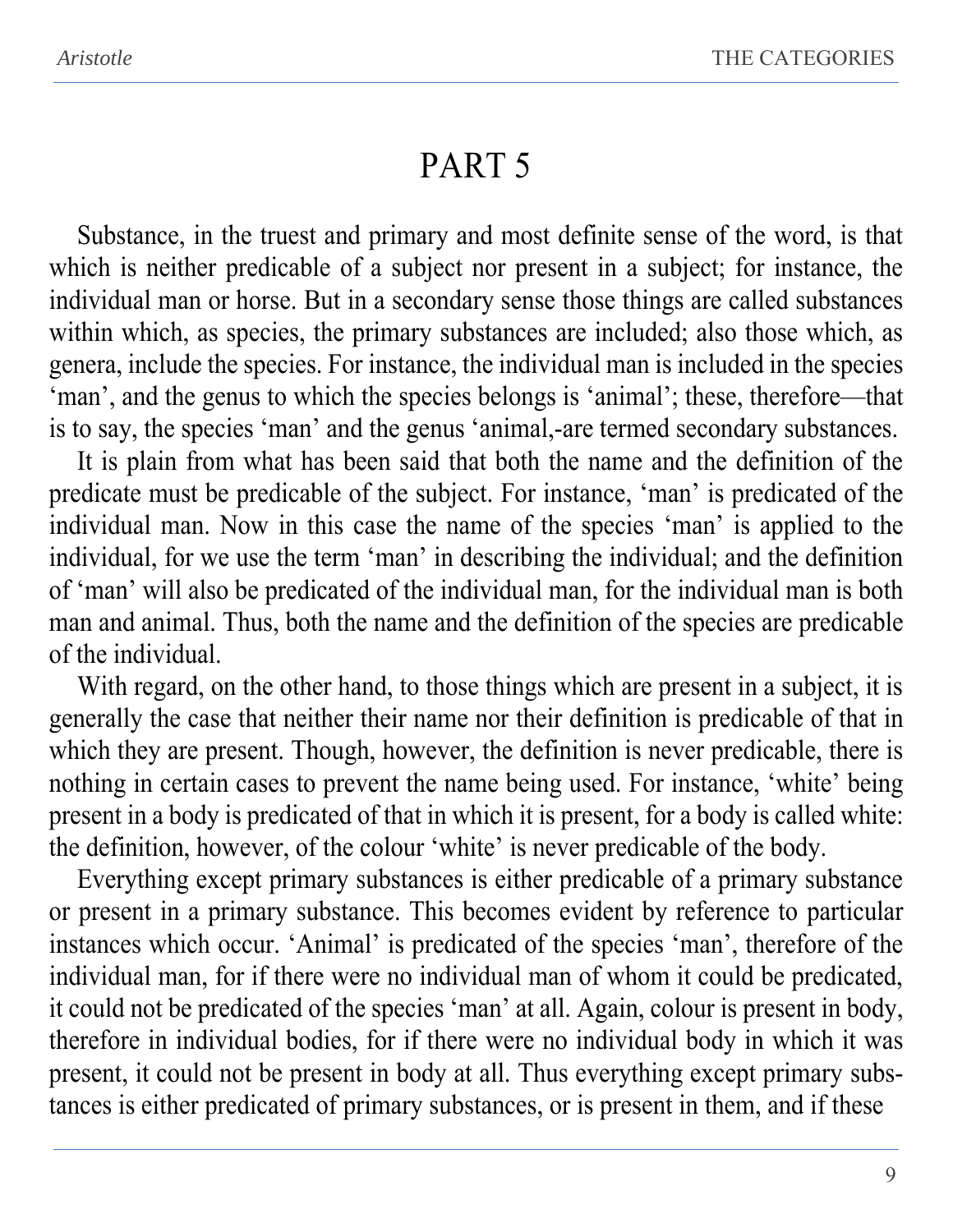last did not exist, it would be impossible for anything else to exist.

Of secondary substances, the species is more truly substance than the genus, being more nearly related to primary substance. For if any one should render an account of what a primary substance is, he would render a more instructive account, and one more proper to the subject, by stating the species than by stating the genus. Thus, he would give a more instructive account of an individual man by stating that he was man than by stating that he was animal, for the former description is peculiar to the individual in a greater degree, while the latter is too general. Again, the man who gives an account of the nature of an individual tree will give a more instructive account by mentioning the species 'tree' than by mentioning the genus 'plant'.

Moreover, primary substances are most properly called substances in virtue of the fact that they are the entities which underlie everything else, and that everything else is either predicated of them or present in them. Now the same relation which subsists between primary substance and everything else subsists also between the species and the genus: for the species is to the genus as subject is to predicate, since the genus is predicated of the species, whereas the species cannot be predicated of the genus. Thus we have a second ground for asserting that the species is more truly substance than the genus.

Of species themselves, except in the case of such as are genera, no one is more truly substance than another. We should not give a more appropriate account of the individual man by stating the species to which he belonged, than we should of an individual horse by adopting the same method of definition. In the same way, of primary substances, no one is more truly substance than another; an individual man is not more truly substance than an individual ox.

It is, then, with good reason that of all that remains, when we exclude primary substances, we concede to species and genera alone the name 'secondary substance', for these alone of all the predicates convey a knowledge of primary substance. For it is by stating the species or the genus that we appropriately define any individual man; and we shall make our definition more exact by stating the former than by stating the latter. All other things that we state, such as that he is white, that he runs, and so on, are irrelevant to the definition. Thus it is just that these alone, apart from primary sub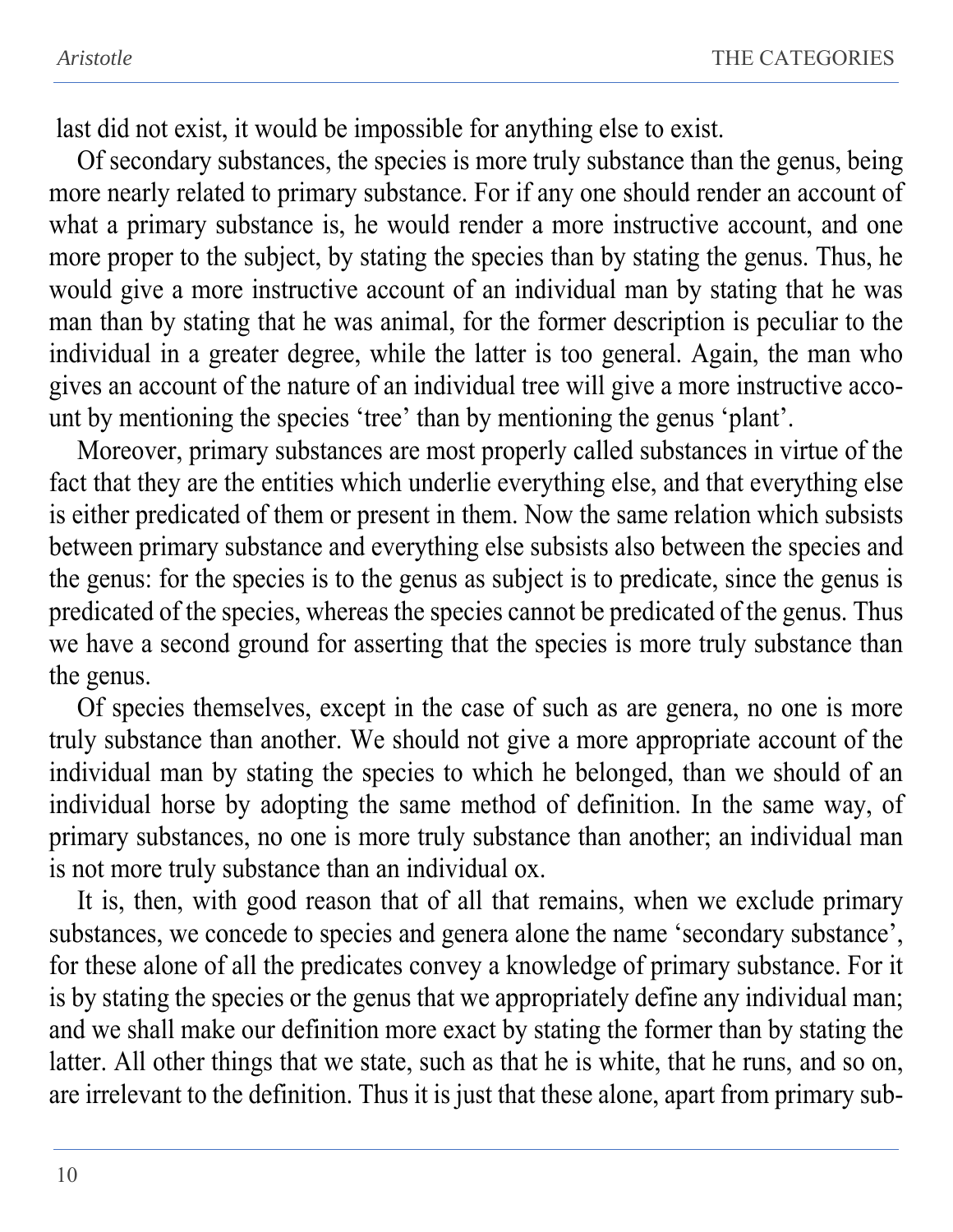stances, should be called substances.

Further, primary substances are most properly so called, because they underlie and are the subjects of everything else. Now the same relation that subsists between primary substance and everything else subsists also between the species and the genus to which the primary substance belongs, on the one hand, and every attribute which is not included within these, on the other. For these are the subjects of all such. If we call an individual man 'skilled in grammar', the predicate is applicable also to the species and to the genus to which he belongs. This law holds good in all cases.

It is a common characteristic of all substance that it is never present in a subject. For primary substance is neither present in a subject nor predicated of a subject; while, with regard to secondary substances, it is clear from the following arguments (apart from others) that they are not present in a subject. For 'man' is predicated of the individual man, but is not present in any subject: for manhood is not present in the individual man. In the same way, 'animal' is also predicated of the individual man, but is not present in him. Again, when a thing is present in a subject, though the name may quite well be applied to that in which it is present, the definition cannot be applied. Yet of secondary substances, not only the name, but also the definition, applies to the subject: we should use both the definition of the species and that of the genus with reference to the individual man. Thus substance cannot be present in a subject.

Yet this is not peculiar to substance, for it is also the case that differentiae cannot be present in subjects. The characteristics 'terrestrial' and 'two-footed' are predicated of the species 'man', but not present in it. For they are not in man. Moreover, the definition of the differentia may be predicated of that of which the differentia itself is predicated. For instance, if the characteristic 'terrestrial' is predicated of the species 'man', the definition also of that characteristic may be used to form the predicate of the species 'man': for 'man' is terrestrial.

The fact that the parts of substances appear to be present in the whole, as in a subject, should not make us apprehensive lest we should have to admit that such parts are not substances: for in explaining the phrase 'being present in a subject', we stated' that we meant 'otherwise than as parts in a whole'.

It is the mark of substances and of differentiae that, in all propositions of which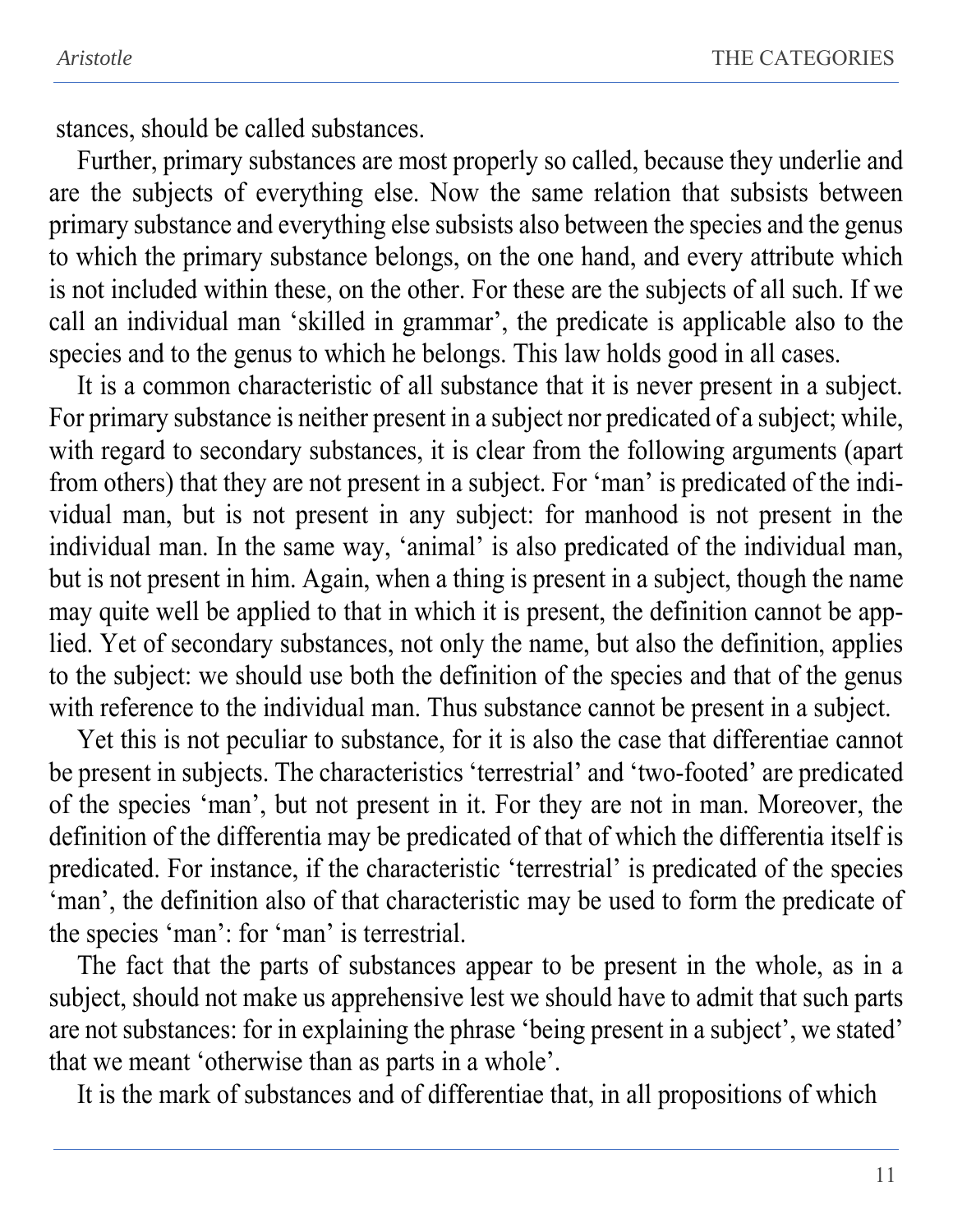they form the predicate, they are predicated univocally. For all such propositions have for their subject either the individual or the species. It is true that, inasmuch as primary substance is not predicable of anything, it can never form the predicate of any proposition. But of secondary substances, the species is predicated of the individual, the genus both of the species and of the individual. Similarly the differentiae are predicated of the species and of the individuals. Moreover, the definition of the species and that of the genus are applicable to the primary substance, and that of the genus to the species. For all that is predicated of the predicate will be predicated also of the subject.

Similarly, the definition of the differentiae will be applicable to the species and to the individuals. But it was stated above that the word 'univocal' was applied to those things which had both name and definition in common. It is, therefore, established that in every proposition, of which either substance or a differentia forms the predicate, these are predicated univocally.

All substance appears to signify that which is individual. In the case of primary substance this is indisputably true, for the thing is a unit. In the case of secondary substances, when we speak, for instance, of 'man' or 'animal', our form of speech gives the impression that we are here also indicating that which is individual, but the impression is not strictly true; for a secondary substance is not an individual, but a class with a certain qualification; for it is not one and single as a primary substance is; the words 'man' , 'animal', are predicable of more than one subject.

Yet species and genus do not merely indicate quality, like the term 'white'; 'white' indicates quality and nothing further, but species and genus determine the quality with reference to a substance: they signify substance qualitatively differentiated. The determinate qualification covers a larger field in the case of the genus that in that of the species: he who uses the word 'animal' is herein using a word of wider extension than he who uses the word 'man'.

Another mark of substance is that it has no contrary. What could be the contrary of any primary substance, such as the individual man or animal? It has none. Nor can the species or the genus have a contrary. Yet this characteristic is not peculiar to substance, but is true of many other things, such as quantity. There is nothing that forms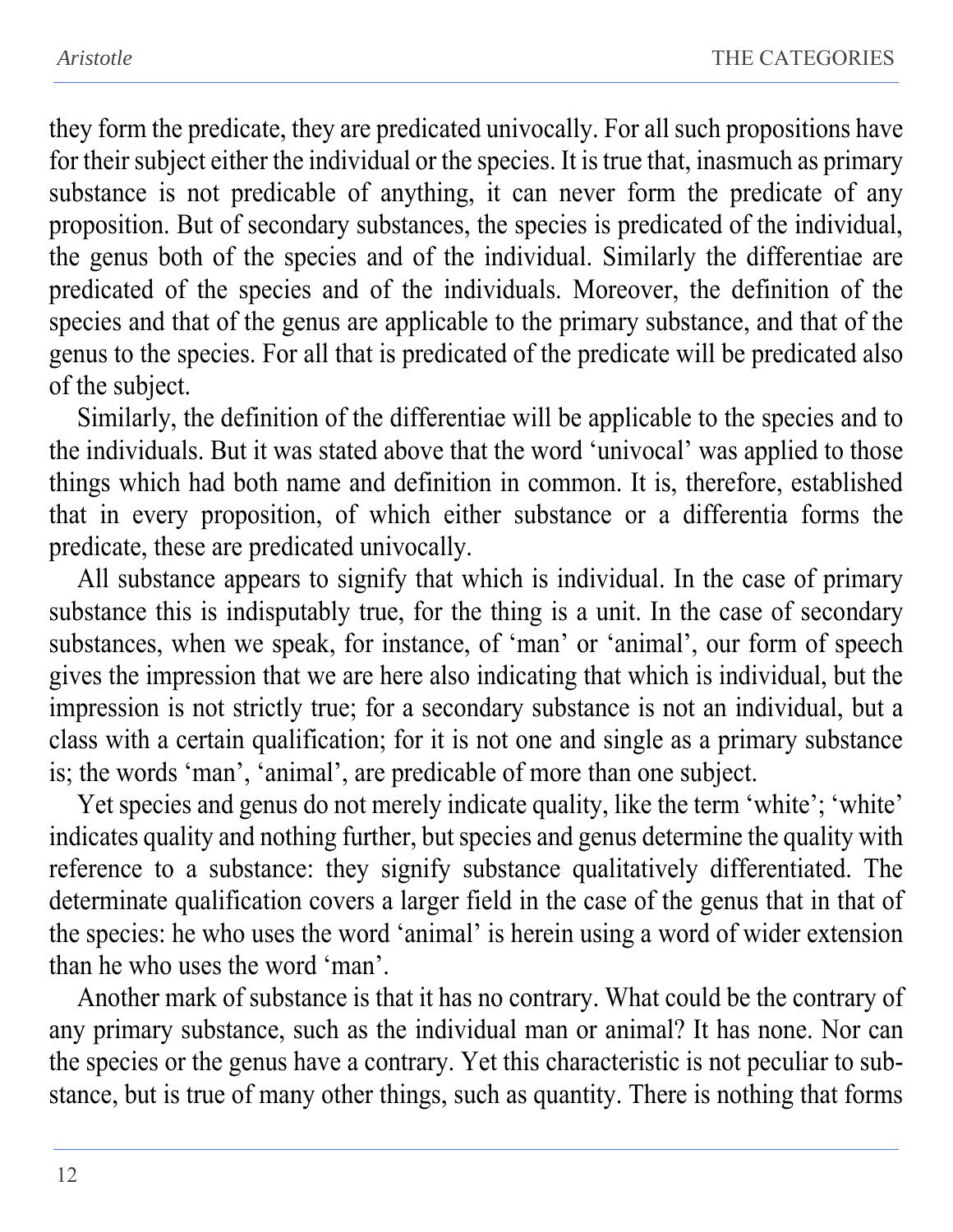the contrary of 'two cubits long' or of 'three cubits long', or of 'ten', or of any such term. A man may contend that 'much' is the contrary of 'little', or 'great' of 'small' , but of definite quantitative terms no contrary exists.

Substance, again, does not appear to admit of variation of degree. I do not mean by this that one substance cannot be more or less truly substance than another, for it has already been stated that this is the case; but that no single substance admits of varying degrees within itself. For instance, one particular substance, 'man', cannot be more or less man either than himself at some other time or than some other man.

One man cannot be more man than another, as that which is white may be more or less white than some other white object, or as that which is beautiful may be more or less beautiful than some other beautiful object. The same quality, moreover, is said to subsist in a thing in varying degrees at different times. A body, being white, is said to be whiter at one time than it was before, or, being warm, is said to be warmer or less warm than at some other time. But substance is not said to be more or less that which it is: a man is not more truly a man at one time than he was before, nor is anything, if it is substance, more or less what it is.

Substance, then, does not admit of variation of degree.

The most distinctive mark of substance appears to be that, while remaining numerically one and the same, it is capable of admitting contrary qualities. From among things other than substance, we should find ourselves unable to bring forward any which possessed this mark. Thus, one and the same colour cannot be white and black. Nor can the same one action be good and bad: this law holds good with everything that is not substance. But one and the selfsame substance, while retaining its identity, is yet capable of admitting contrary qualities. The same individual person is at one time white, at another black, at one time warm, at another cold, at one time good, at another bad. This capacity is found nowhere else, though it might be maintained that a statement or opinion was an exception to the rule. The same statement, it is agreed, can be both true and false. For if the statement 'he is sitting' is true, yet, when the person in question has risen, the same statement will be false. The same applies to opinions. For if any one thinks truly that a person is sitting, yet, when that person has risen, this same opinion, if still held, will be false. Yet although this exception may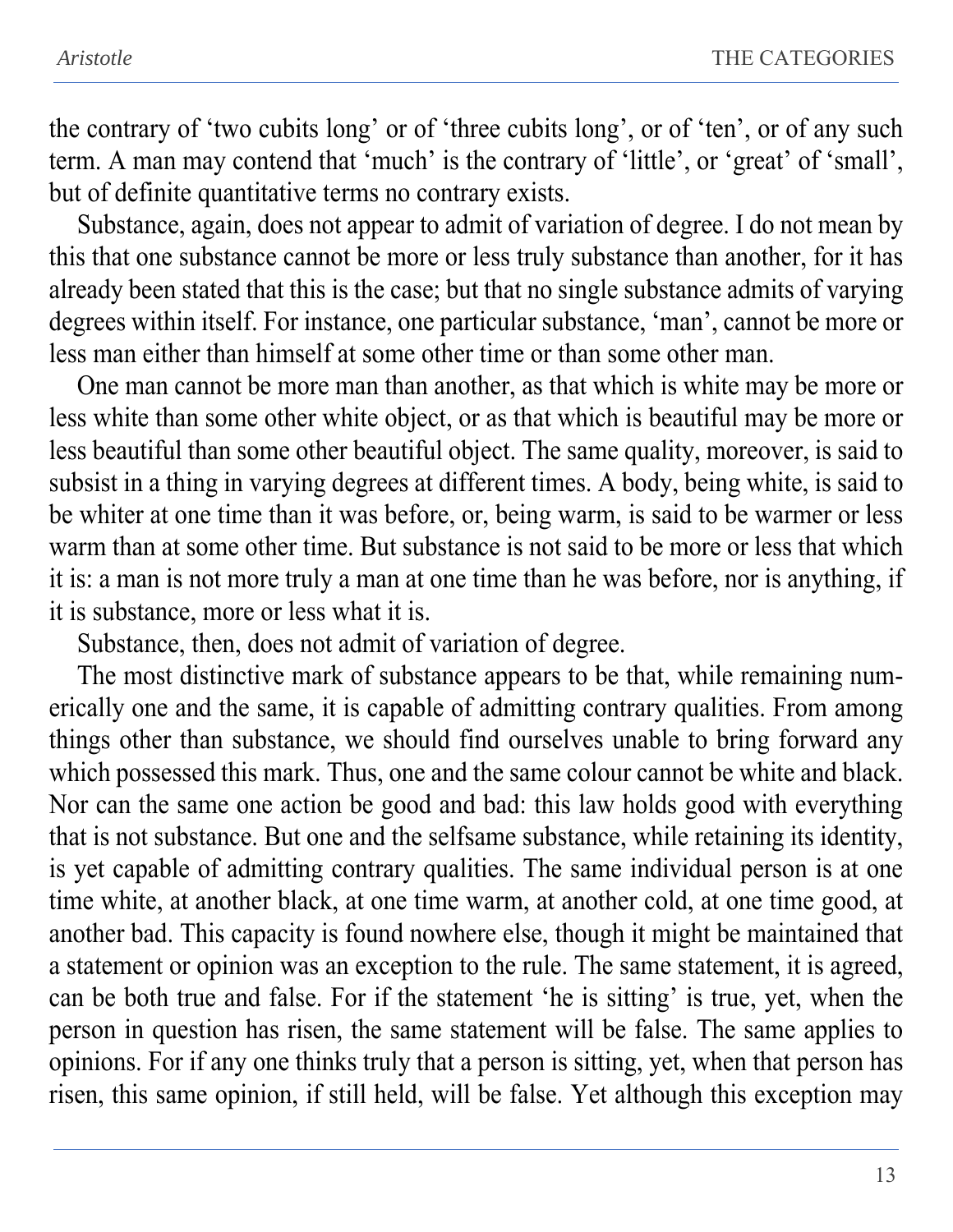be allowed, there is, nevertheless, a difference in the manner in which the thing takes place. It is by themselves changing that substances admit contrary qualities. It is thus that that which was hot becomes cold, for it has entered into a different state. Similarly that which was white becomes black, and that which was bad good, by a process of change; and in the same way in all other cases it is by changing that substances are capable of admitting contrary qualities. But statements and opinions themselves remain unaltered in all respects: it is by the alteration in the facts of the case that the contrary quality comes to be theirs. The statement 'he is sitting' remains unaltered, but it is at one time true, at another false, according to circumstances. What has been said of statements applies also to opinions. Thus, in respect of the manner in which the thing takes place, it is the peculiar mark of substance that it should be capable of admitting contrary qualities; for it is by itself changing that it does so.

If, then, a man should make this exception and contend that statements and opinions are capable of admitting contrary qualities, his contention is unsound. For statements and opinions are said to have this capacity, not because they themselves undergo modification, but because this modification occurs in the case of something else. The truth or falsity of a statement depends on facts, and not on any power on the part of the statement itself of admitting contrary qualities. In short, there is nothing which can alter the nature of statements and opinions. As, then, no change takes place in themselves, these cannot be said to be capable of admitting contrary qualities.

But it is by reason of the modification which takes place within the substance itself that a substance is said to be capable of admitting contrary qualities; for a substance admits within itself either disease or health, whiteness or blackness. It is in this sense that it is said to be capable of admitting contrary qualities.

To sum up, it is a distinctive mark of substance, that, while remaining numerically one and the same, it is capable of admitting contrary qualities, the modification taking place through a change in the substance itself.

Let these remarks suffice on the subject of substance.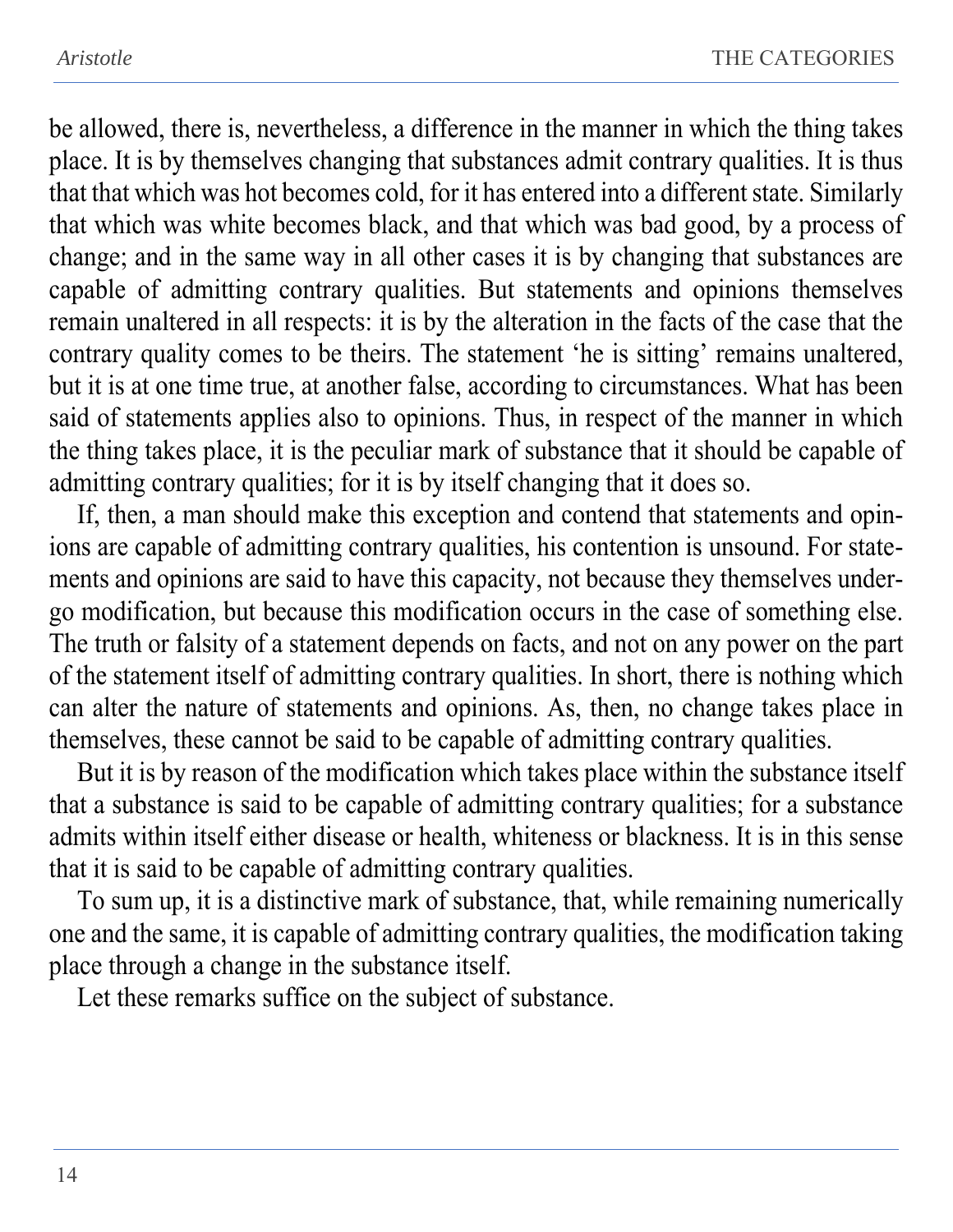Quantity is either discrete or continuous. Moreover, some quantities are such that each part of the whole has a relative position to the other parts: others have within them no such relation of part to part.

Instances of discrete quantities are number and speech; of continuous, lines, surfaces, solids, and, besides these, time and place.

In the case of the parts of a number, there is no common boundary at which they join. For example: two fives make ten, but the two fives have no common boundary, but are separate; the parts three and seven also do not join at any boundary. Nor, to generalize, would it ever be possible in the case of number that there should be a common boundary among the parts; they are always separate. Number, therefore, is a discrete quantity.

The same is true of speech. That speech is a quantity is evident: for it is measured in long and short syllables. I mean here that speech which is vocal. Moreover, it is a discrete quantity for its parts have no common boundary. There is no common boundary at which the syllables join, but each is separate and distinct from the rest.

A line, on the other hand, is a continuous quantity, for it is possible to find a common boundary at which its parts join. In the case of the line, this common boundary is the point; in the case of the plane, it is the line: for the parts of the plane have also a common boundary. Similarly you can find a common boundary in the case of the parts of a solid, namely either a line or a plane.

Space and time also belong to this class of quantities. Time, past, present, and future, forms a continuous whole. Space, likewise, is a continuous quantity; for the parts of a solid occupy a certain space, and these have a common boundary; it follows that the parts of space also, which are occupied by the parts of the solid, have the same common boundary as the parts of the solid. Thus, not only time, but space also, is a continuous quantity, for its parts have a common boundary.

Quantities consist either of parts which bear a relative position each to each, or of parts which do not. The parts of a line bear a relative position to each other, for each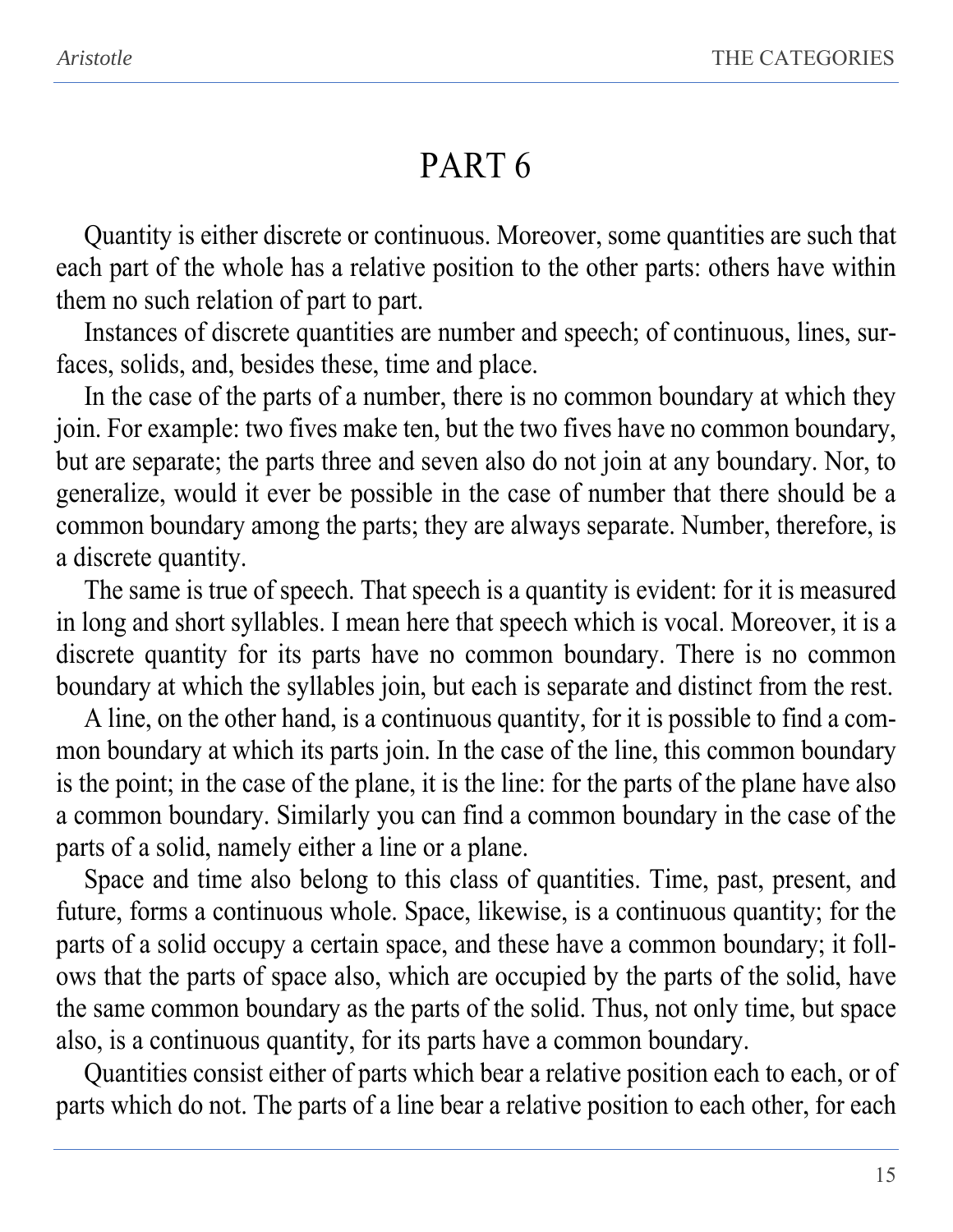lies somewhere, and it would be possible to distinguish each, and to state the position of each on the plane and to explain to what sort of part among the rest each was contiguous.

Similarly the parts of a plane have position, for it could similarly be stated what was the position of each and what sort of parts were contiguous. The same is true with regard to the solid and to space. But it would be impossible to show that the parts of a number had a relative position each to each, or a particular position, or to state what parts were contiguous. Nor could this be done in the case of time, for none of the parts of time has an abiding existence, and that which does not abide can hardly have position. It would be better to say that such parts had a relative order, in virtue of one being prior to another. Similarly with number: in counting, 'one' is prior to 'two', and 'two' to 'three', and thus the parts of number may be said to possess a relative order, though it would be impossible to discover any distinct position for each. This holds good also in the case of speech. None of its parts has an abiding existence: when once a syllable is pronounced, it is not possible to retain it, so that, naturally, as the parts do not abide, they cannot have position. Thus, some quantities consist of parts which have position, and some of those which have not.

Strictly speaking, only the things which I have mentioned belong to the category of quantity: everything else that is called quantitative is a quantity in a secondary sense. It is because we have in mind some one of these quantities, properly so called, that we apply quantitative terms to other things. We speak of what is white as large, because the surface over which the white extends is large; we speak of an action or a process as lengthy, because the time covered is long; these things cannot in their own right claim the quantitative epithet. For instance, should any one explain how long an action was, his statement would be made in terms of the time taken, to the effect that it lasted a year, or something of that sort. In the same way, he would explain the size of a white object in terms of surface, for he would state the area which it covered. Thus the things already mentioned, and these alone, are in their intrinsic nature quantities; nothing else can claim the name in its own right, but, if at all, only in a secondary sense.

Quantities have no contraries. In the case of definite quantities this is obvious;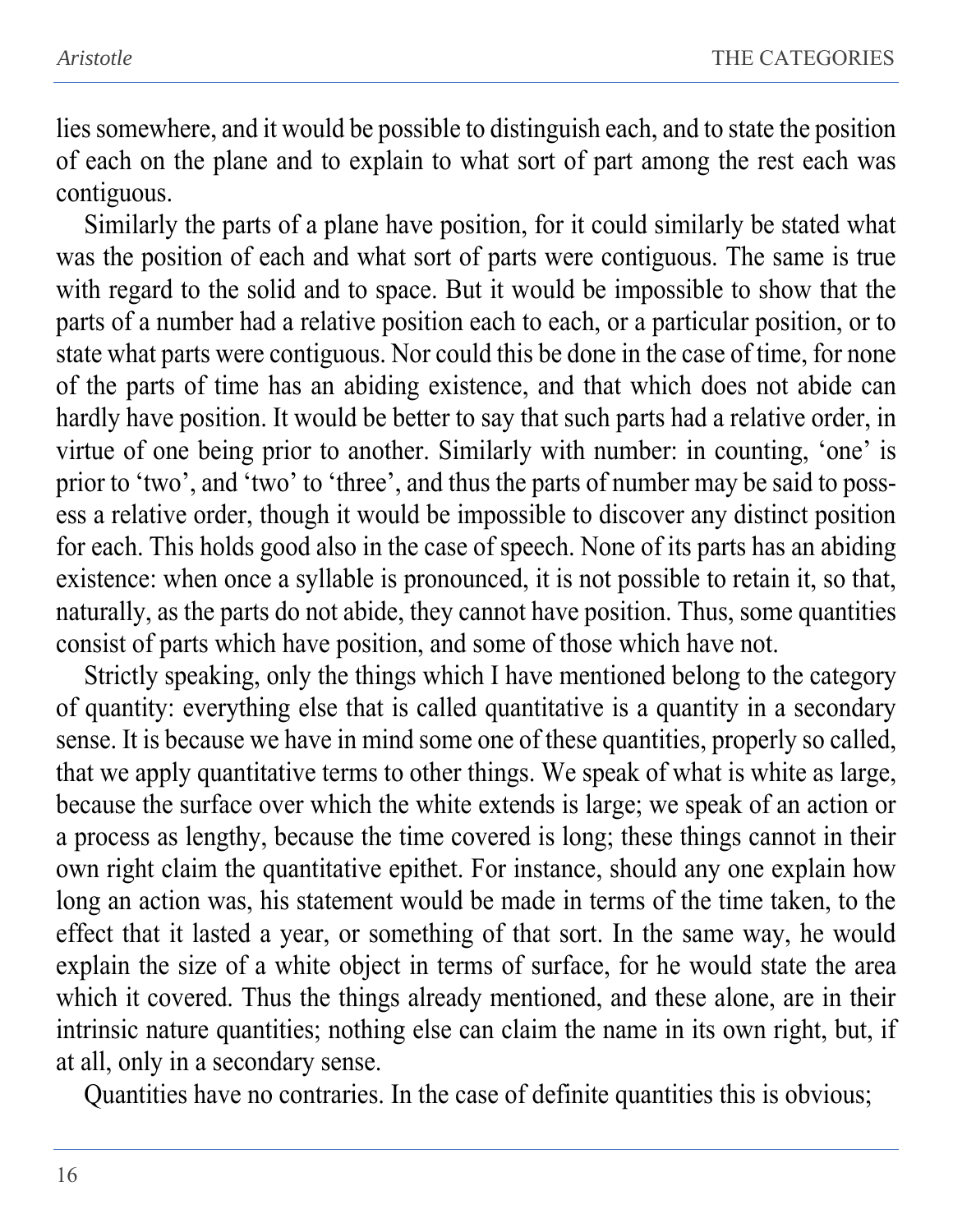thus, there is nothing that is the contrary of 'two cubits long' or of 'three cubits long' , or of a surface, or of any such quantities. A man might, indeed, argue that 'much' was the contrary of 'little', and 'great' of 'small'. But these are not quantitative, but relative; things are not great or small absolutely, they are so called rather as the result of an act of comparison. For instance, a mountain is called small, a grain large, in virtue of the fact that the latter is greater than others of its kind, the former less. Thus there is a reference here to an external standard, for if the terms 'great' and 'small' were used absolutely, a mountain would never be called small or a grain large. Again, we say that there are many people in a village, and few in Athens, although those in the city are many times as numerous as those in the village: or we say that a house has many in it, and a theatre few, though those in the theatre far outnumber those in the house. The terms 'two cubits long', 'three cubits long', and so on indicate quantity, the terms 'great' and 'small' indicate relation, for they have reference to an external standard. It is, therefore, plain that these are to be classed as relative.

Again, whether we define them as quantitative or not, they have no contraries: for how can there be a contrary of an attribute which is not to be apprehended in or by itself, but only by reference to something external? Again, if 'great' and 'small' are contraries, it will come about that the same subject can admit contrary qualities at one and the same time, and that things will themselves be contrary to themselves. For it happens at times that the same thing is both small and great. For the same thing may be small in comparison with one thing, and great in comparison with another, so that the same thing comes to be both small and great at one and the same time, and is of such a nature as to admit contrary qualities at one and the same moment. Yet it was agreed, when substance was being discussed, that nothing admits contrary qualities at one and the same moment. For though substance is capable of admitting contrary qualities, yet no one is at the same time both sick and healthy, nothing is at the same time both white and black. Nor is there anything which is qualified in contrary ways at one and the same time.

Moreover, if these were contraries, they would themselves be contrary to themselves. For if 'great' is the contrary of 'small', and the same thing is both great and small at the same time, then 'small' or 'great' is the contrary of itself. But this is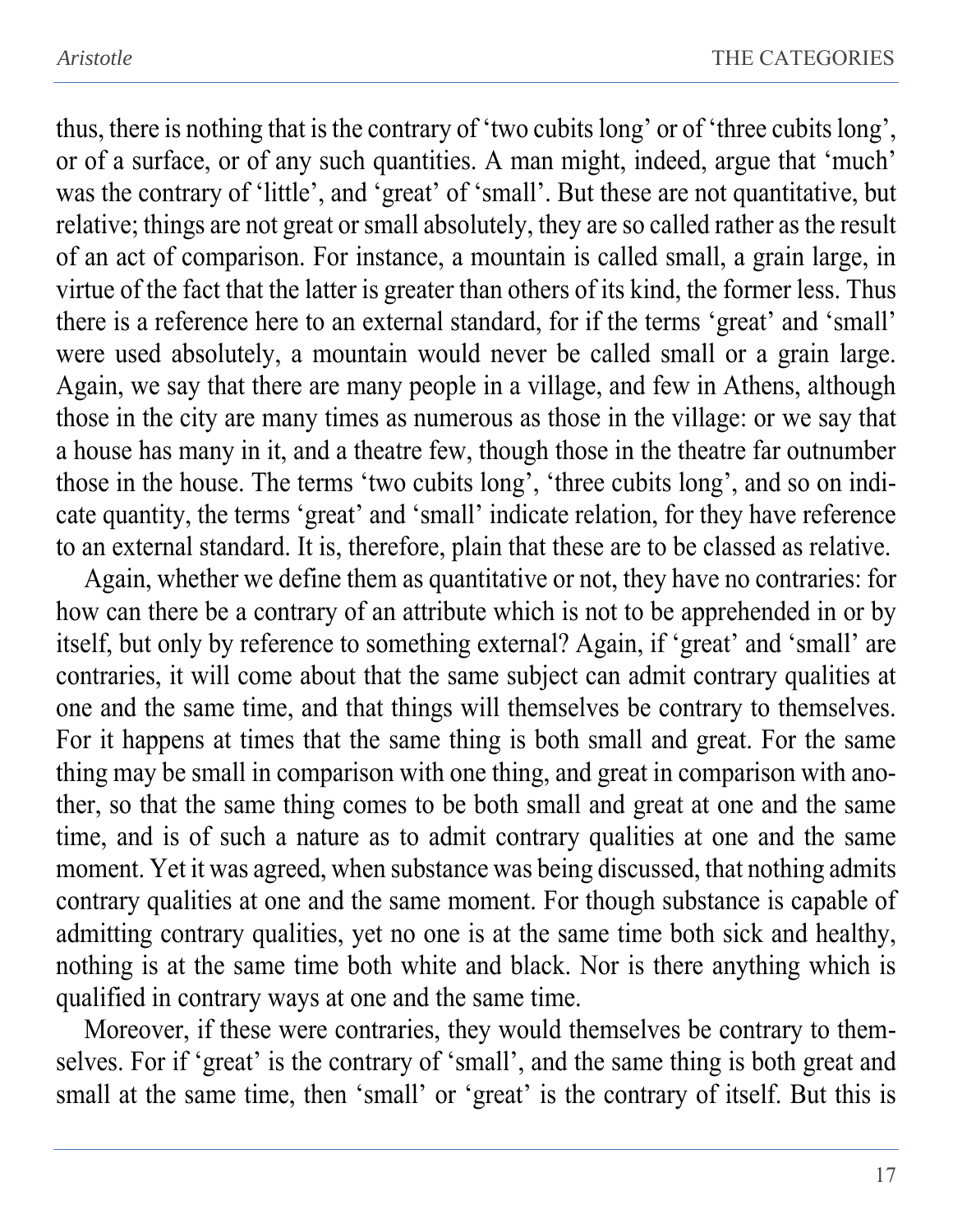impossible. The term 'great', therefore, is not the contrary of the term 'small', nor 'much' of 'little'. And even though a man should call these terms not relative but quantitative, they would not have contraries.

It is in the case of space that quantity most plausibly appears to admit of a contrary. For men define the term 'above' as the contrary of 'below', when it is the region at the centre they mean by 'below'; and this is so, because nothing is farther from the extremities of the universe than the region at the centre. Indeed, it seems that in defining contraries of every kind men have recourse to a spatial metaphor, for they say that those things are contraries which, within the same class, are separated by the greatest possible distance.

Quantity does not, it appears, admit of variation of degree. One thing cannot be two cubits long in a greater degree than another. Similarly with regard to number: what is 'three' is not more truly three than what is 'five' is five; nor is one set of three more truly three than another set. Again, one period of time is not said to be more truly time than another. Nor is there any other kind of quantity, of all that have been mentioned, with regard to which variation of degree can be predicated. The category of quantity, therefore, does not admit of variation of degree.

The most distinctive mark of quantity is that equality and inequality are predicated of it. Each of the aforesaid quantities is said to be equal or unequal. For instance, one solid is said to be equal or unequal to another; number, too, and time can have these terms applied to them, indeed can all those kinds of quantity that have been mentioned.

That which is not a quantity can by no means, it would seem, be termed equal or unequal to anything else. One particular disposition or one particular quality, such as whiteness, is by no means compared with another in terms of equality and inequality but rather in terms of similarity. Thus it is the distinctive mark of quantity that it can be called equal and unequal.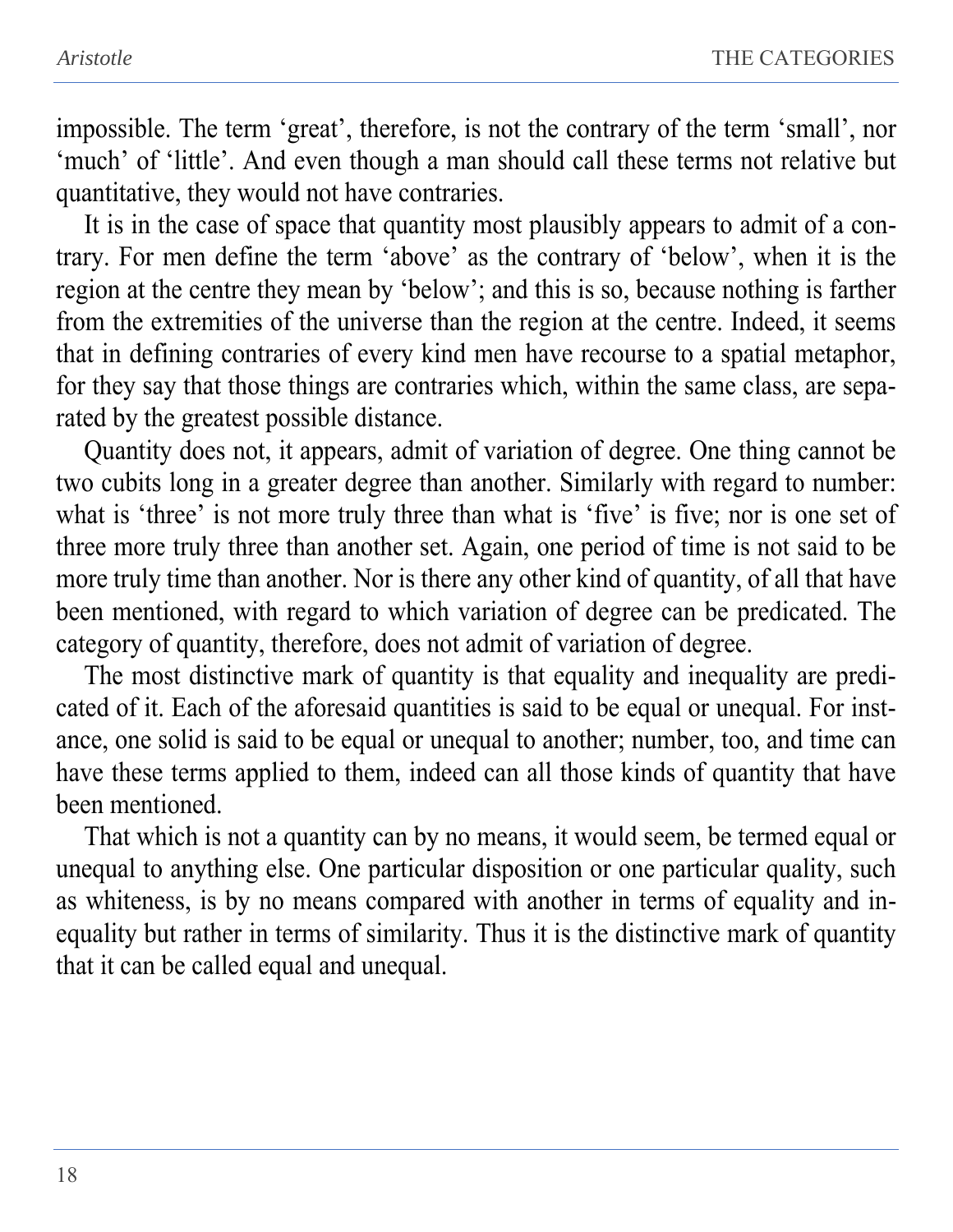Those things are called relative, which, being either said to be of something else or related to something else, are explained by reference to that other thing. For instance, the word 'superior' is explained by reference to something else, for it is superiority over something else that is meant. Similarly, the expression 'double' has this external reference, for it is the double of something else that is meant. So it is with everything else of this kind. There are, moreover, other relatives, e.g. habit, disposition, perception, knowledge, and attitude. The significance of all these is explained by a reference to something else and in no other way. Thus, a habit is a habit of something, knowledge is knowledge of something, attitude is the attitude of something. So it is with all other relatives that have been mentioned. Those terms, then, are called relative, the nature of which is explained by reference to something else, the preposition 'of' or some other preposition being used to indicate the relation. Thus, one mountain is called great in comparison with another; for the mountain claims this attribute by comparison with something.

Again, that which is called similar must be similar to something else, and all other such attributes have this external reference. It is to be noted that lying and standing and sitting are particular attitudes, but attitude is itself a relative term. To lie, to stand, to be seated, are not themselves attitudes, but take their name from the aforesaid attitudes.

It is possible for relatives to have contraries. Thus virtue has a contrary, vice, these both being relatives; knowledge, too, has a contrary, ignorance. But this is not the mark of all relatives; 'double' and 'triple' have no contrary, nor indeed has any such term.

It also appears that relatives can admit of variation of degree. For 'like' and 'unlike' , 'equal' and 'unequal', have the modifications 'more' and 'less' applied to them, and each of these is relative in character: for the terms 'like' and 'unequal' bear a reference to something external. Yet, again, it is not every relative term that admits of variation of degree. No term such as 'double' admits of this modification.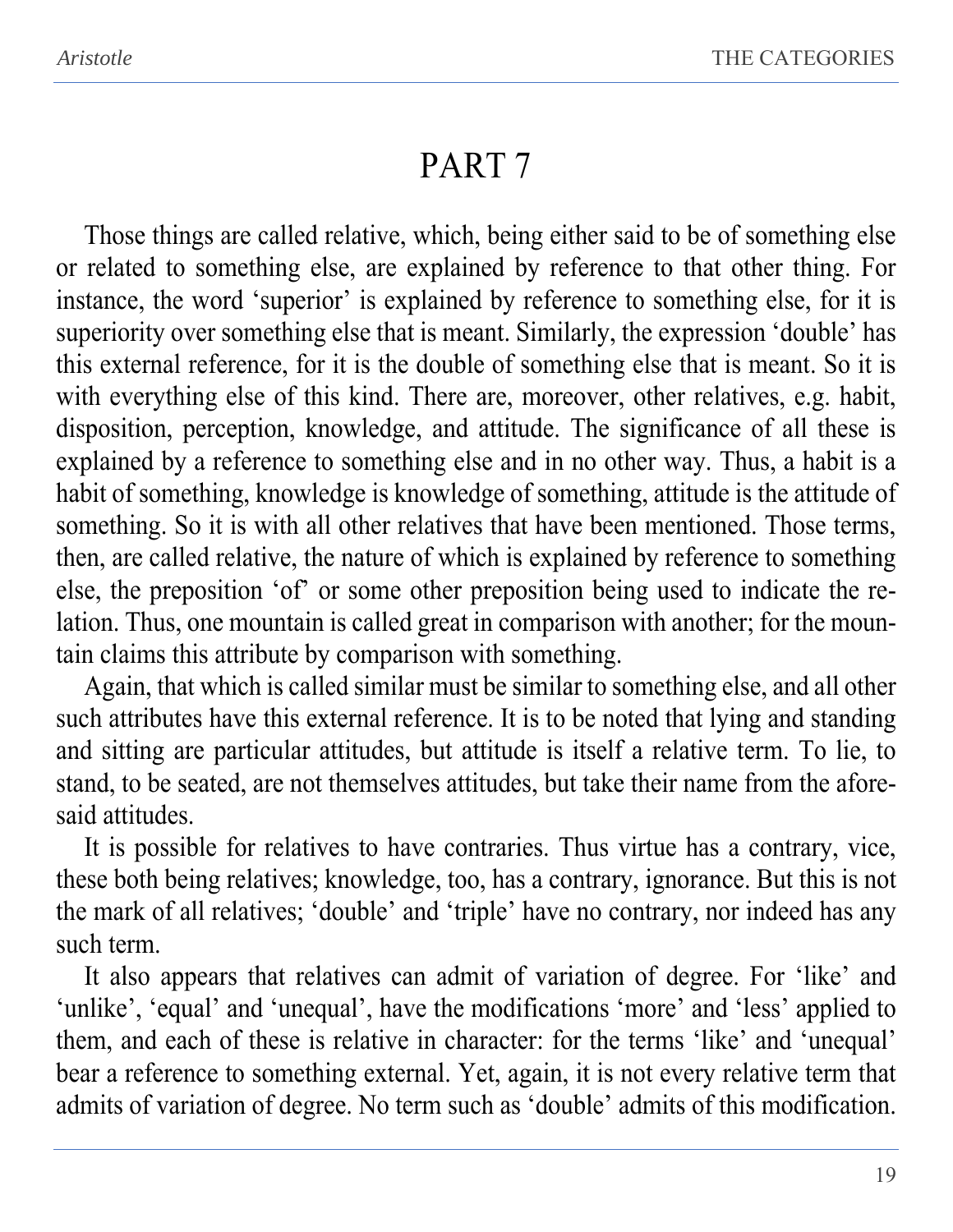All relatives have correlatives: by the term 'slave' we mean the slave of a master, by the term 'master', the master of a slave; by 'double', the double of its half; by 'half' , the half of its double; by 'greater', greater than that which is less; by 'less', less than that which is greater.

So it is with every other relative term; but the case we use to express the correlation differs in some instances. Thus, by knowledge we mean knowledge of the knowable; by the knowable, that which is to be apprehended by knowledge; by perception, perception of the perceptible; by the perceptible, that which is apprehended by perception.

Sometimes, however, reciprocity of correlation does not appear to exist. This comes about when a blunder is made, and that to which the relative is related is not accurately stated. If a man states that a wing is necessarily relative to a bird, the conexion between these two will not be reciprocal, for it will not be possible to say that a bird is a bird by reason of its wings. The reason is that the original statement was inaccurate, for the wing is not said to be relative to the bird qua bird, since many creatures besides birds have wings, but qua winged creature. If, then, the statement is made accurate, the connexion will be reciprocal, for we can speak of a wing, having reference necessarily to a winged creature, and of a winged creature as being such because of its wings.

Occasionally, perhaps, it is necessary to coin words, if no word exists by which a correlation can adequately be explained. If we define a rudder as necessarily having reference to a boat, our definition will not be appropriate, for the rudder does not have this reference to a boat qua boat, as there are boats which have no rudders. Thus we cannot use the terms reciprocally, for the word 'boat' cannot be said to find its explanation in the word 'rudder'. As there is no existing word, our definition would perhaps be more accurate if we coined some word like 'ruddered' as the correlative of 'rudder'. If we express ourselves thus accurately, at any rate the terms are reciprocally connected, for the 'ruddered' thing is 'ruddered' in virtue of its rudder. So it is in all other cases. A head will be more accurately defined as the correlative of that which is 'headed', than as that of an animal, for the animal does not have a head qua animal, since many animals have no head.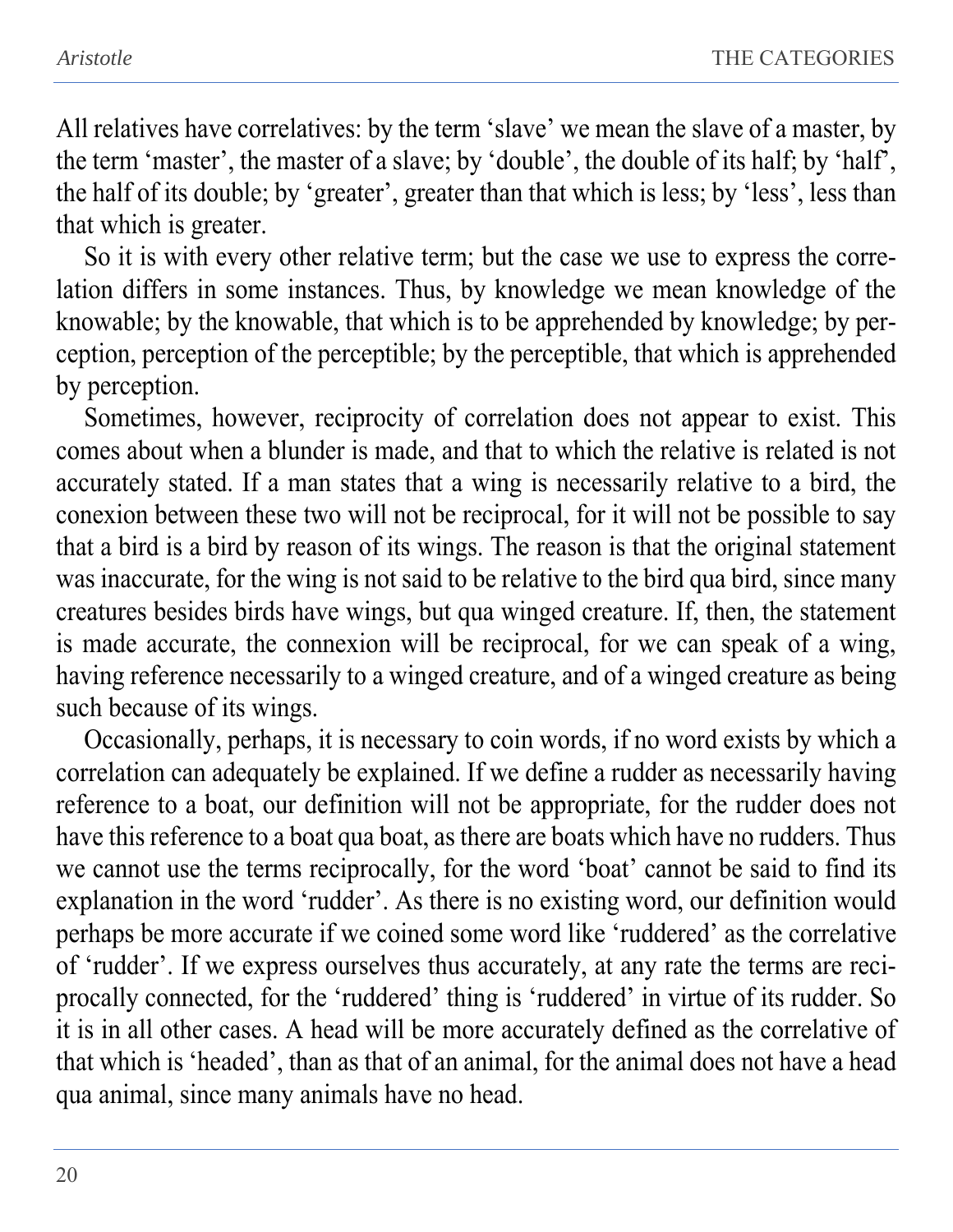Thus we may perhaps most easily comprehend that to which a thing is related, when a name does not exist, if, from that which has a name, we derive a new name, and apply it to that with which the first is reciprocally connected, as in the aforesaid instances, when we derived the word 'winged' from 'wing' and from 'rudder'.

All relatives, then, if properly defined, have a correlative. I add this condition because, if that to which they are related is stated as haphazard and not accurately, the two are not found to be interdependent. Let me state what I mean more clearly. Even in the case of acknowledged correlatives, and where names exist for each, there will be no interdependence if one of the two is denoted, not by that name which expresses the correlative notion, but by one of irrelevant significance.

The term 'slave', if defined as related, not to a master, but to a man, or a biped, or anything of that sort, is not reciprocally connected with that in relation to which it is defined, for the statement is not exact. Further, if one thing is said to be correlative with another, and the terminology used is correct, then, though all irrelevant attributes should be removed, and only that one attribute left in virtue of which it was correctly stated to be correlative with that other, the stated correlation will still exist. If the correlative of 'the slave' is said to be 'the master', then, though all irrelevant attributes of the said 'master', such as 'biped', 'receptive of knowledge', 'human', should be removed, and the attribute 'master' alone left, the stated correlation existing between him and the slave will remain the same, for it is of a master that a slave is said to be the slave.

On the other hand, if, of two correlatives, one is not correctly termed, then, when all other attributes are removed and that alone is left in virtue of which it was stated to be correlative, the stated correlation will be found to have disappeared.

For suppose the correlative of 'the slave' should be said to be 'the man', or the correlative of 'the wing' is 'the bird'; if the attribute 'master' be withdrawn from 'the man', the correlation between 'the man' and 'the slave' will cease to exist, for if the man is not a master, the slave is not a slave. Similarly, if the attribute 'winged' be withdrawn from 'the bird', 'the wing' will no longer be relative; for if the socalled correlative is not winged, it follows that 'the wing' has no correlative.

Thus it is essential that the correlated terms should be exactly designated; if there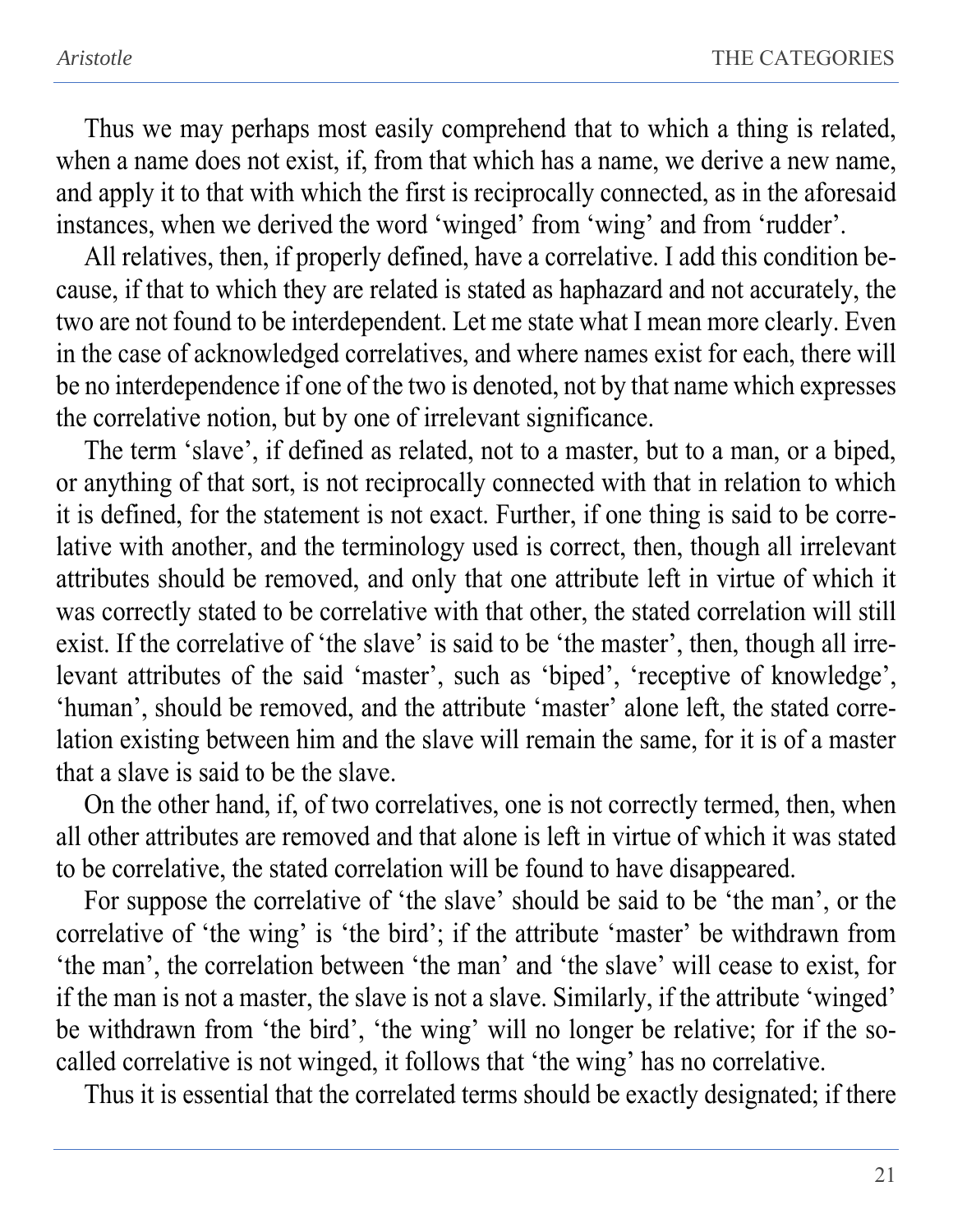is a name existing, the statement will be easy; if not, it is doubtless our duty to construct names. When the terminology is thus correct, it is evident that all correlatives are interdependent.

Correlatives are thought to come into existence simultaneously. This is for the most part true, as in the case of the double and the half. The existence of the half necessitates the existence of that of which it is a half. Similarly the existence of a master necessitates the existence of a slave, and that of a slave implies that of a master; these are merely instances of a general rule. Moreover, they cancel one another; for if there is no double it follows that there is no half, and vice versa; this rule also applies to all such correlatives. Yet it does not appear to be true in all cases that correlatives come into existence simultaneously. The object of knowledge would appear to exist before knowledge itself, for it is usually the case that we acquire knowledge of objects already existing; it would be difficult, if not impossible, to find a branch of knowledge the beginning of the existence of which was contemporaneous with that of its object.

Again, while the object of knowledge, if it ceases to exist, cancels at the same time the knowledge which was its correlative, the converse of this is not true. It is true that if the object of knowledge does not exist there can be no knowledge: for there will no longer be anything to know. Yet it is equally true that, if knowledge of a certain object does not exist, the object may nevertheless quite well exist. Thus, in the case of the squaring of the circle, if indeed that process is an object of knowledge, though it itself exists as an object of knowledge, yet the knowledge of it has not yet come into existence. Again, if all animals ceased to exist, there would be no knowledge, but there might yet be many objects of knowledge.

This is likewise the case with regard to perception: for the object of perception is, it appears, prior to the act of perception. If the perceptible is annihilated, perception also will cease to exist; but the annihilation of perception does not cancel the existence of the perceptible. For perception implies a body perceived and a body in which perception takes place. Now if that which is perceptible is annihilated, it follows that the body is annihilated, for the body is a perceptible thing; and if the body does not exist, it follows that perception also ceases to exist. Thus the annihil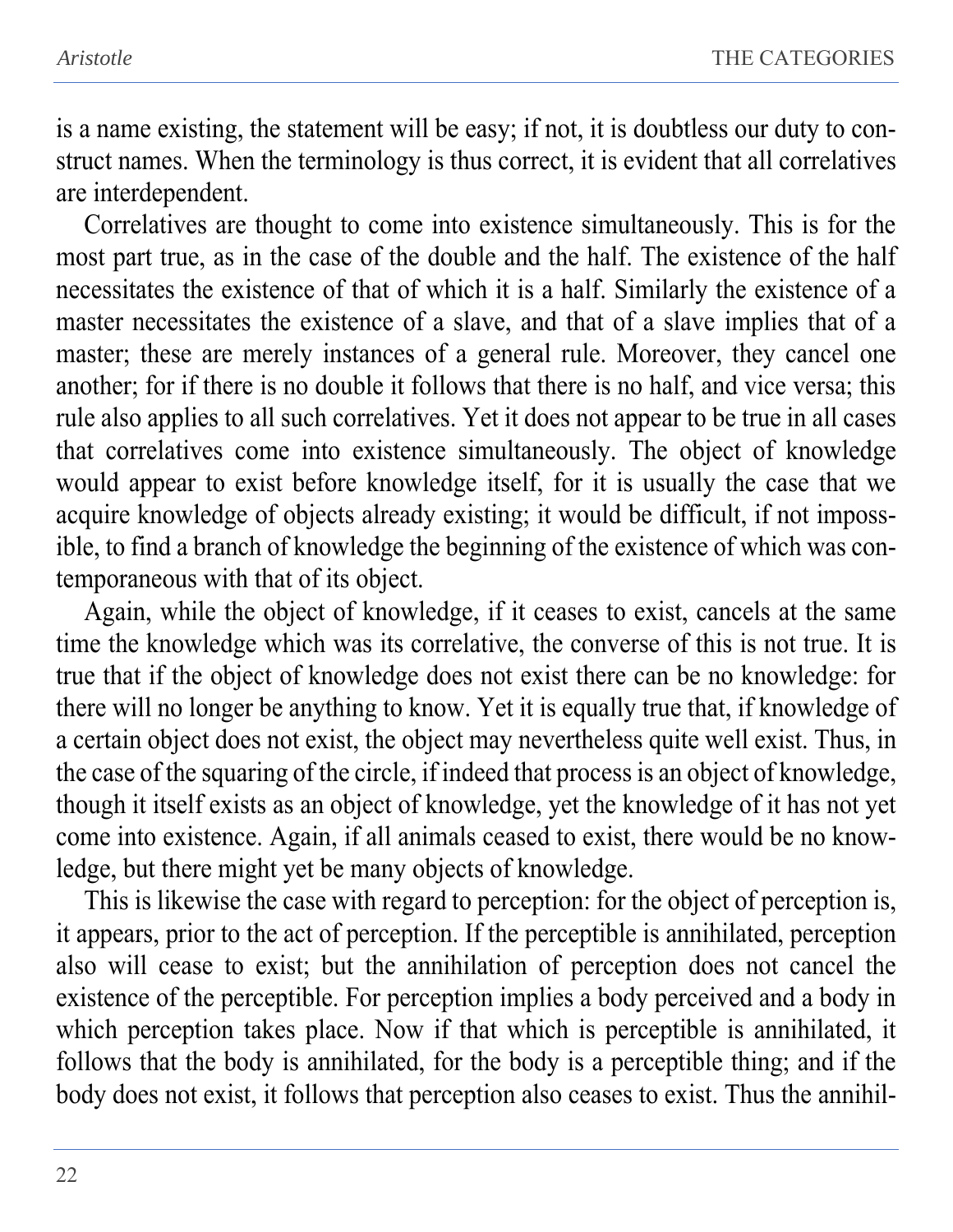ation of the perceptible involves that of perception.

But the annihilation of perception does not involve that of the perceptible. For if the animal is annihilated, it follows that perception also is annihilated, but perceptibles such as body, heat, sweetness, bitterness, and so on, will remain.

Again, perception is generated at the same time as the perceiving subject, for it comes into existence at the same time as the animal. But the perceptible surely exists before perception; for fire and water and such elements, out of which the animal is itself composed, exist before the animal is an animal at all, and before perception. Thus it would seem that the perceptible exists before perception.

It may be questioned whether it is true that no substance is relative, as seems to be the case, or whether exception is to be made in the case of certain secondary substances. With regard to primary substances, it is quite true that there is no such possibility, for neither wholes nor parts of primary substances are relative. The individual man or ox is not defined with reference to something external. Similarly with the parts: a particular hand or head is not defined as a particular hand or head of a particular person, but as the hand or head of a particular person. It is true also, for the most part at least, in the case of secondary substances; the species 'man' and the species 'ox' are not defined with reference to anything outside themselves. Wood, again, is only relative in so far as it is some one's property, not in so far as it is wood. It is plain, then, that in the cases mentioned substance is not relative. But with regard to some secondary substances there is a difference of opinion; thus, such terms as 'head' and 'hand' are defined with reference to that of which the things indicated are a part, and so it comes about that these appear to have a relative character. Indeed, if our definition of that which is relative was complete, it is very difficult, if not impossible, to prove that no substance is relative. If, however, our definition was not complete, if those things only are properly called relative in the case of which relation to an external object is a necessary condition of existence, perhaps some explanation of the dilemma may be found.

The former definition does indeed apply to all relatives, but the fact that a thing is explained with reference to something else does not make it essentially relative.

From this it is plain that, if a man definitely apprehends a relative thing, he will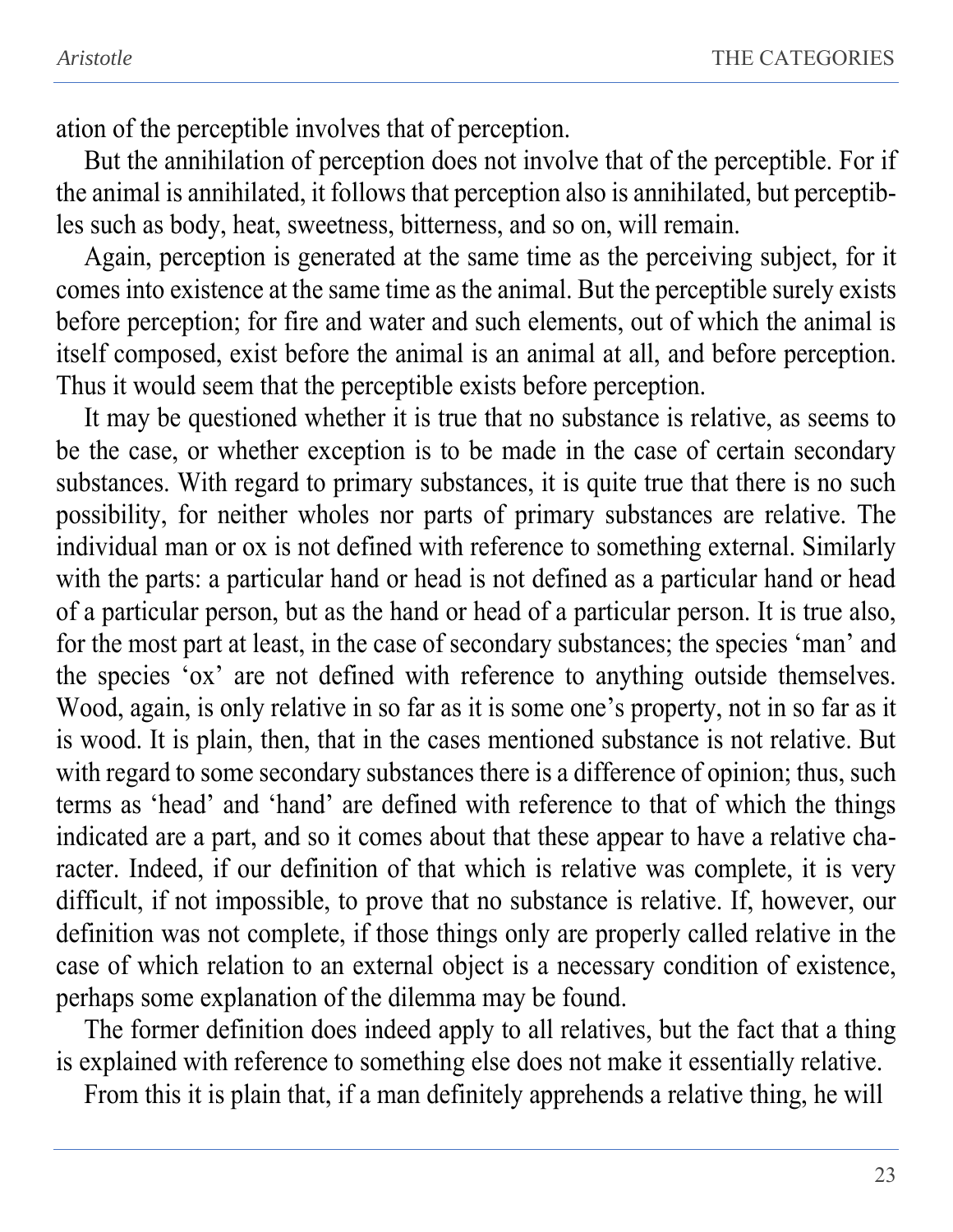also definitely apprehend that to which it is relative. Indeed this is self-evident: for if a man knows that some particular thing is relative, assuming that we call that a relative in the case of which relation to something is a necessary condition of existence, he knows that also to which it is related. For if he does not know at all that to which it is related, he will not know whether or not it is relative. This is clear, moreover, in particular instances. If a man knows definitely that such and such a thing is 'double', he will also forthwith know definitely that of which it is the double. For if there is nothing definite of which he knows it to be the double, he does not know at all that it is double. Again, if he knows that a thing is more beautiful, it follows necessarily that he will forthwith definitely know that also than which it is more beautiful. He will not merely know indefinitely that it is more beautiful than something which is less beautiful, for this would be supposition, not knowledge. For if he does not know definitely that than which it is more beautiful, he can no longer claim to know definitely that it is more beautiful than something else which is less beautiful: for it might be that nothing was less beautiful. It is, therefore, evident that if a man apprehends some relative thing definitely, he necessarily knows that also definitely to which it is related.

Now the head, the hand, and such things are substances, and it is possible to know their essential character definitely, but it does not necessarily follow that we should know that to which they are related. It is not possible to know forthwith whose head or hand is meant. Thus these are not relatives, and, this being the case, it would be true to say that no substance is relative in character. It is perhaps a difficult matter, in such cases, to make a positive statement without more exhaustive examination, but to have raised questions with regard to details is not without advantage.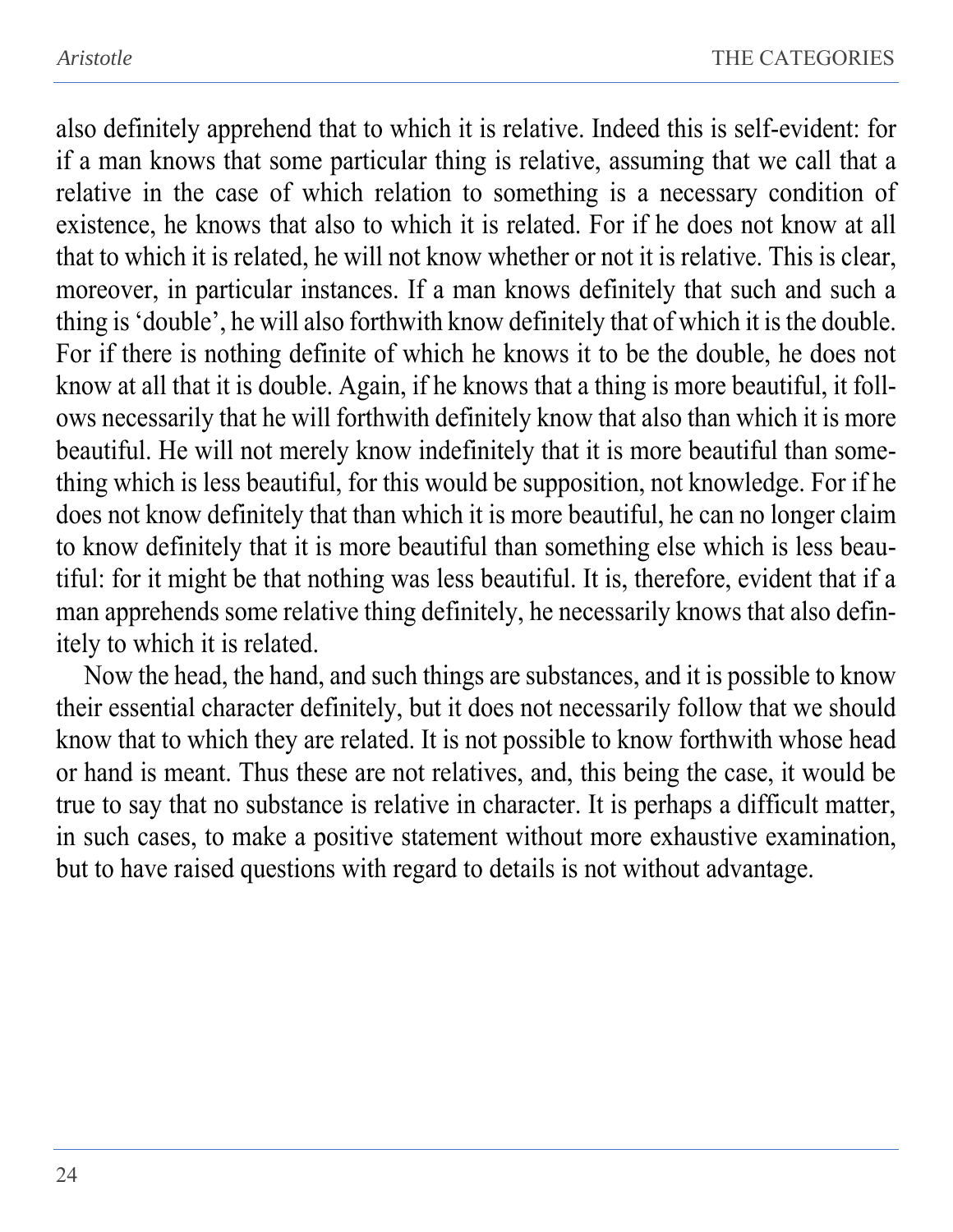By 'quality' I mean that in virtue of which people are said to be such and such. Quality is a term that is used in many senses. One sort of quality let us call 'habit' or 'disposition'. Habit differs from disposition in being more lasting and more firmly established. The various kinds of knowledge and of virtue are habits, for knowledge, even when acquired only in a moderate degree, is, it is agreed, abiding in its character and difficult to displace, unless some great mental upheaval takes place, through disease or any such cause. The virtues, also, such as justice, self-restraint, and so on, are not easily dislodged or dismissed, so as to give place to vice.

By a disposition, on the other hand, we mean a condition that is easily changed and quickly gives place to its opposite. Thus, heat, cold, disease, health, and so on are dispositions. For a man is disposed in one way or another with reference to these, but quickly changes, becoming cold instead of warm, ill instead of well. So it is with all other dispositions also, unless through lapse of time a disposition has itself become inveterate and almost impossible to dislodge: in which case we should perhaps go so far as to call it a habit.

It is evident that men incline to call those conditions habits which are of a more or less permanent type and difficult to displace; for those who are not retentive of knowledge, but volatile, are not said to have such and such a 'habit' as regards knowledge, yet they are disposed, we may say, either better or worse, towards knowledge. Thus habit differs from disposition in this, that while the latter in ephemeral, the former is permanent and difficult to alter.

Habits are at the same time dispositions, but dispositions are not necessarily habits. For those who have some specific habit may be said also, in virtue of that habit, to be thus or thus disposed; but those who are disposed in some specific way have not in all cases the corresponding habit.

Another sort of quality is that in virtue of which, for example, we call men good boxers or runners, or healthy or sickly: in fact it includes all those terms which refer to inborn capacity or incapacity. Such things are not predicated of a person in virtue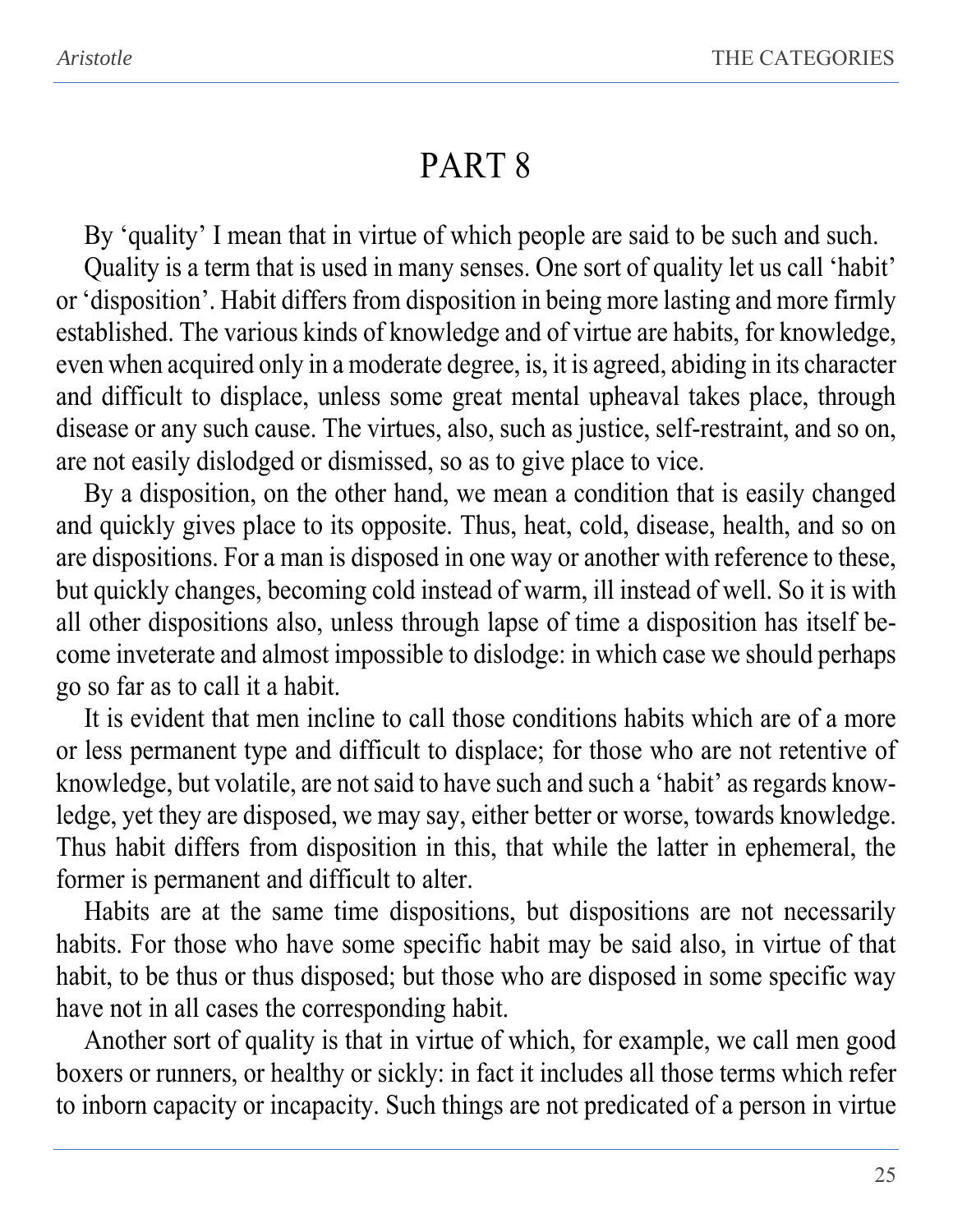of his disposition, but in virtue of his inborn capacity or incapacity to do something with ease or to avoid defeat of any kind. Persons are called good boxers or good runners, not in virtue of such and such a disposition, but in virtue of an inborn capacity to accomplish something with ease. Men are called healthy in virtue of the inborn capacity of easy resistance to those unhealthy influences that may ordinarily arise; unhealthy, in virtue of the lack of this capacity. Similarly with regard to softness and hardness. Hardness is predicated of a thing because it has that capacity of resistance which enables it to withstand disintegration; softness, again, is predicated of a thing by reason of the lack of that capacity.

A third class within this category is that of affective qualities and affections. Sweetness, bitterness, sourness, are examples of this sort of quality, together with all that is akin to these; heat, moreover, and cold, whiteness, and blackness are affective qualities. It is evident that these are qualities, for those things that possess them are themselves said to be such and such by reason of their presence. Honey is called sweet because it contains sweetness; the body is called white because it contains whiteness; and so in all other cases.

The term 'affective quality' is not used as indicating that those things which admit these qualities are affected in any way. Honey is not called sweet because it is affected in a specific way, nor is this what is meant in any other instance. Similarly heat and cold are called affective qualities, not because those things which admit them are affected. What is meant is that these said qualities are capable of producing an 'affection' in the way of perception. For sweetness has the power of affecting the sense of taste; heat, that of touch; and so it is with the rest of these qualities.

Whiteness and blackness, however, and the other colours, are not said to be affective qualities in this sense, but because they themselves are the results of an affection. It is plain that many changes of colour take place because of affections. When a man is ashamed, he blushes; when he is afraid, he becomes pale, and so on. So true is this, that when a man is by nature liable to such affections, arising from some concomitance of elements in his constitution, it is a probable inference that he has the corresponding complexion of skin. For the same disposition of bodily elements, which in the former instance was momentarily present in the case of an access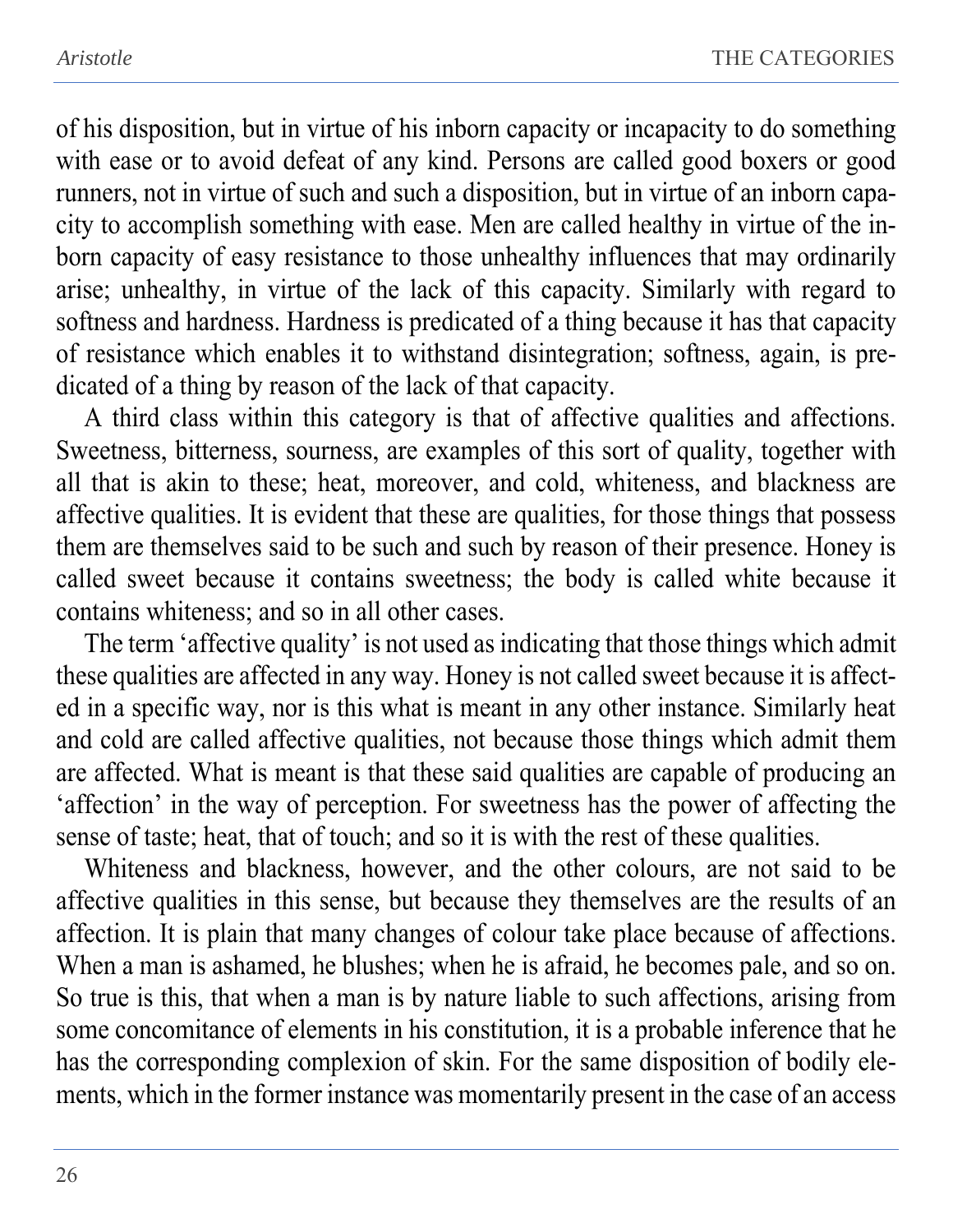of shame, might be a result of a man's natural temperament, so as to produce the corresponding colouring also as a natural characteristic. All conditions, therefore, of this kind, if caused by certain permanent and lasting affections, are called affective qualities.

For pallor and duskiness of complexion are called qualities, inasmuch as we are said to be such and such in virtue of them, not only if they originate in natural constitution, but also if they come about through long disease or sunburn, and are difficult to remove, or indeed remain throughout life. For in the same way we are said to be such and such because of these.

Those conditions, however, which arise from causes which may easily be rendered ineffective or speedily removed, are called, not qualities, but affections: for we are not said to be such in virtue of them. The man who blushes through shame is not said to be a constitutional blusher, nor is the man who becomes pale through fear said to be constitutionally pale. He is said rather to have been affected.

Thus such conditions are called affections, not qualities. In like manner there are affective qualities and affections of the soul. That temper with which a man is born and which has its origin in certain deep-seated affections is called a quality. I mean such conditions as insanity, irascibility, and so on: for people are said to be mad or irascible in virtue of these. Similarly those abnormal psychic states which are not inborn, but arise from the concomitance of certain other elements, and are difficult to remove, or altogether permanent, are called qualities, for in virtue of them men are said to be such and such.

Those, however, which arise from causes easily rendered ineffective are called affections, not qualities. Suppose that a man is irritable when vexed: he is not even spoken of as a bad-tempered man, when in such circumstances he loses his temper somewhat, but rather is said to be affected. Such conditions are therefore termed, not qualities, but affections.

The fourth sort of quality is figure and the shape that belongs to a thing; and besides this, straightness and curvedness and any other qualities of this type; each of these defines a thing as being such and such. Because it is triangular or quadrangular a thing is said to have a specific character, or again because it is straight or curved;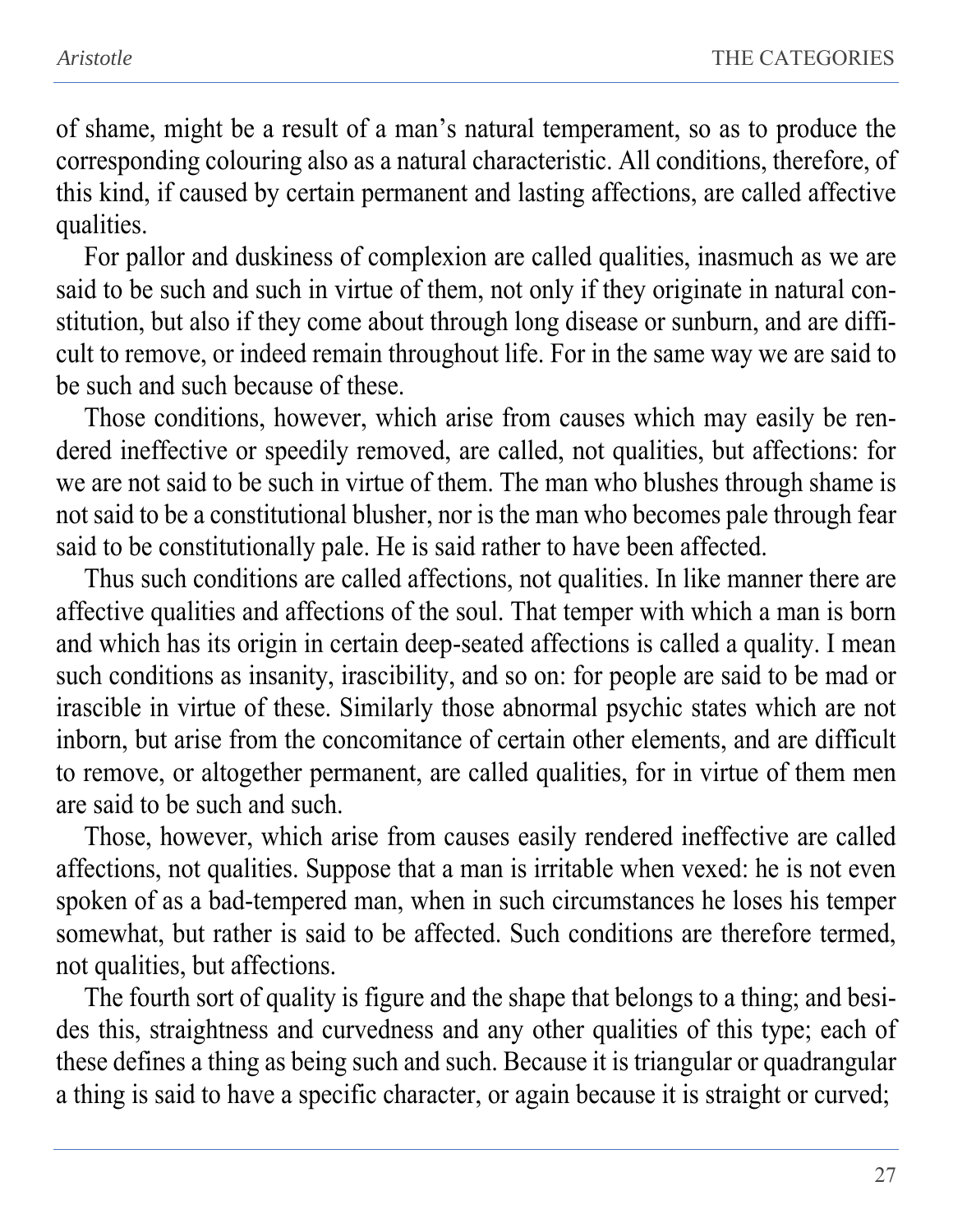in fact a thing's shape in every case gives rise to a qualification of it.

Rarity and density, roughness and smoothness, seem to be terms indicating quality: yet these, it would appear, really belong to a class different from that of quality. For it is rather a certain relative position of the parts composing the thing thus qualified which, it appears, is indicated by each of these terms. A thing is dense, owing to the fact that its parts are closely combined with one another; rare, because there are interstices between the parts; smooth, because its parts lie, so to speak, evenly; rough, because some parts project beyond others.

There may be other sorts of quality, but those that are most properly so called have, we may safely say, been enumerated.

These, then, are qualities, and the things that take their name from them as derivatives, or are in some other way dependent on them, are said to be qualified in some specific way. In most, indeed in almost all cases, the name of that which is qualified is derived from that of the quality. Thus the terms 'whiteness', 'grammar', 'justice', give us the adjectives 'white' , 'grammatical' , 'just', and so on.

There are some cases, however, in which, as the quality under consideration has no name, it is impossible that those possessed of it should have a name that is derivative. For instance, the name given to the runner or boxer, who is so called in virtue of an inborn capacity, is not derived from that of any quality; for both those capacities have no name assigned to them. In this, the inborn capacity is distinct from the science, with reference to which men are called, e.g. boxers or wrestlers. Such a science is classed as a disposition; it has a name, and is called 'boxing' or 'wrestling' as the case may be, and the name given to those disposed in this way is derived from that of the science. Sometimes, even though a name exists for the quality, that which takes its character from the quality has a name that is not a derivative. For instance, the upright man takes his character from the possession of the quality of integrity, but the name given him is not derived from the word 'integrity'. Yet this does not occur often.

We may therefore state that those things are said to be possessed of some specific quality which have a name derived from that of the aforesaid quality, or which are in some other way dependent on it.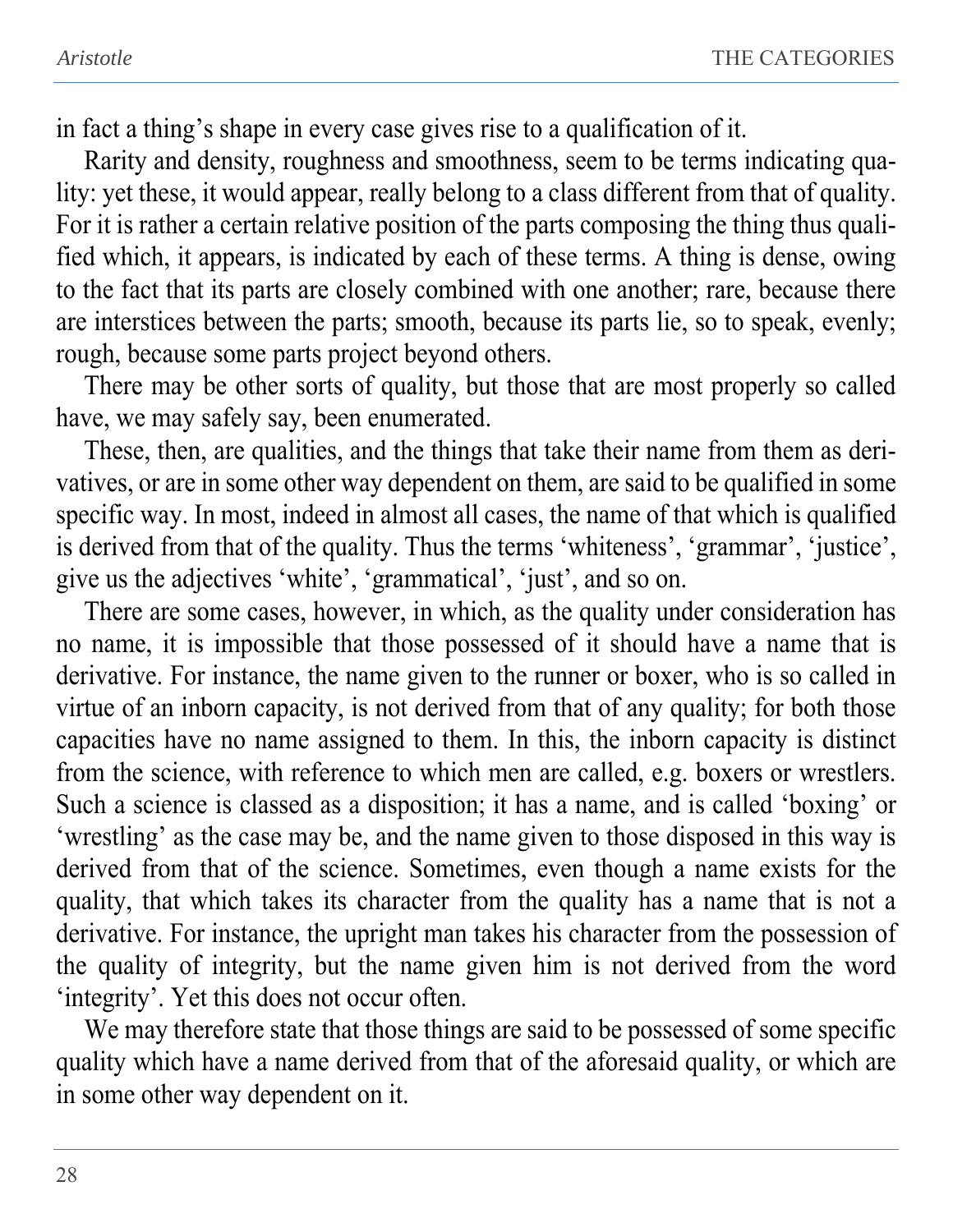One quality may be the contrary of another; thus justice is the contrary of injustice, whiteness of blackness, and so on. The things, also, which are said to be such and such in virtue of these qualities, may be contrary the one to the other; for that which is unjust is contrary to that which is just, that which is white to that which is black. This, however, is not always the case. Red, yellow, and such colours, though qualities, have no contraries.

If one of two contraries is a quality, the other will also be a quality. This will be evident from particular instances, if we apply the names used to denote the other categories; for instance, granted that justice is the contrary of injustice and justice is a quality, injustice will also be a quality: neither quantity, nor relation, nor place, nor indeed any other category but that of quality, will be applicable properly to injustice. So it is with all other contraries falling under the category of quality.

Qualities admit of variation of degree. Whiteness is predicated of one thing in a greater or less degree than of another. This is also the case with reference to justice. Moreover, one and the same thing may exhibit a quality in a greater degree than it did before: if a thing is white, it may become whiter.

Though this is generally the case, there are exceptions. For if we should say that justice admitted of variation of degree, difficulties might ensue, and this is true with regard to all those qualities which are dispositions. There are some, indeed, who dispute the possibility of variation here.

They maintain that justice and health cannot very well admit of variation of degree themselves, but that people vary in the degree in which they possess these qualities, and that this is the case with grammatical learning and all those qualities which are classed as dispositions.

However that may be, it is an incontrovertible fact that the things which in virtue of these qualities are said to be what they are vary in the degree in which they possess them; for one man is said to be better versed in grammar, or more healthy or just, than another, and so on.

The qualities expressed by the terms 'triangular' and 'quadrangular' do not appear to admit of variation of degree, nor indeed do any that have to do with figure. For those things to which the definition of the triangle or circle is applicable are all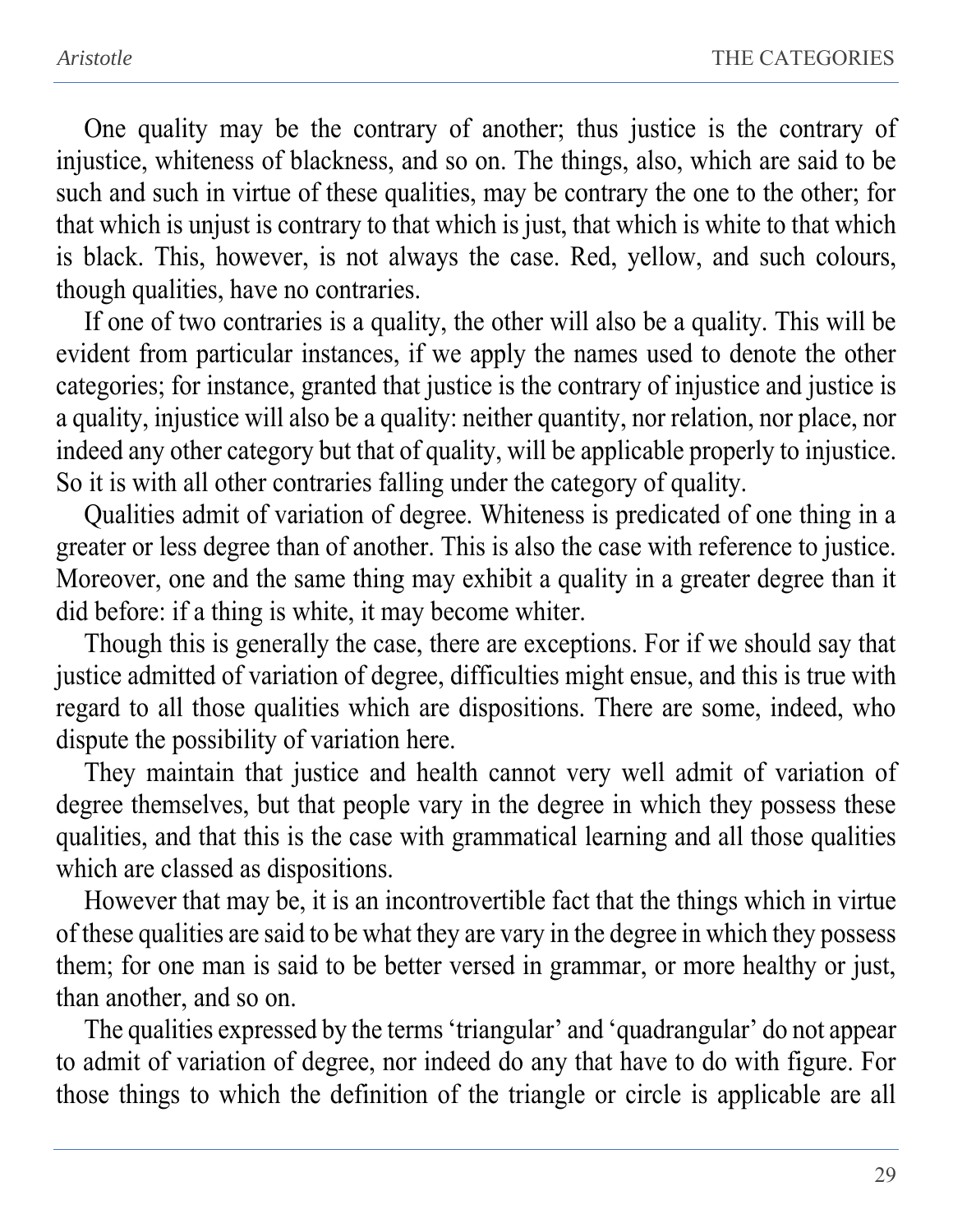equally triangular or circular. Those, on the other hand, to which the same definition is not applicable, cannot be said to differ from one another in degree; the square is no more a circle than the rectangle, for to neither is the definition of the circle appropriate. In short, if the definition of the term proposed is not applicable to both objects, they cannot be compared. Thus it is not all qualities which admit of variation of degree.

Whereas none of the characteristics I have mentioned are peculiar to quality, the fact that likeness and unlikeness can be predicated with reference to quality only, gives to that category its distinctive feature. One thing is like another only with reference to that in virtue of which it is such and such; thus this forms the peculiar mark of quality.

We must not be disturbed because it may be argued that, though proposing to discuss the category of quality, we have included in it many relative terms. We did say that habits and dispositions were relative. In practically all such cases the genus is relative, the individual not. Thus knowledge, as a genus, is explained by reference to something else, for we mean a knowledge of something. But particular branches of knowledge are not thus explained. The knowledge of grammar is not relative to anything external, nor is the knowledge of music, but these, if relative at all, are relative only in virtue of their genera; thus grammar is said be the knowledge of something, not the grammar of something; similarly music is the knowledge of something, not the music of something.

Thus individual branches of knowledge are not relative. And it is because we possess these individual branches of knowledge that we are said to be such and such. It is these that we actually possess: we are called experts because we possess knowledge in some particular branch. Those particular branches, therefore, of knowledge, in virtue of which we are sometimes said to be such and such, are themselves qualities, and are not relative.

Further, if anything should happen to fall within both the category of quality and that of relation, there would be nothing extraordinary in classing it under both these heads.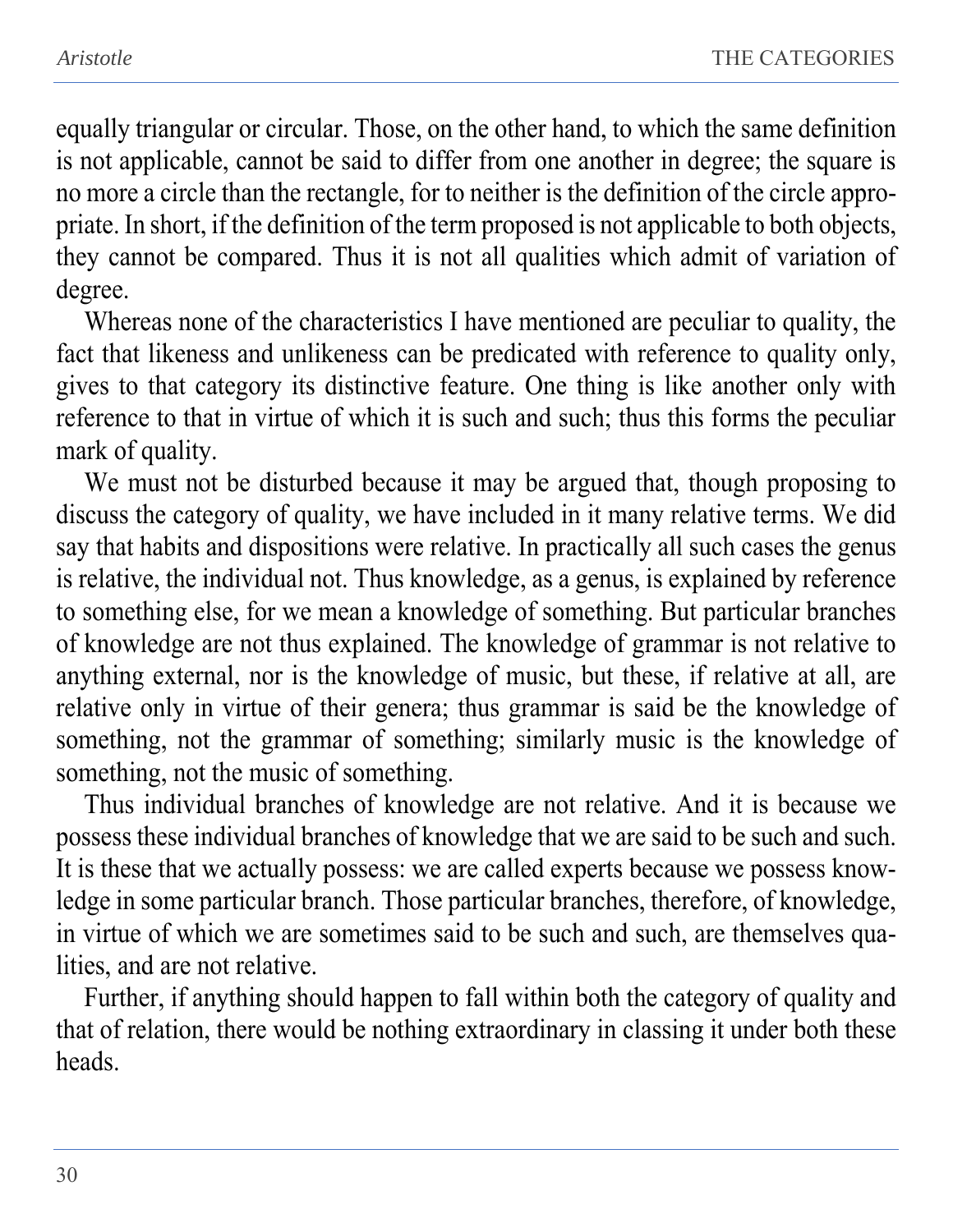Action and affection both admit of contraries and also of variation of degree. Heating is the contrary of cooling, being heated of being cooled, being glad of being vexed. Thus they admit of contraries. They also admit of variation of degree: for it is possible to heat in a greater or less degree; also to be heated in a greater or less degree. Thus action and affection also admit of variation of degree. So much, then, is stated with regard to these categories.

We spoke, moreover, of the category of position when we were dealing with that of relation, and stated that such terms derived their names from those of the corresponding attitudes.

As for the rest, time, place, state, since they are easily intelligible, I say no more about them than was said at the beginning, that in the category of state are included such states as 'shod' , 'armed', in that of place 'in the Lyceum' and so on, as was explained before.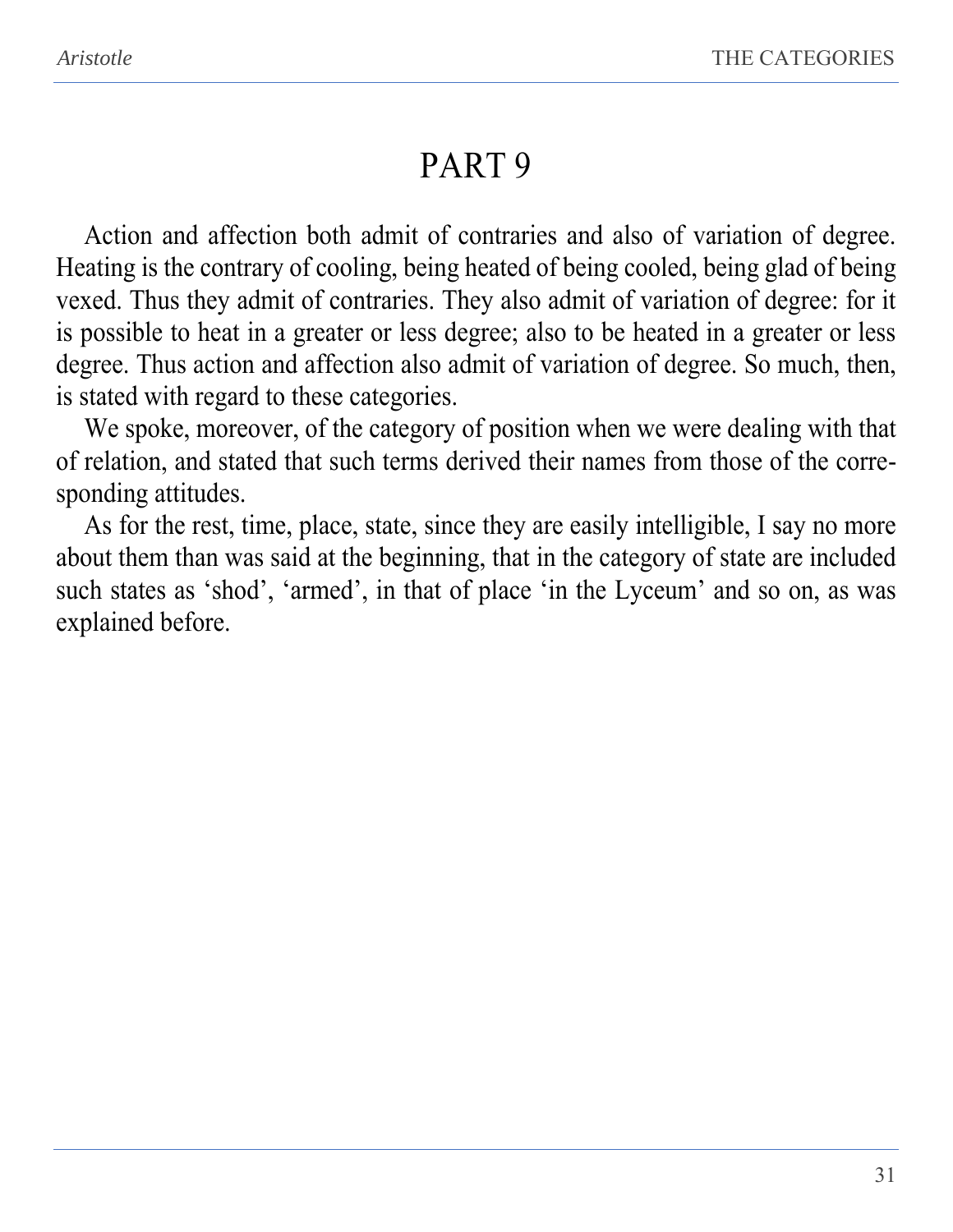The proposed categories have, then, been adequately dealt with. We must next explain the various senses in which the term 'opposite' is used. Things are said to be opposed in four senses: (i) as correlatives to one another, (ii) as contraries to one another, (iii) as privatives to positives, (iv) as affirmatives to negatives.

Let me sketch my meaning in outline. An instance of the use of the word 'opposite' with reference to correlatives is afforded by the expressions 'double' and 'half'; with reference to contraries by 'bad' and 'good'.

Opposites in the sense of 'privatives' and 'positives' are 'blindness' and 'sight'; in the sense of affirmatives and negatives, the propositions 'he sits' , 'he does not sit'.

(i) Pairs of opposites which fall under the category of relation are explained by a reference of the one to the other, the reference being indicated by the preposition 'of' or by some other preposition. Thus, double is a relative term, for that which is double is explained as the double of something. Knowledge, again, is the opposite of the thing known, in the same sense; and the thing known also is explained by its relation to its opposite, knowledge. For the thing known is explained as that which is known by something, that is, by knowledge. Such things, then, as are opposite the one to the other in the sense of being correlatives are explained by a reference of the one to the other.

(ii) Pairs of opposites which are contraries are not in any way interdependent, but are contrary the one to the other. The good is not spoken of as the good of the bad, but as the contrary of the bad, nor is white spoken of as the white of the black, but as the contrary of the black. These two types of opposition are therefore distinct. Those contraries which are such that the subjects in which they are naturally present, or of which they are predicated, must necessarily contain either the one or the other of them, have no intermediate, but those in the case of which no such necessity obtains, always have an intermediate. Thus disease and health are naturally present in the body of an animal, and it is necessary that either the one or the other should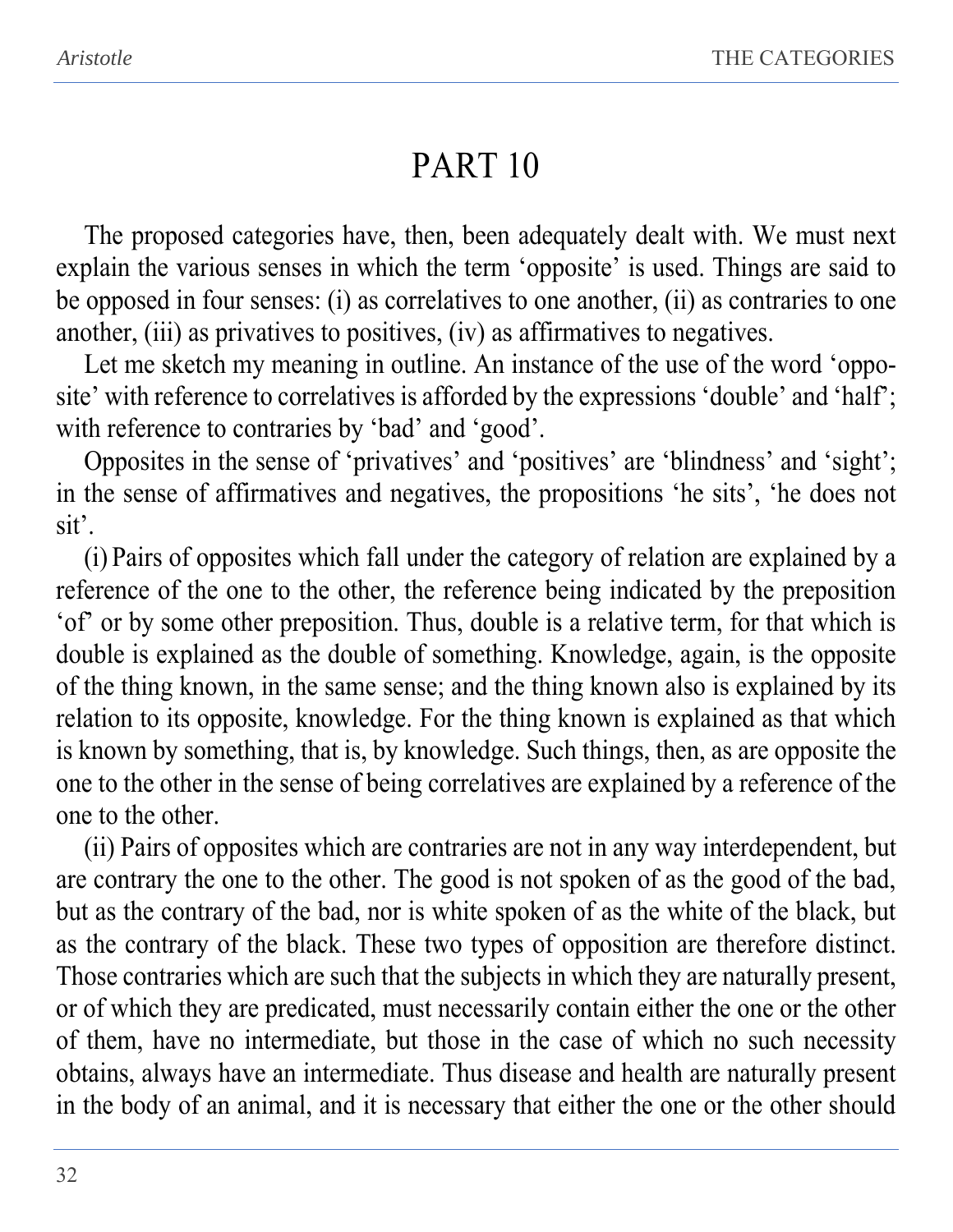be present in the body of an animal. Odd and even, again, are predicated of number, and it is necessary that the one or the other should be present in numbers. Now there is no intermediate between the terms of either of these two pairs. On the other hand, in those contraries with regard to which no such necessity obtains, we find an intermediate. Blackness and whiteness are naturally present in the body, but it is not necessary that either the one or the other should be present in the body, inasmuch as it is not true to say that everybody must be white or black. Badness and goodness, again, are predicated of man, and of many other things, but it is not necessary that either the one quality or the other should be present in that of which they are predicated: it is not true to say that everything that may be good or bad must be either good or bad. These pairs of contraries have intermediates: the intermediates between white and black are grey, sallow, and all the other colours that come between; the intermediate between good and bad is that which is neither the one nor the other.

Some intermediate qualities have names, such as grey and sallow and all the other colours that come between white and black; in other cases, however, it is not easy to name the intermediate, but we must define it as that which is not either extreme, as in the case of that which is neither good nor bad, neither just nor unjust.

(iii) 'privatives' and 'positives' have reference to the same subject. Thus, sight and blindness have reference to the eye. It is a universal rule that each of a pair of opposites of this type has reference to that to which the particular 'positive' is natural. We say that that is capable of some particular faculty or possession has suffered privation when the faculty or possession in question is in no way present in that in which, and at the time at which, it should naturally be present. We do not call that toothless which has not teeth, or that blind which has not sight, but rather that which has not teeth or sight at the time when by nature it should. For there are some creatures which from birth are without sight, or without teeth, but these are not called toothless or blind.

To be without some faculty or to possess it is not the same as the corresponding 'privative' or 'positive'. 'Sight' is a 'positive', 'blindness' a 'privative', but 'to possess sight' is not equivalent to 'sight', 'to be blind' is not equivalent to 'blindness'. Blindness is a 'privative', to be blind is to be in a state of privation, but is not a 'priv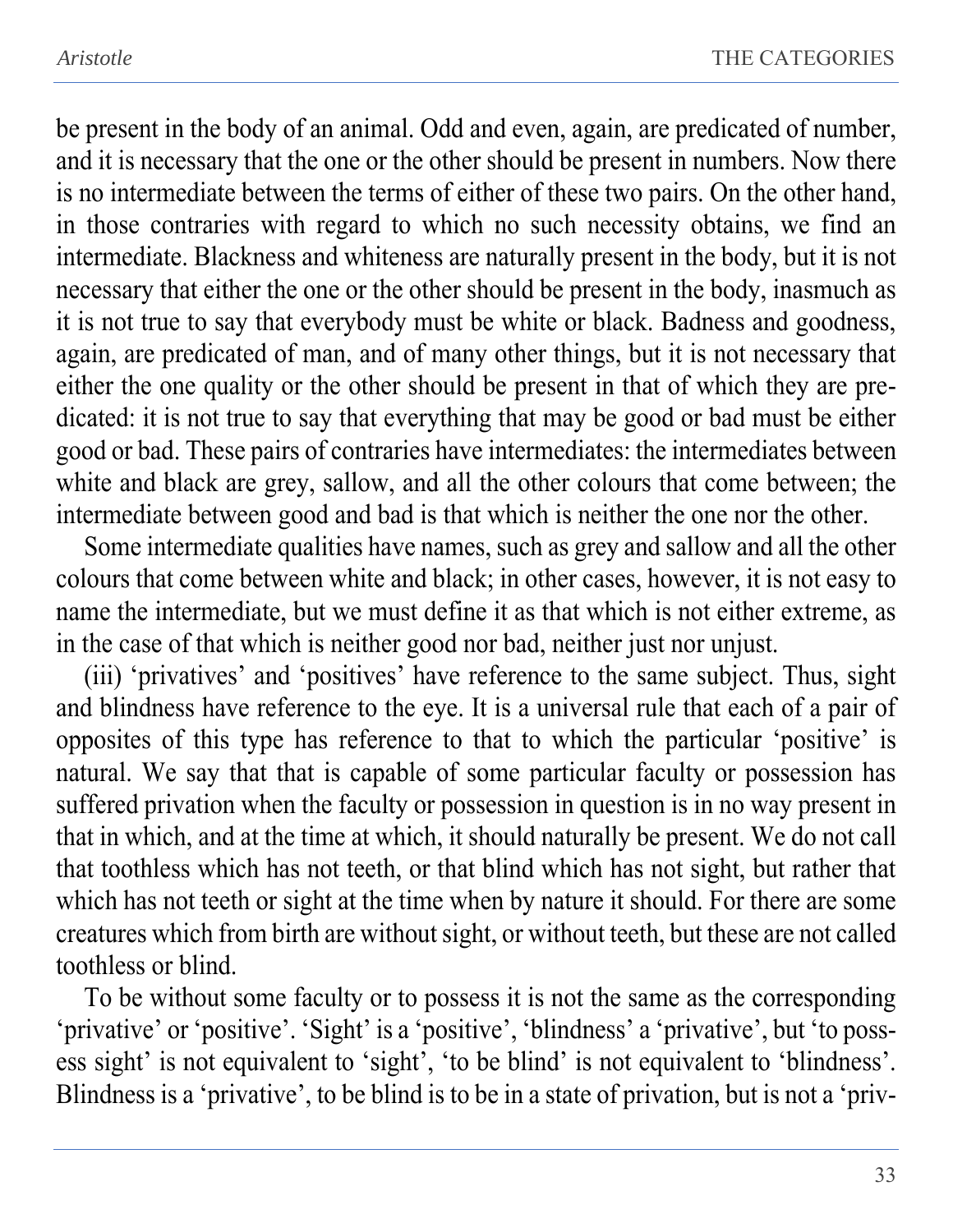ative'. Moreover, if 'blindness' were equivalent to 'being blind', both would be predicated of the same subject; but though a man is said to be blind, he is by no means said to be blindness.

To be in a state of 'possession' is, it appears, the opposite of being in a state of 'privation' , just as 'positives' and 'privatives' themselves are opposite. There is the same type of antithesis in both cases; for just as blindness is opposed to sight, so is being blind opposed to having sight.

That which is affirmed or denied is not itself affirmation or denial. By 'affirmation' we mean an affirmative proposition, by 'denial' a negative. Now, those facts which form the matter of the affirmation or denial are not propositions; yet these two are said to be opposed in the same sense as the affirmation and denial, for in this case also the type of antithesis is the same. For as the affirmation is opposed to the denial, as in the two propositions 'he sits' , 'he does not sit', so also the fact which constitutes the matter of the proposition in one case is opposed to that in the other, his sitting, that is to say, to his not sitting.

It is evident that 'positives' and 'privatives' are not opposed each to each in the same sense as relatives. The one is not explained by reference to the other; sight is not sight of blindness, nor is any other preposition used to indicate the relation. Similarly blindness is not said to be blindness of sight, but rather, privation of sight. Relatives, moreover, reciprocate; if blindness, therefore, were a relative, there would be a reciprocity of relation between it and that with which it was correlative. But this is not the case. Sight is not called the sight of blindness.

That those terms which fall under the heads of 'positives' and 'privatives' are not opposed each to each as contraries, either, is plain from the following facts: Of a pair of contraries such that they have no intermediate, one or the other must needs be present in the subject in which they naturally subsist, or of which they are predicated; for it is those, as we proved, in the case of which this necessity obtains, that have no intermediate. Moreover, we cited health and disease, odd and even, as instances. But those contraries which have an intermediate are not subject to any such necessity. It is not necessary that every substance, receptive of such qualities, should be either black or white, cold or hot, for something intermediate between these contraries may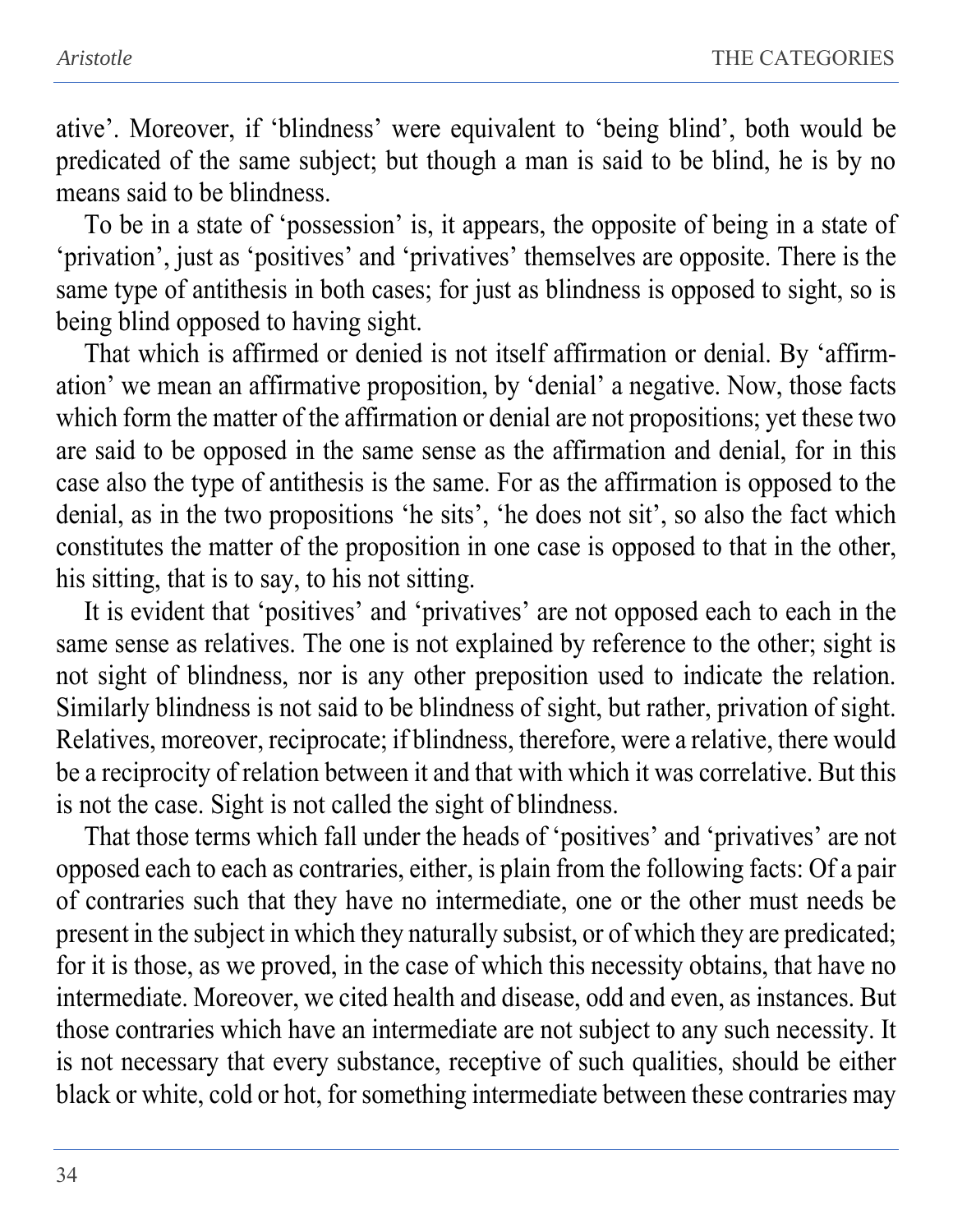very well be present in the subject. We proved, moreover, that those contraries have an intermediate in the case of which the said necessity does not obtain. Yet when one of the two contraries is a constitutive property of the subject, as it is a constitutive property of fire to be hot, of snow to be white, it is necessary determinately that one of the two contraries, not one or the other, should be present in the subject; for fire cannot be cold, or snow black. Thus, it is not the case here that one of the two must needs be present in every subject receptive of these qualities, but only in that subject of which the one forms a constitutive property. Moreover, in such cases it is one member of the pair determinately, and not either the one or the other, which must be present.

In the case of 'positives' and 'privatives', on the other hand, neither of the aforesaid statements holds good. For it is not necessary that a subject receptive of the qualities should always have either the one or the other; that which has not yet advanced to the state when sight is natural is not said either to be blind or to see. Thus 'positives' and 'privatives' do not belong to that class of contraries which consists of those which have no intermediate. On the other hand, they do not belong either to that class which consists of contraries which have an intermediate. For under certain conditions it is necessary that either the one or the other should form part of the constitution of every appropriate subject. For when a thing has reached the stage when it is by nature capable of sight, it will be said either to see or to be blind, and that in an indeterminate sense, signifying that the capacity may be either present or absent; for it is not necessary either that it should see or that it should be blind, but that it should be either in the one state or in the other. Yet in the case of those contraries which have an intermediate we found that it was never necessary that either the one or the other should be present in every appropriate subject, but only that in certain subjects one of the pair should be present, and that in a determinate sense. It is, therefore, plain that 'positives' and 'privatives' are not opposed each to each in either of the senses in which contraries are opposed.

Again, in the case of contraries, it is possible that there should be changes from either into the other, while the subject retains its identity, unless indeed one of the contraries is a constitutive property of that subject, as heat is of fire. For it is possible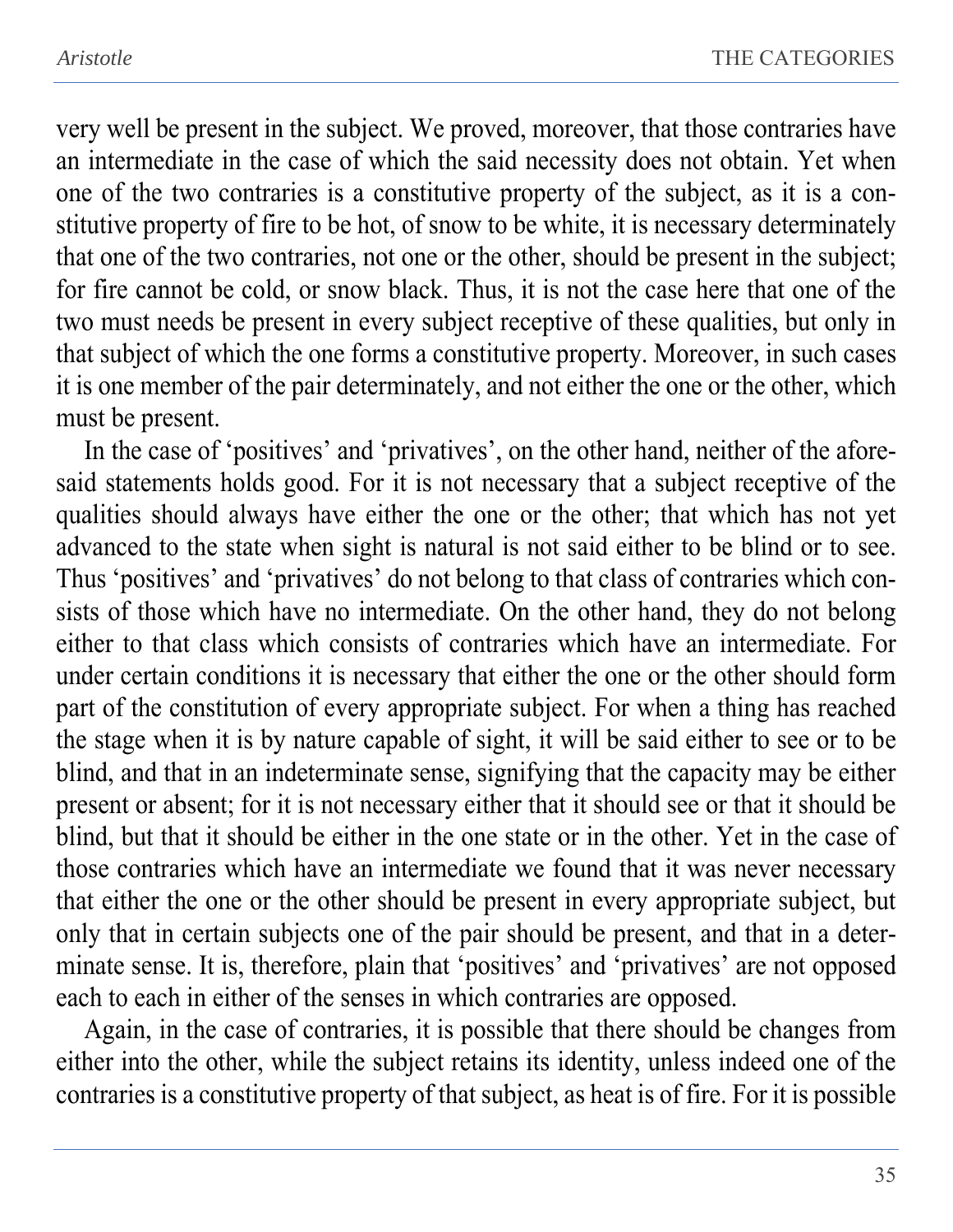that that that which is healthy should become diseased, that which is white, black, that which is cold, hot, that which is good, bad, that which is bad, good. The bad man, if he is being brought into a better way of life and thought, may make some advance, however slight, and if he should once improve, even ever so little, it is plain that he might change completely, or at any rate make very great progress; for a man becomes more and more easily moved to virtue, however small the improvement was at first. It is, therefore, natural to suppose that he will make yet greater progress than he has made in the past; and as this process goes on, it will change him completely and establish him in the contrary state, provided he is not hindered by lack of time. In the case of 'positives' and 'privatives', however, change in both directions is impossible. There may be a change from possession to privation, but not from privation to possession. The man who has become blind does not regain his sight; the man who has become bald does not regain his hair; the man who has lost his teeth does not grow a new set.

(iv) Statements opposed as affirmation and negation belong manifestly to a class which is distinct, for in this case, and in this case only, it is necessary for the one opposite to be true and the other false.

Neither in the case of contraries, nor in the case of correlatives, nor in the case of 'positives' and 'privatives', is it necessary for one to be true and the other false. Health and disease are contraries: neither of them is true or false. 'Double' and 'half' are opposed to each other as correlatives: neither of them is true or false. The case is the same, of course, with regard to 'positives' and 'privatives' such as 'sight' and 'blindness'. In short, where there is no sort of combination of words, truth and falsity have no place, and all the opposites we have mentioned so far consist of simple words.

At the same time, when the words which enter into opposed statements are contraries, these, more than any other set of opposites, would seem to claim this characteristic. 'Socrates is ill' is the contrary of 'Socrates is well', but not even of such composite expressions is it true to say that one of the pair must always be true and the other false. For if Socrates exists, one will be true and the other false, but if he does not exist, both will be false; for neither 'Socrates is ill' nor 'Socrates is well' is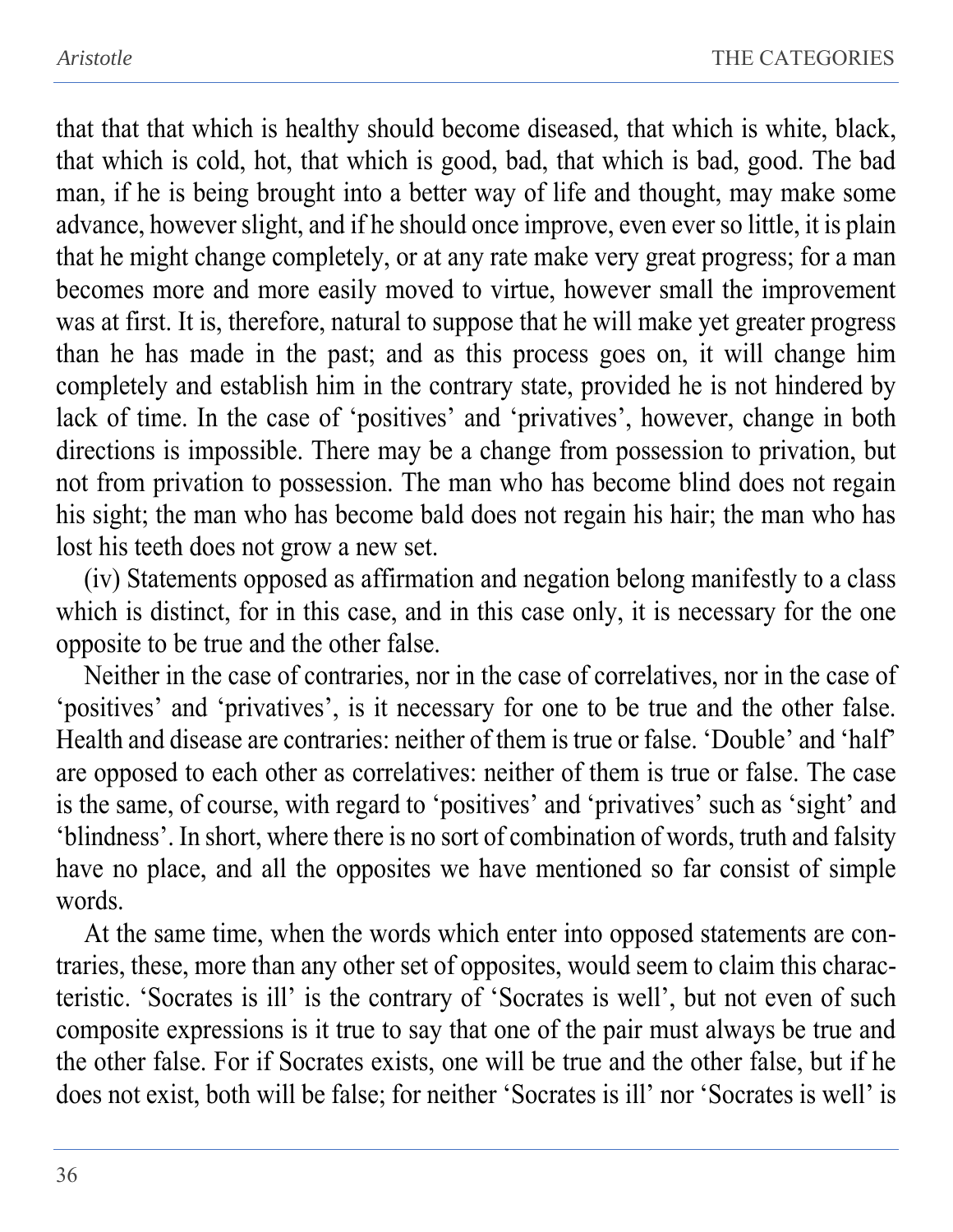true, if Socrates does not exist at all.

In the case of 'positives' and 'privatives', if the subject does not exist at all, neither proposition is true, but even if the subject exists, it is not always the fact that one is true and the other false. For 'Socrates has sight' is the opposite of 'Socrates is blind' in the sense of the word 'opposite' which applies to possession and privation. Now if Socrates exists, it is not necessary that one should be true and the other false, for when he is not yet able to acquire the power of vision, both are false, as also if Socrates is altogether non-existent.

But in the case of affirmation and negation, whether the subject exists or not, one is always false and the other true. For manifestly, if Socrates exists, one of the two propositions 'Socrates is ill', 'Socrates is not ill', is true, and the other false. This is likewise the case if he does not exist; for if he does not exist, to say that he is ill is false, to say that he is not ill is true. Thus it is in the case of those opposites only, which are opposite in the sense in which the term is used with reference to affirmation and negation, that the rule holds good, that one of the pair must be true and the other false.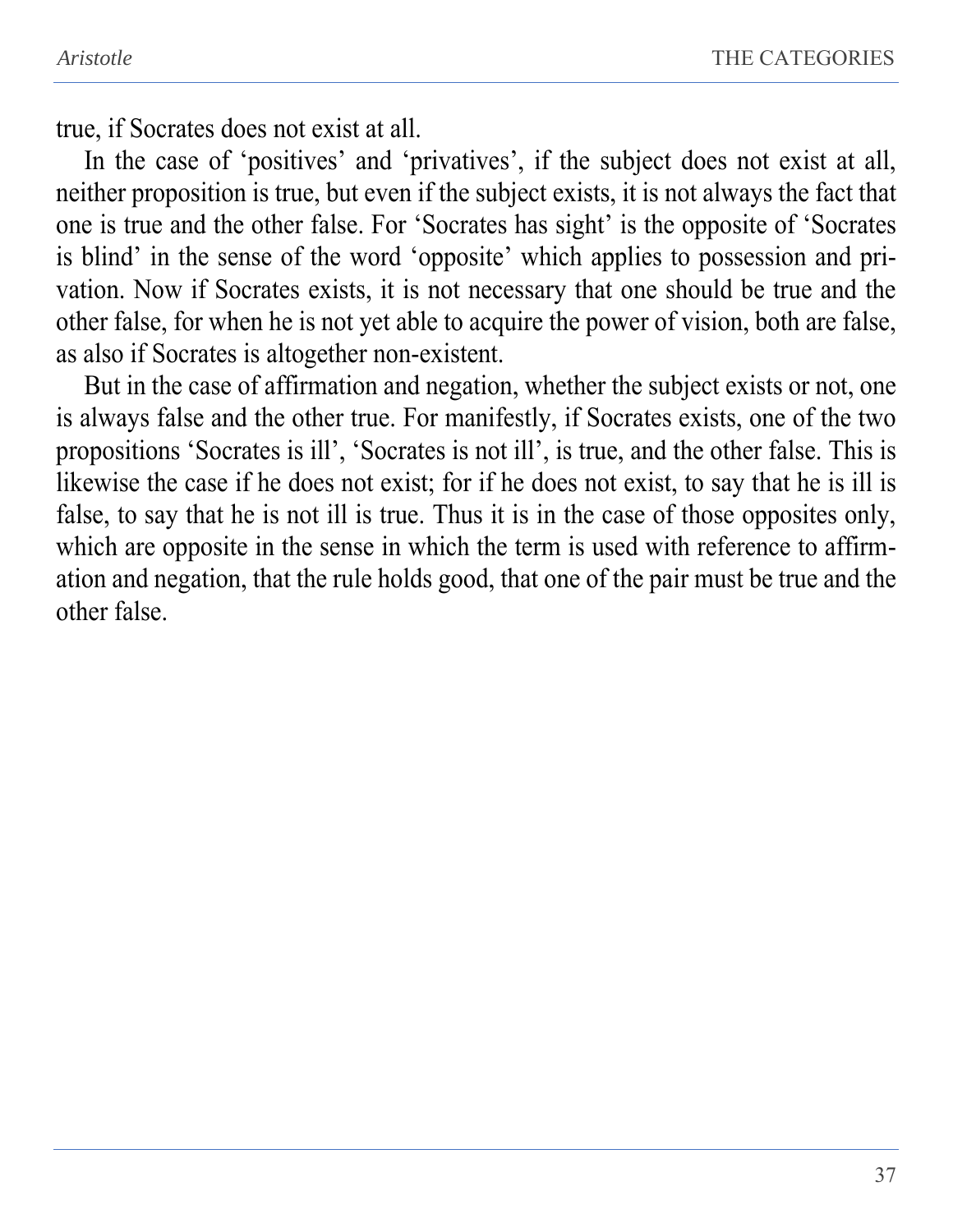That the contrary of a good is an evil is shown by induction: the contrary of health is disease, of courage, cowardice, and so on. But the contrary of an evil is sometimes a good, sometimes an evil. For defect, which is an evil, has excess for its contrary, this also being an evil, and the mean, which is a good, is equally the contrary of the one and of the other. It is only in a few cases, however, that we see instances of this: in most, the contrary of an evil is a good.

In the case of contraries, it is not always necessary that if one exists the other should also exist: for if all become healthy there will be health and no disease, and again, if everything turns white, there will be white, but no black. Again, since the fact that Socrates is ill is the contrary of the fact that Socrates is well, and two contrary conditions cannot both obtain in one and the same individual at the same time, both these contraries could not exist at once: for if that Socrates was well was a fact, then that Socrates was ill could not possibly be one.

It is plain that contrary attributes must needs be present in subjects which belong to the same species or genus. Disease and health require as their subject the body of an animal; white and black require a body, without further qualification; justice and injustice require as their subject the human soul.

Moreover, it is necessary that pairs of contraries should in all cases either belong to the same genus or belong to contrary genera or be themselves genera. White and black belong to the same genus, colour; justice and injustice, to contrary genera, virtue and vice; while good and evil do not belong to genera, but are themselves actual genera, with terms under them.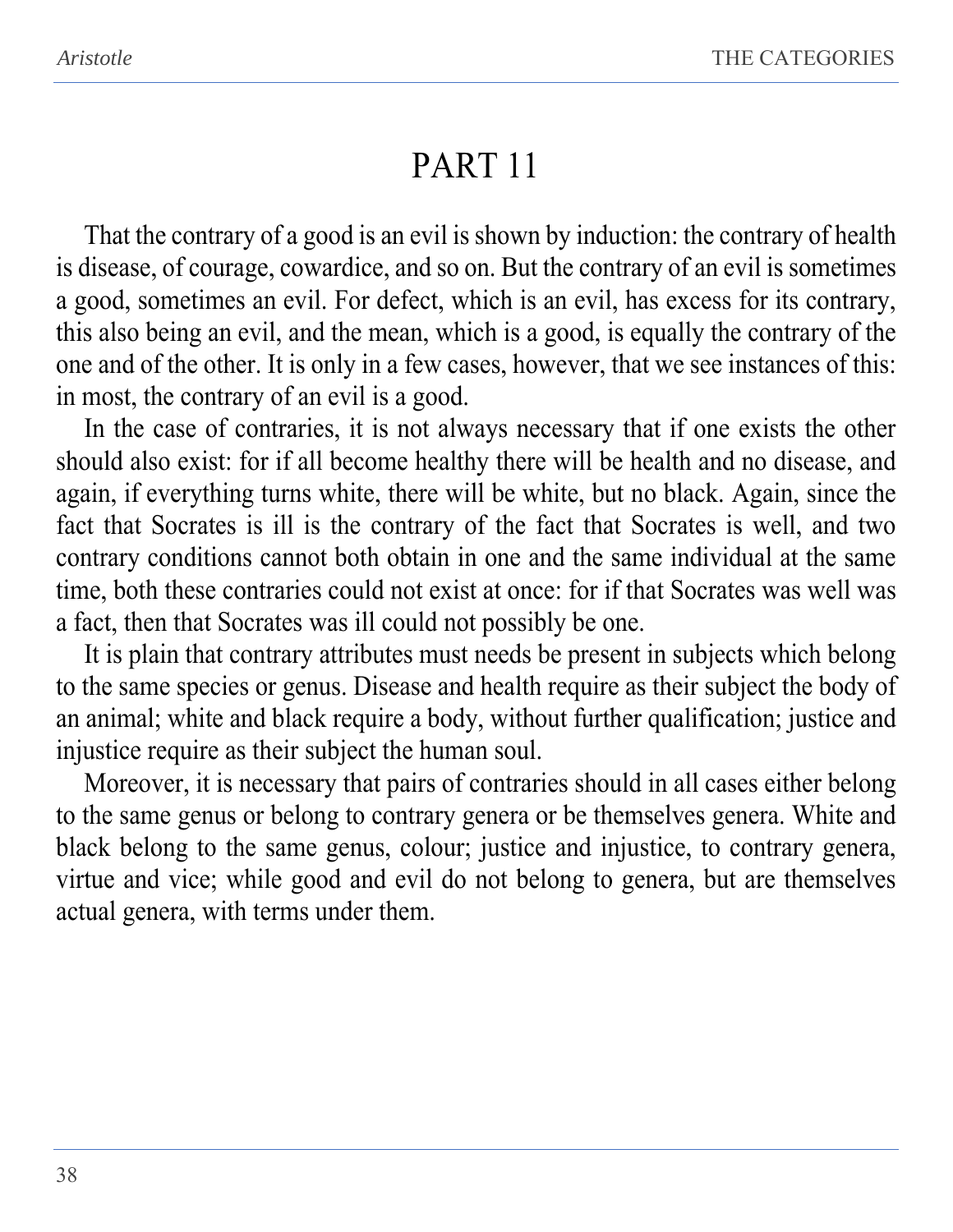There are four senses in which one thing can be said to be 'prior' to another. Primarily and most properly the term has reference to time: in this sense the word is used to indicate that one thing is older or more ancient than another, for the expressions 'older' and 'more ancient' imply greater length of time.

Secondly, one thing is said to be 'prior' to another when the sequence of their being cannot be reversed. In this sense 'one' is 'prior' to 'two'. For if 'two' exists, it follows directly that 'one' must exist, but if 'one' exists, it does not follow necessarily that 'two' exists: thus the sequence subsisting cannot be reversed. It is agreed, then, that when the sequence of two things cannot be reversed, then that one on which the other depends is called 'prior' to that other.

In the third place, the term 'prior' is used with reference to any order, as in the case of science and of oratory. For in sciences which use demonstration there is that which is prior and that which is posterior in order; in geometry, the elements are prior to the propositions; in reading and writing, the letters of the alphabet are prior to the syllables.

Similarly, in the case of speeches, the exordium is prior in order to the narrative.

Besides these senses of the word, there is a fourth. That which is better and more honourable is said to have a natural priority. In common parlance men speak of those whom they honour and love as 'coming first' with them. This sense of the word is perhaps the most far-fetched.

Such, then, are the different senses in which the term 'prior' is used.

Yet it would seem that besides those mentioned there is yet another. For in those things, the being of each of which implies that of the other, that which is in any way the cause may reasonably be said to be by nature 'prior' to the effect. It is plain that there are instances of this. The fact of the being of a man carries with it the truth of the proposition that he is, and the implication is reciprocal: for if a man is, the proposition wherein we allege that he is true, and conversely, if the proposition wherein we allege that he is true, then he is. The true proposition, however, is in no way the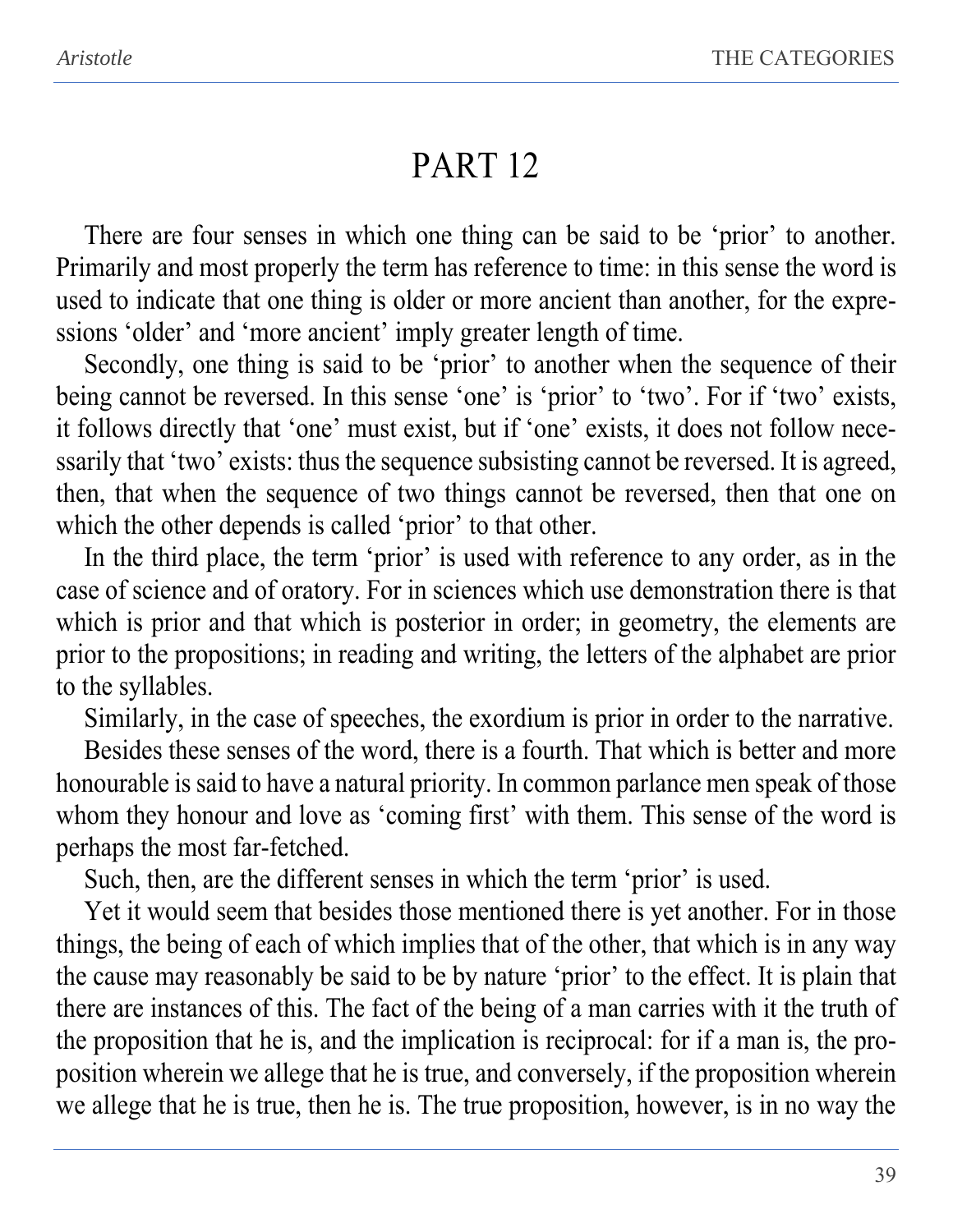cause of the being of the man, but the fact of the man's being does seem somehow to be the cause of the truth of the proposition, for the truth or falsity of the proposition depends on the fact of the man's being or not being.

Thus the word 'prior' may be used in five senses.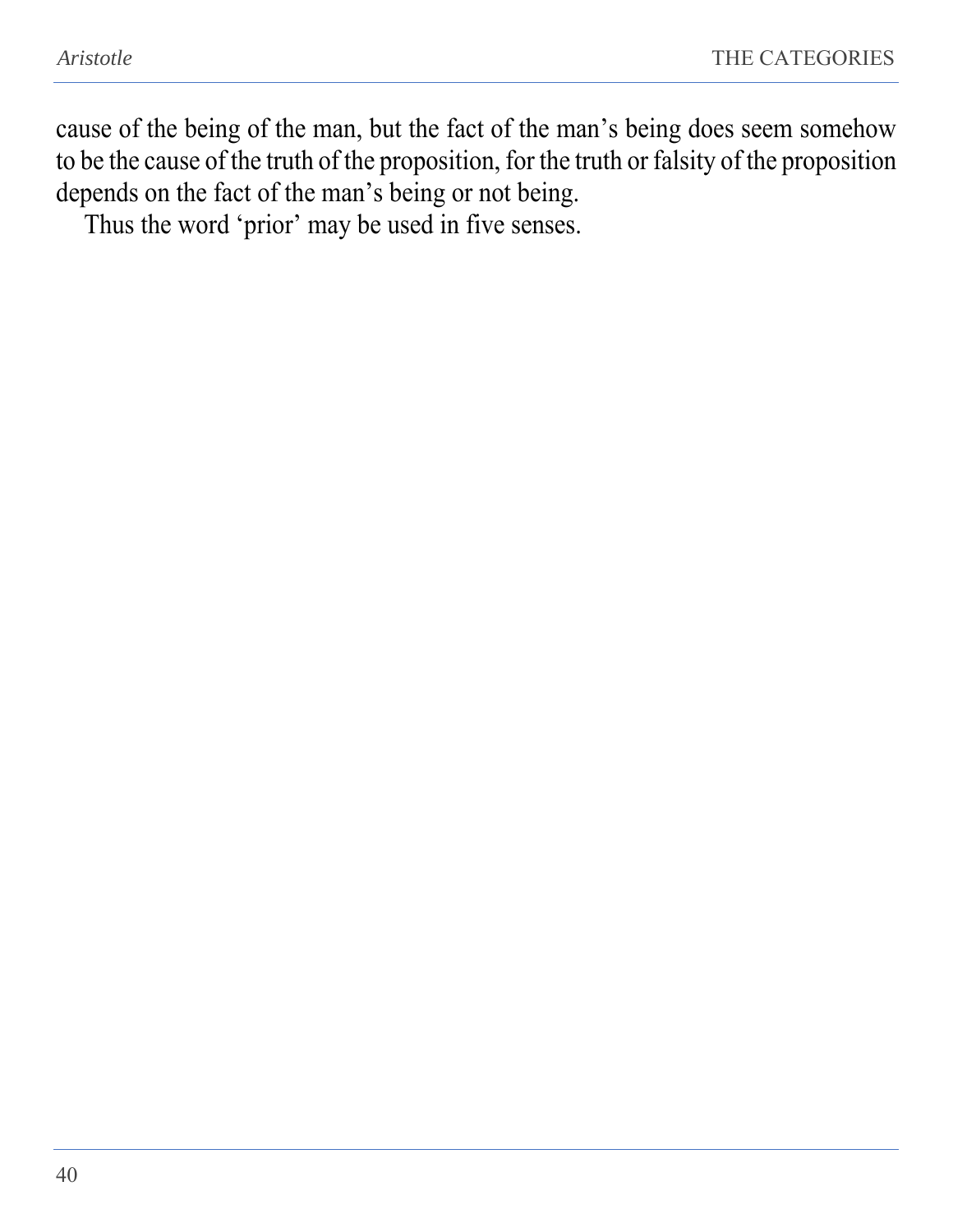The term 'simultaneous' is primarily and most appropriately applied to those things the genesis of the one of which is simultaneous with that of the other; for in such cases neither is prior or posterior to the other. Such things are said to be simultaneous in point of time. Those things, again, are 'simultaneous' in point of nature, the being of each of which involves that of the other, while at the same time neither is the cause of the other's being. This is the case with regard to the double and the half, for these are reciprocally dependent, since, if there is a double, there is also a half, and if there is a half, there is also a double, while at the same time neither is the cause of the being of the other.

Again, those species which are distinguished one from another and opposed one to another within the same genus are said to be 'simultaneous' in nature. I mean those species which are distinguished each from each by one and the same method of division. Thus the 'winged' species is simultaneous with the 'terrestrial' and the 'water' species. These are distinguished within the same genus, and are opposed each to each, for the genus 'animal' has the 'winged', the 'terrestrial', and the 'water' species, and no one of these is prior or posterior to another; on the contrary, all such things appear to be 'simultaneous' in nature.

Each of these also, the terrestrial, the winged, and the water species, can be divided again into subspecies. Those species, then, also will be 'simultaneous' in point of nature, which, belonging to the same genus, are distinguished each from each by one and the same method of differentiation.

But genera are prior to species, for the sequence of their being cannot be reversed. If there is the species 'water-animal', there will be the genus 'animal', but granted the being of the genus 'animal', it does not follow necessarily that there will be the species 'water-animal'.

Those things, therefore, are said to be 'simultaneous' in nature, the being of each of which involves that of the other, while at the same time neither is in any way the cause of the other's being; those species, also, which are distinguished each from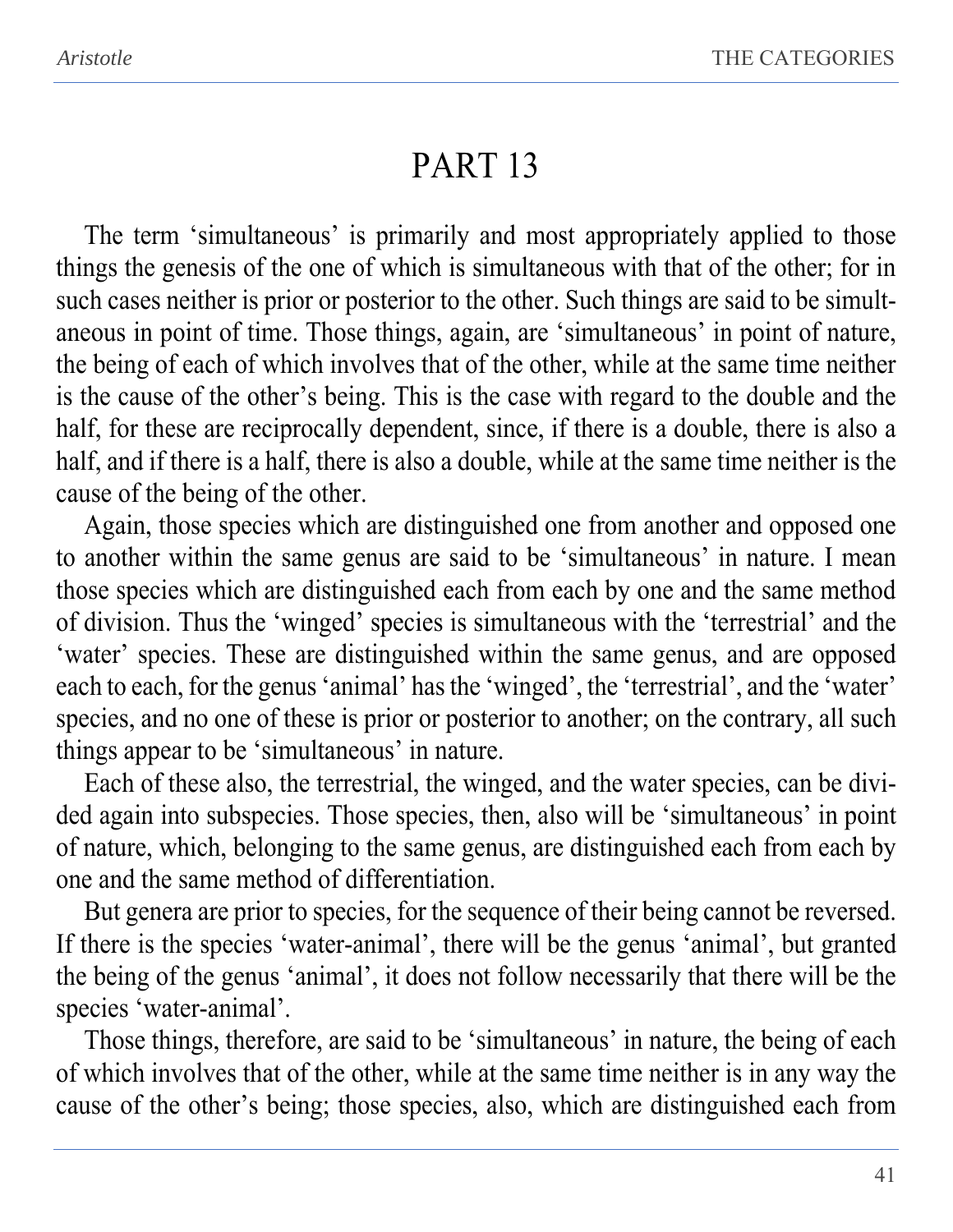each and opposed within the same genus. Those things, moreover, are 'simultaneous' in the unqualified sense of the word which come into being at the same time.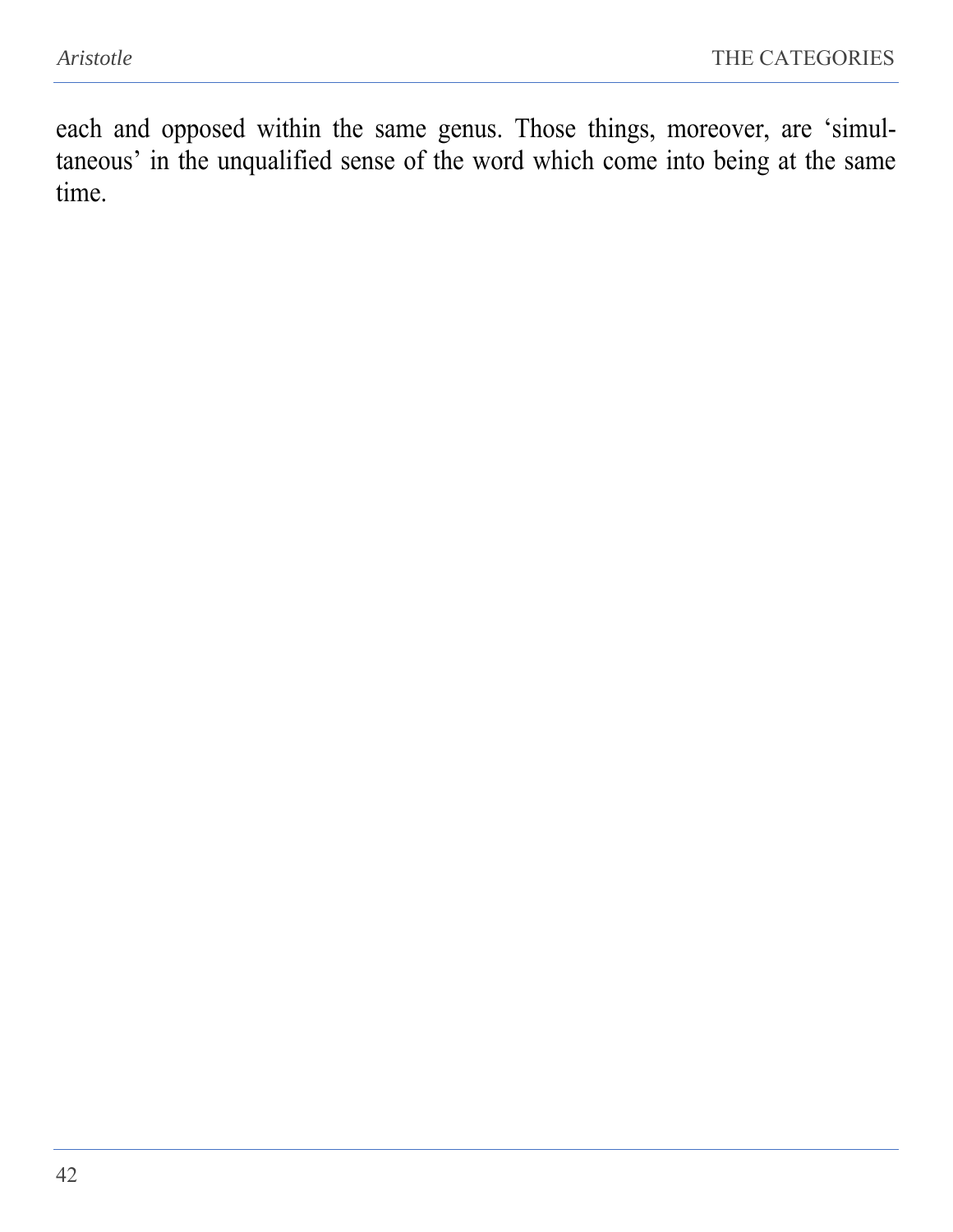There are six sorts of movement: generation, destruction, increase, diminution, alteration, and change of place.

It is evident in all but one case that all these sorts of movement are distinct each from each. Generation is distinct from destruction, increase and change of place from diminution, and so on. But in the case of alteration it may be argued that the process necessarily implies one or other of the other five sorts of motion. This is not true, for we may say that all affections, or nearly all, produce in us an alteration which is distinct from all other sorts of motion, for that which is affected need not suffer either increase or diminution or any of the other sorts of motion.

Thus alteration is a distinct sort of motion; for, if it were not, the thing altered would not only be altered, but would forthwith necessarily suffer increase or diminution or some one of the other sorts of motion in addition; which as a matter of fact is not the case. Similarly that which was undergoing the process of increase or was subject to some other sort of motion would, if alteration were not a distinct form of motion, necessarily be subject to alteration also. But there are some things which undergo increase but yet not alteration. The square, for instance, if a gnomon is applied to it, undergoes increase but not alteration, and so it is with all other figures of this sort. Alteration and increase, therefore, are distinct.

Speaking generally, rest is the contrary of motion. But the different forms of motion have their own contraries in other forms; thus destruction is the contrary of generation, diminution of increase, rest in a place, of change of place. As for this last, change in the reverse direction would seem to be most truly its contrary; thus motion upwards is the contrary of motion downwards and vice versa.

In the case of that sort of motion which yet remains, of those that have been enumerated, it is not easy to state what is its contrary. It appears to have no contrary, unless one should define the contrary here also either as 'rest in its quality' or as 'change in the direction of the contrary quality', just as we defined the contrary of change of place either as rest in a place or as change in the reverse direction. For a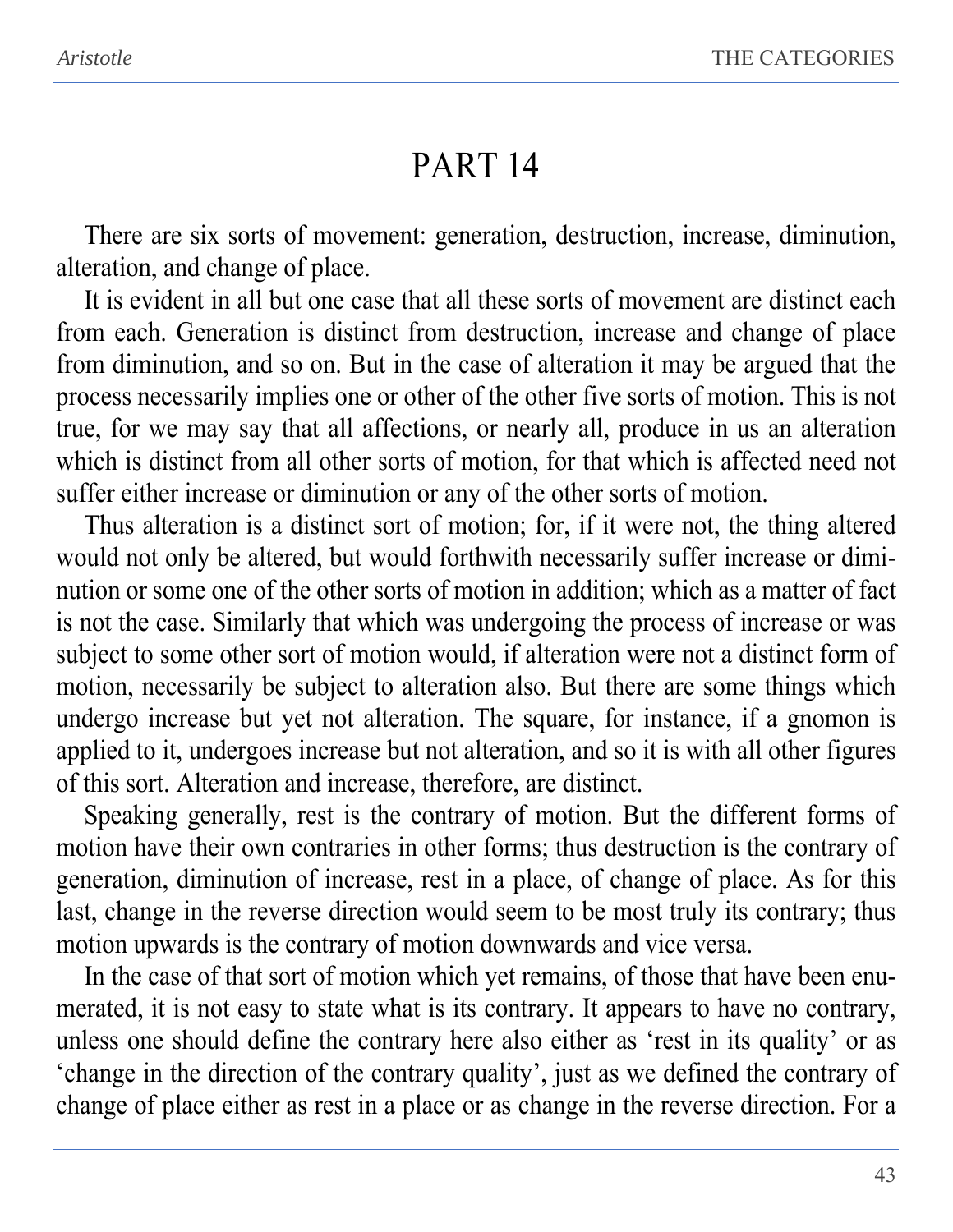thing is altered when change of quality takes place; therefore either rest in its quality or change in the direction of the contrary may be called the contrary of this qualitative form of motion. In this way becoming white is the contrary of becoming black; there is alteration in the contrary direction, since a change of a qualitative nature takes place.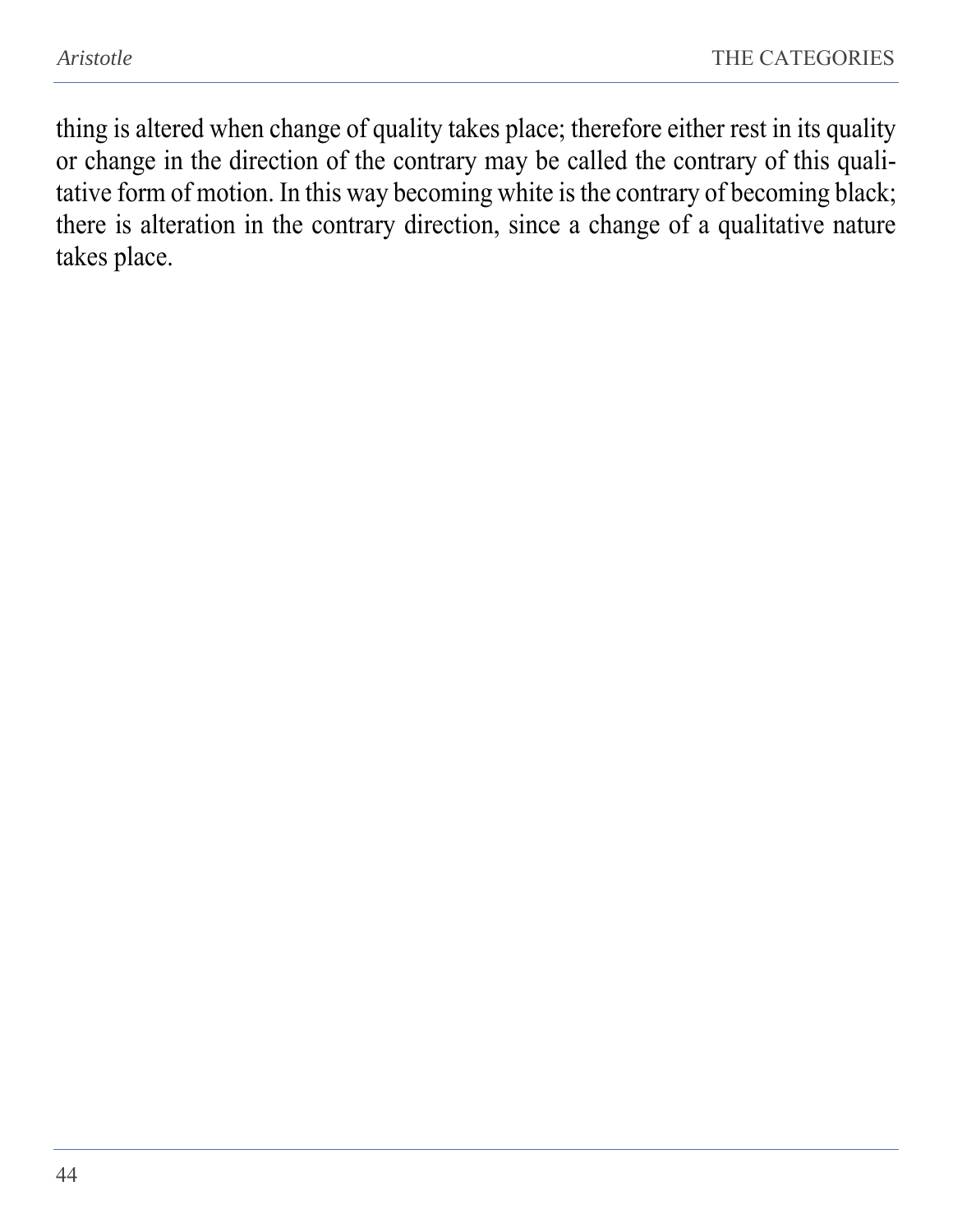The term 'to have' is used in various senses. In the first place it is used with reference to habit or disposition or any other quality, for we are said to 'have' a piece of knowledge or a virtue. Then, again, it has reference to quantity, as, for instance, in the case of a man's height; for he is said to 'have' a height of three or four cubits. It is used, moreover, with regard to apparel, a man being said to 'have' a coat or tunic; or in respect of something which we have on a part of ourselves, as a ring on the hand: or in respect of something which is a part of us, as hand or foot. The term refers also to content, as in the case of a vessel and wheat, or of a jar and wine; a jar is said to 'have' wine, and a corn-measure wheat. The expression in such cases has reference to content. Or it refers to that which has been acquired; we are said to 'have' a house or a field. A man is also said to 'have' a wife, and a wife a husband, and this appears to be the most remote meaning of the term, for by the use of it we mean simply that the husband lives with the wife.

Other senses of the word might perhaps be found, but the most ordinary ones have all been enumerated.